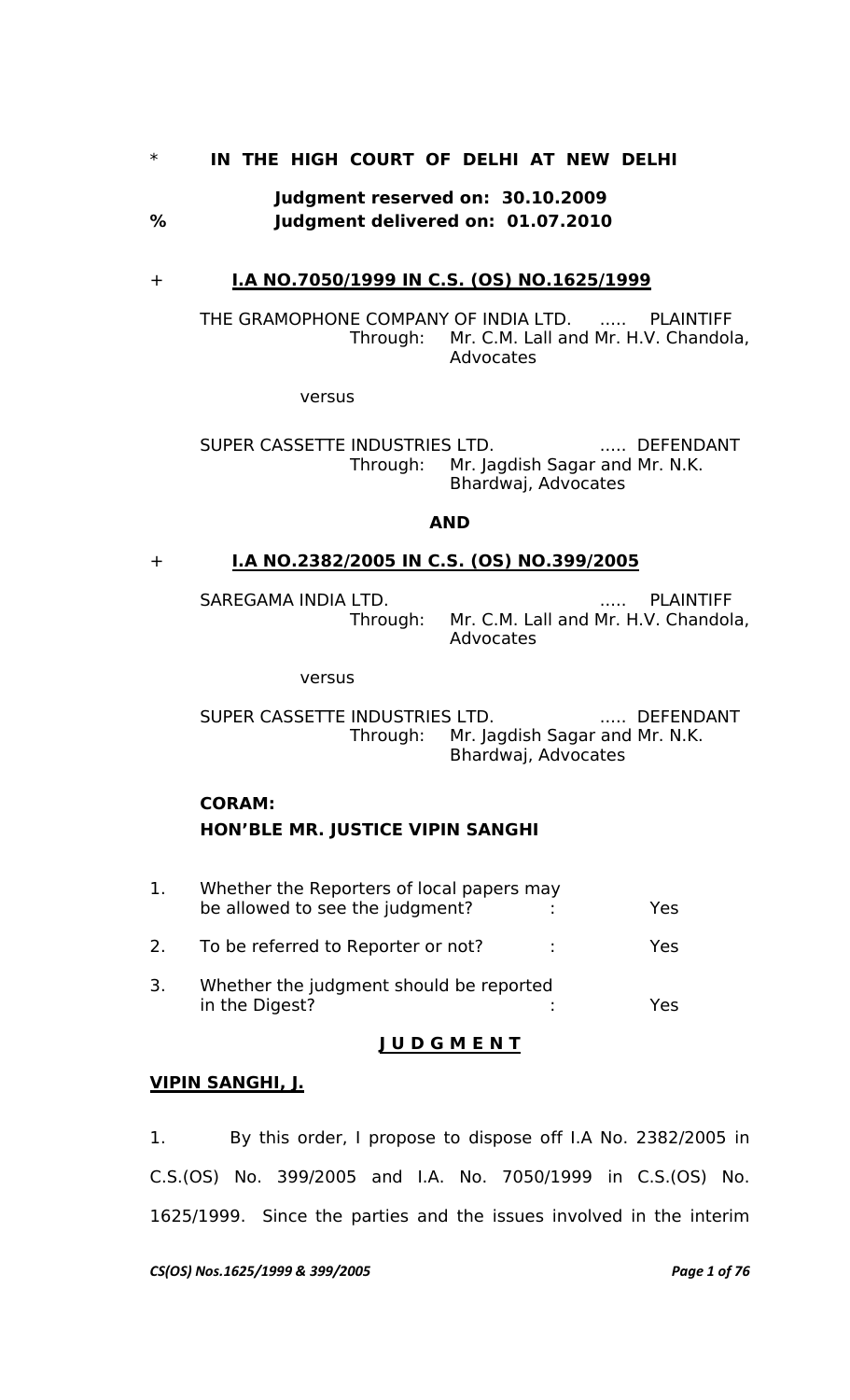applications and the two suits are common, these are being disposed off by a common order.

#### FACTS IN BRIEF

2. The Plaintiff has filed C.S.(OS) No. 1625 of 1999 to, inter alia, seek a permanent injunction against the Defendant Company from issuing any sound recording which embodies the works (literary and musical works), in which the copyright is owned by the Plaintiff herein. The Plaintiff has also sought an injunction restraining the Defendant from launching sound recordings which are remixed versions of the sound recordings in which the Plaintiff owns copyright. For the sake of clarity the sound recordings of the defendant are referred to herein as "**version recordings**".

3. The case set up by the Plaintiff is that the Plaintiff is the owner of copyright in various sound recordings which comprise of lyrics and background music or the musical score. The Plaintiff also claims to be the owner of the copyright in the underlying musical score or composition and the lyrics embodied in the said sound recordings. The Plaintiff"s claim is that the Defendant has launched a series of audio cassettes containing version recordings which violate the copyrights of the Plaintiff. The Plaintiff avers that it has not granted any right, permission or license to the Defendant to make version recordings of the works in which it has copyrights.

4. The grievance of the Plaintiff is that the audio cassettes titled "28 Super Non-Stop Remix" Vol. 2, Vol. 3 and Vol. 4 released by the defendant contain remix version of songs from the film titles "Hum Aapke Hain Kaun", "Daur", "1942 - A Love Story", "Saudagar", "Dilwale Dulhaniya Le Jayenge" etc. The copyright in the literary,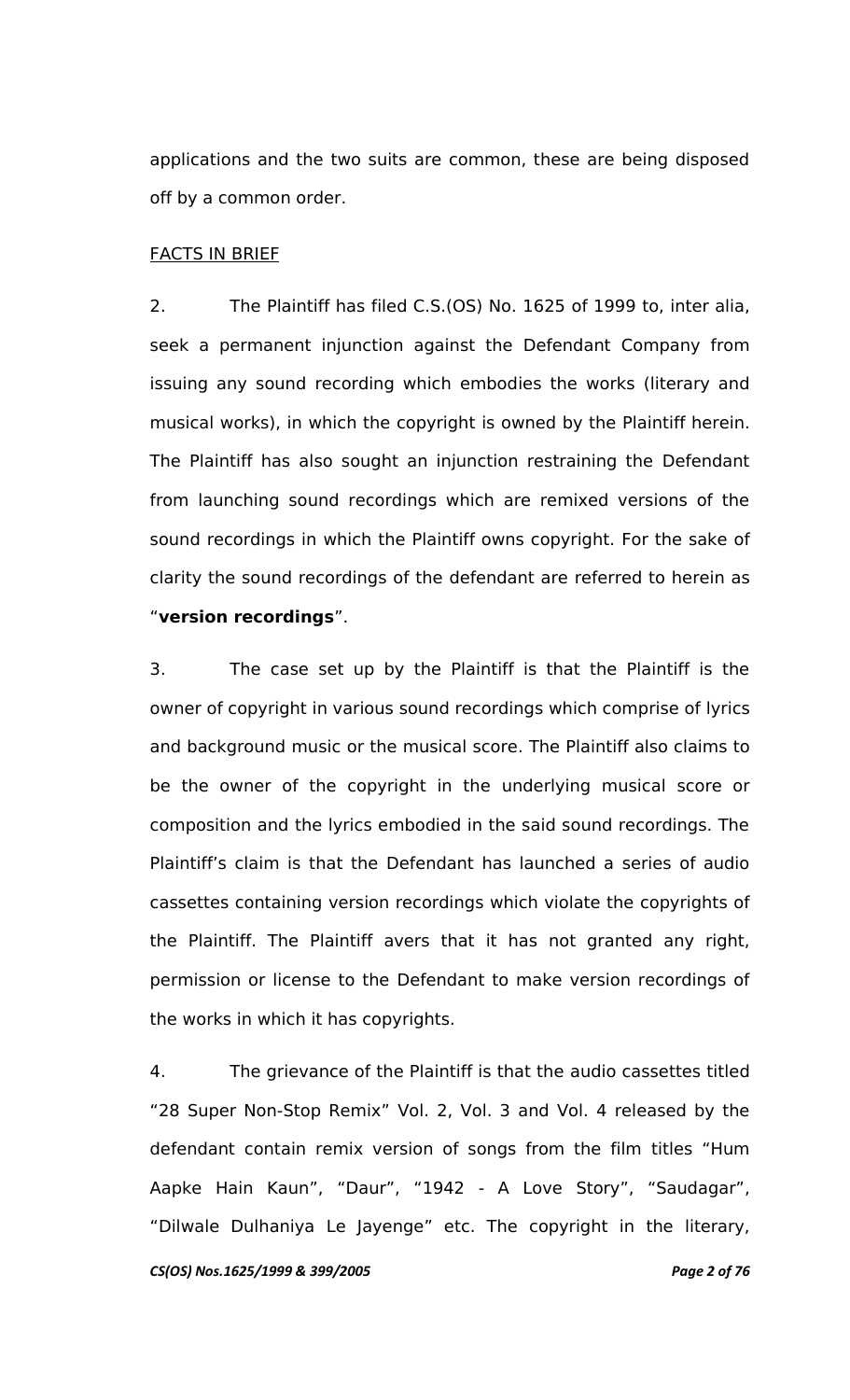dramatic and musical works in these songs, as well as the copyright in sound recordings comprising of these songs is claimed by the plaintiff. The Plaintiff states that the Defendant Company had sought permission of the Plaintiff to make version sound recordings of the literary and musical works forming part of the sound track of the aforesaid titles. The Plaintiff states that it had categorically refused permission to the Defendant to make such recordings. The grievance of the Plaintiff is that despite such refusal, the Defendant has gone ahead and made version recordings embodying the lyrics and the musical works in which the Plaintiff has copyright, thereby infringing the same.

5. The Plaintiff states that besides having infringed the Plaintiff"s copyright in the literary and musical works, the Defendant is also guilty of misleading the public by selling the audio cassettes with such inlay cards which contain misleading statements as to the nature of the version recording, and various declarations to be made under law. The said inlay cards fail to recognize the Plaintiff's ownership of copyright in the literary and musical works. The mandatory declaration under Section 52A of the Copyright Act (The Act) has also not been made. Even some of the sound recordings/songs seem to be from the original sound track and the other works have either been altered or mutilated.

6. When CS(OS) No. 1625/1999 came up for hearing on 29.07.1999, the statement of the learned counsel for the defendant was recorded that the defendant would not release any cassette in respect of any song in which the plaintiff had a copyright. On 13.10.1999, the said statement was confined to the subject matter of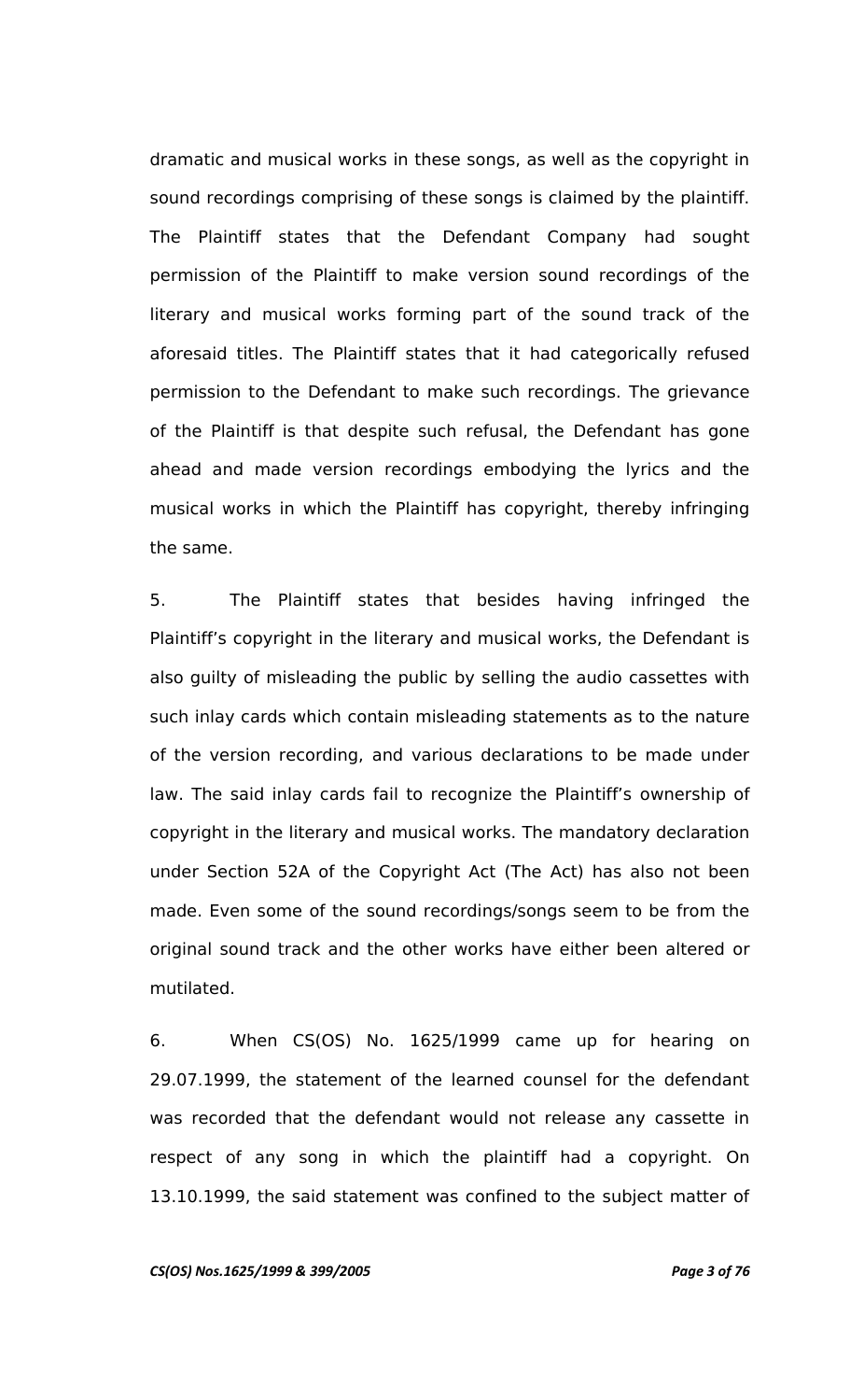the suit as mentioned in Prayer A(i) in the light of the Annexure-A filed with the plaint. Prayer A(i) in the suit reads as follows:

- "*A. The Defendants, its directors, proprietors, partners, servants, agents, representatives, distributors and assigns be restrained by permanent injunctions from:*
- (i) *issuing any sound recording which embody the copyrights of the Plaintiff and which sound recordings have been made by the Defendant without a written license from the Plaintiff, which in particular includes, but is not restricted to the musical and literary works embodied in the audio cassettes set out in Annexure "A"*."

7. While the aforesaid suit No.1625/1999 was pending, the Plaintiff claims to have received two letters. In one of those letters, the Defendant Company expressed its intention to make 10,000 Video Compact Disks (VCDs) and 5,000 audio cassettes relating to 14 literary, dramatic and musical works, the copyright in which vests with the Plaintiff. The second letter expressed an intention to make 5,000 Audio Compact Disks (CDs) and 1,000 Digital Video Disks (DVDs). Admittedly, the Defendant had sent these letters by taking resort to the provisions of Section 52(1)(j) of the Act.

8. The Plaintiff responded to these letters by refusing permission to the defendant to make any such copies. The Plaintiff"s stand was that DVDs and VCDs necessarily contain cinematograph films and do not fall under the category of sound recordings. Therefore, making cinematograph films, which can be sold on the medium of DVD and VCD, does not fall within the provisions of Section 52(1)(j) of the Act.

9. There was some correspondence exchanged between the parties on this issue, whereafter the Defendant did introduce certain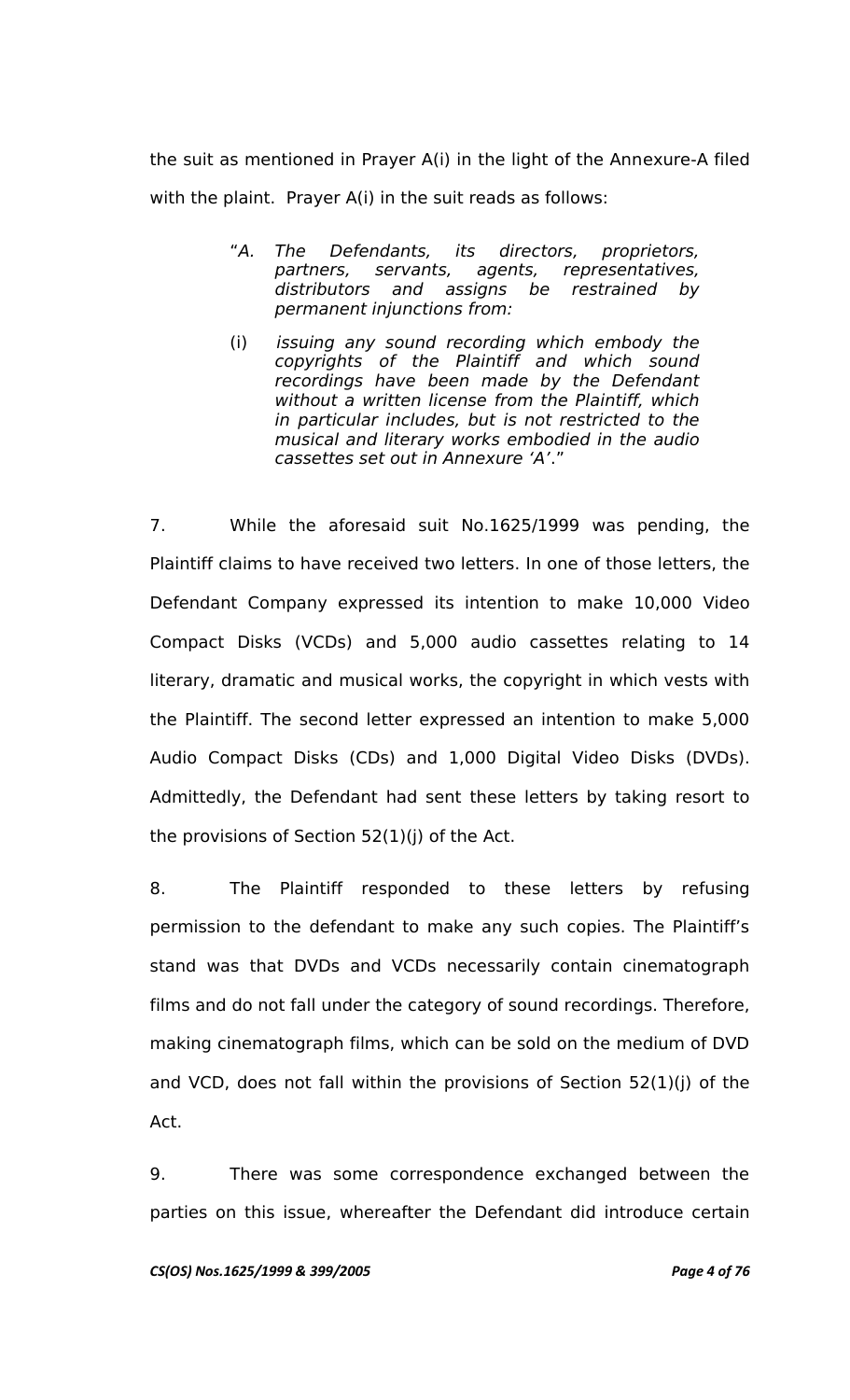VCDs and DVDs. The Plaintiff claims that these VCDs and DVDs violate its copyrights in various works. Therefore, the Plaintiff filed another suit being C.S.(OS) No. 399 of 2005. In the said suit the Plaintiff has sought, inter alia, an injunction to restrain the Defendant from making cinematograph films embodying the literary and musical works, the copyright in which vests with the Plaintiff, without obtaining a license.

10. The Defendant has filed its written statements and admits that it has been making version recordings of the literary and musical works, the ownership of which is claimed by the Plaintiff in these suits. The Defendant"s claim is that it creates fresh sound recordings by employing a different set of performers, musicians and artists who use the literary and musical works of the Plaintiff. The Defendant"s case is that it is entitled to make such recordings from the works in which Plaintiff or any other person may own copyright provided the conditions prescribed in Section 52(1)(j) are fulfilled. According to the Defendant, the refusal of the express permission by the owners of the copyrights in the original literary, musical and dramatic works is immaterial for the purposes of making version recordings.

11. I have heard the counsels for the parties at length and considered the statutory provisions and the case law cited by them. The entire controversy revolves around interpretation of Section 52(1)(j) of the Copyright Act 1957 (The Act). Since the arguments have proceeded on the basis that the plaintiff is the owner of the copyrights in the original, literary, musical and dramatic works, of which the defendant has made version recordings, and the defendant's defence is founded upon Section 52 (1)(j) of the Act, the submissions of learned counsel for the defendant are being set out first.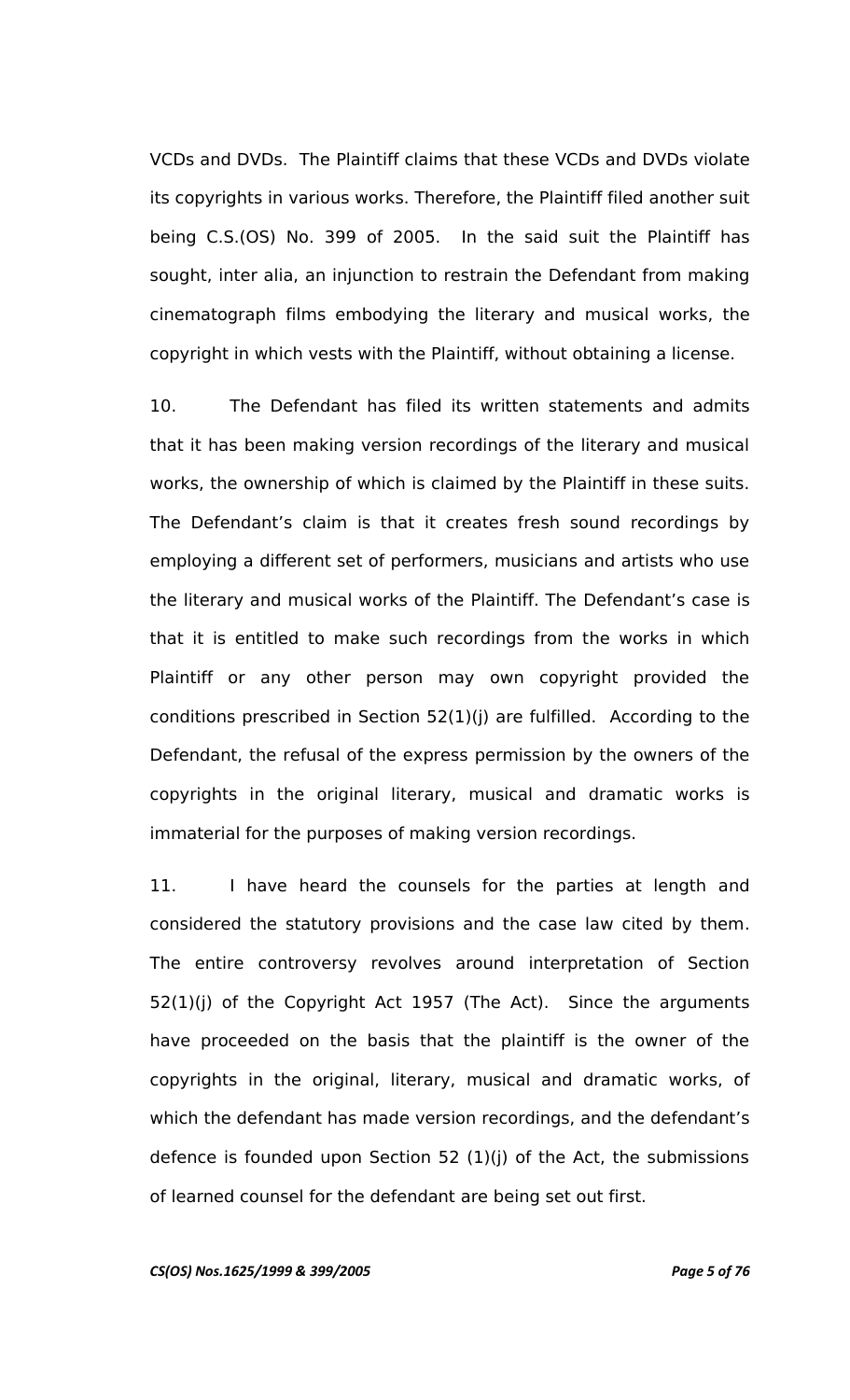## DEFENDANT"S STAND

12. The thrust of the submissions of learned counsel for the Defendant is founded on the plain language of Section 52(1)(j) of the Copyright Act, 1957 and Rule 21 of the Copyright Rules, 1958 (The Rules) as amended. Ld. counsel for the Defendant submits that the following conditions need only be fulfilled before the version recording or a subsequent sound recording in respect of any literary, dramatic or musical work (hereinafter referred to as "the work") can be made:

- i) Sound recordings of that work have been made by, or with the consent of, the owner(s) of the copyright in the work(s) by a licence from such owner(s). In other words, the work(s) must have been authorisedly utilized for making of a sound recording before the version recording is made.
- ii) The person who intends to make the version recording or subsequent sound recording of the work(s) has given a notice of his intention to make the sound recording to the owner(s) of the copyright in the work(s).
- iii) The said person has also provided the owner(s) of the copyright in the work(s), copies of all covers or labels with which the version recording or subsequent sound recording is to be sold.
- iv) The said person has paid in the prescribed manner royalty in respect of such version recordings or subsequent sound recordings to be made by him at the rate fixed by the Copyright Board to the owner(s) of the copyright in the work(s).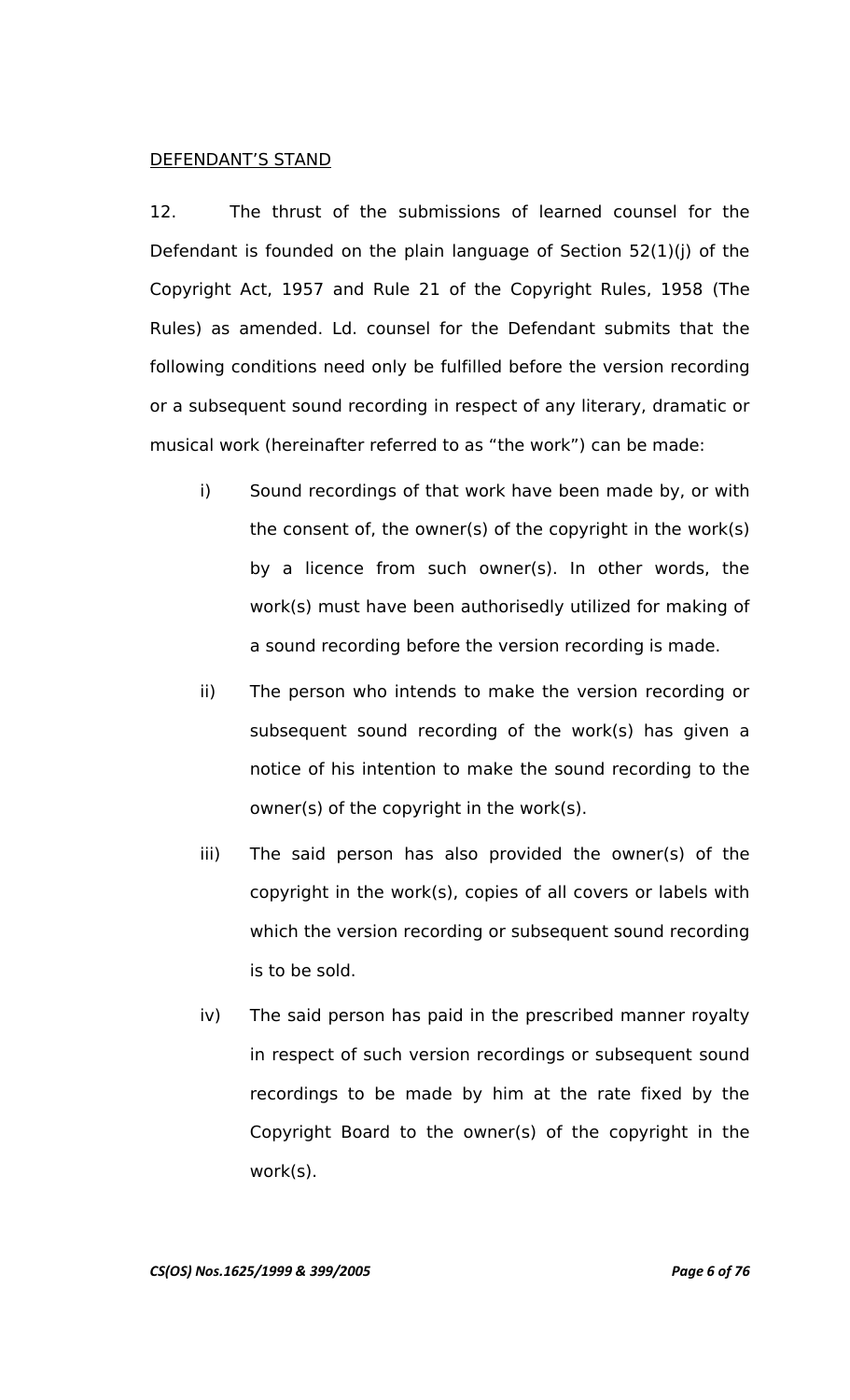13. The Proviso to Clause (j) of Section 5 (2)(1) adds four further conditions which are :

- i) That no alteration shall be made to the works which have not been made previously, by or with the consent of the owner(s) of the rights or which are not reasonably necessary for the adaptation of the work(s) for the purpose of making the sound recording.
- ii) The sound recording shall not be issued with any packaging or label which is likely to mislead or confuse the public as to their identity.
- iii) No such sound recording shall be made until two calendar years have expired after the end of the year in which the first sound recording of the work was made.
- iv) The person making such sound recording shall allow the owner(s) of the copyrights or his/their agent(s) or representative(s) to inspect all the recordings and books of account relating to such sound recordings.

14. The argument of the counsel of Defendant is that once a literary, dramatic or musical work has been utilised for the purpose of making sound recordings with the consent of or by the license of the copyright owner(s) of such works, and a period of two calendar years has expired after the end of the year in which the first sound recording of such work(s) was made, any person who gives notice of his intention to make the version recording or subsequent sound recording, and who has paid the royalty to the owner(s) at the rate fixed by the Copyright Board, may make a subsequent sound recording or version recording of the work(s), provided he follows the other conditions laid down in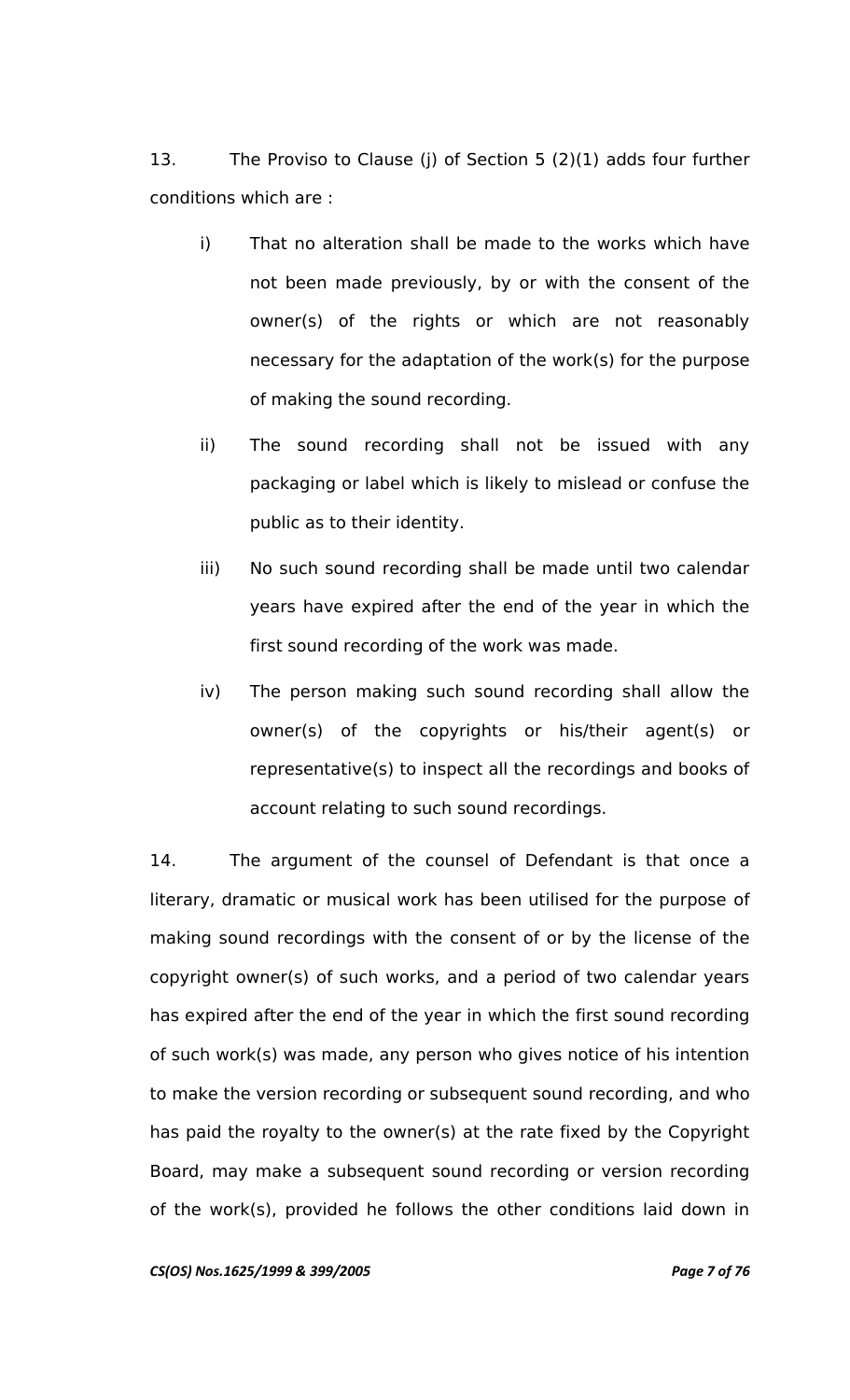the said Section and the Copyright Rules. The said Section neither prescribes nor requires the obtainment of express consent/licence of the owner(s) of the copyright in the original literary, dramatic or musical work, much less of the owner of the Copyright in the sound recording initially made, and the permission is, therefore, in the nature of a statutory licence.

15. The defendant further contends that once such a version recording is made under Section 52(1)(j) the owner thereof gets all rights conferred by Section 14(e) on a lawfully made sound recording. The thrust of defendant"s argument is that the right of the owner of copyright in the first sound recording and the owner of copyright in version recording co-exist and do not overlap. The defendant further contends that Section 52(1)(j) does not place any restrictions on the use to which the version recording can be put and the same can be used even for preparing a cinematograph film which is defined by the act as images accompanied by sound recording. The version recording does not lose its character of being a sound recording merely on being incorporated in a cinematograph film. The defendant further contends that the provision regarding supply of covers and labels is not mandatory but a directory provision, and compliance thereof is not necessary. The defendant further relies on Article 13 of Berne Convention to contend that the Indian law is in conformity with the convention.

## PLAINTIFF"S STAND

*CS(OS) Nos.1625/1999 & 399/2005 Page 8 of 76* 16. Learned counsel for the Plaintiff on the other hand submits that the prior consent of the owner(s) of the copyrights in the original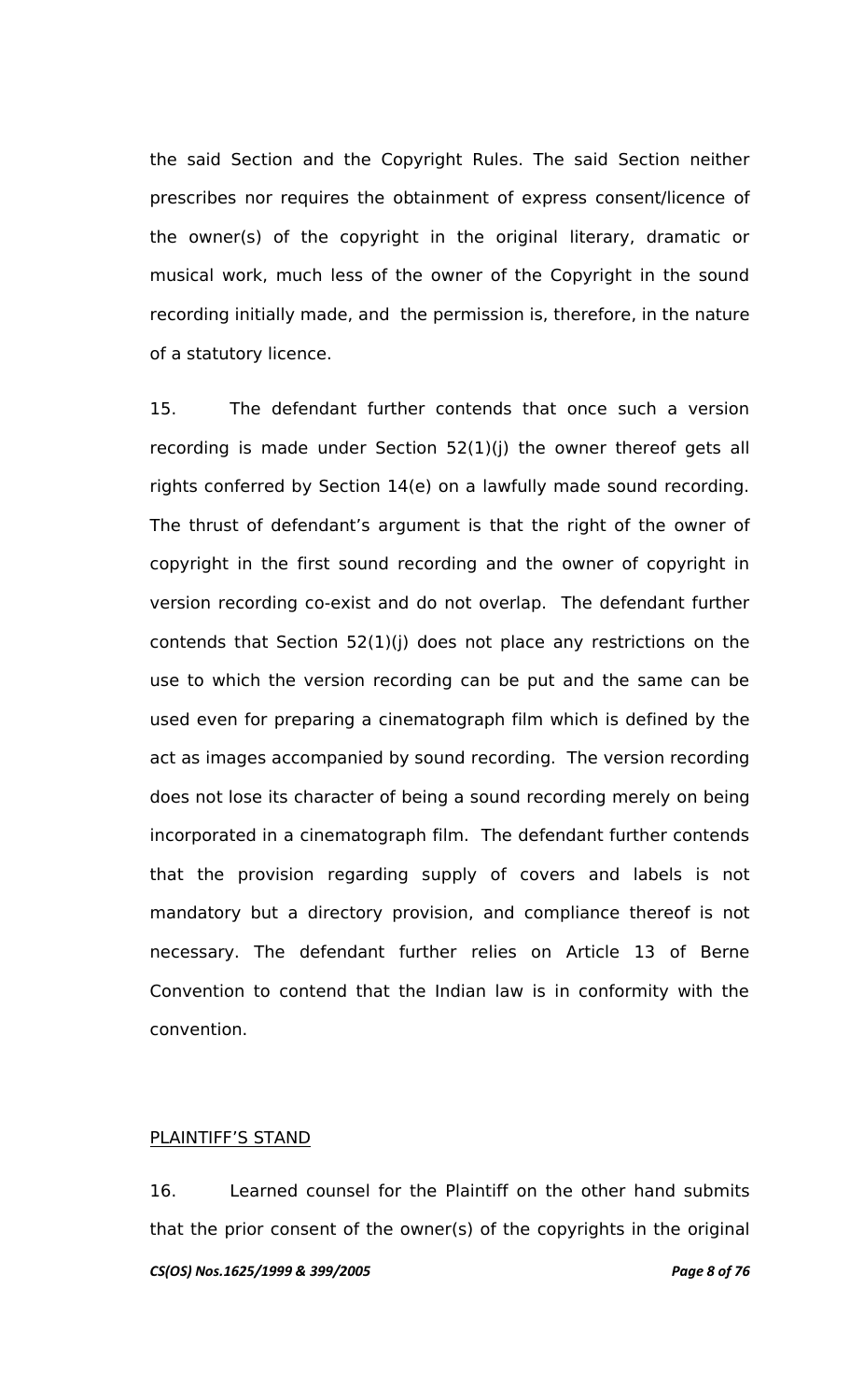literary, dramatic and musical works, which have earlier been utilized to make authorized sound recordings, and of the copyright owners in the initially made sound recording is essential, and no version recording or subsequent sound recording can be made without obtaining the express consent of such copyright owner(s).

17. Without prejudice to his aforesaid submission, on a demurrer, the submission of Mr. Lal, learned counsel for the plaintiff is that even if we were to assume that the defendant by resort to Section 52(1)(j) of the Act is entitled to make version recordings in respect of the literary, dramatic or musical works of which earlier sound recordings have been made legally, the said right being in the nature of an exception to the copyright in the concerned literary, dramatic or musical work, the said provision should be narrowly construed.

18. He submits that for a version recording made under Section 52(1)(j) of the Act to be valid and legal, the person making the version recording should strictly comply with the provisions of the said section. Such a person is obliged to give notice of his intention to make his sound recordings and to provide copies of all covers or labels in which the sound recordings are to be sold, and to pay royalties to the owner of the copyright in the underlying works, in respect of which such sound recordings/version recordings are to be made by him, at the rate fixed by the Copyright Board in this behalf.

19. He submits that while making such recording no alteration can be made to the work(s) which have not been made previously by or with the consent of the owner(s) of the copyrights, or which are not reasonably necessary for the adaptation of the work for the purpose of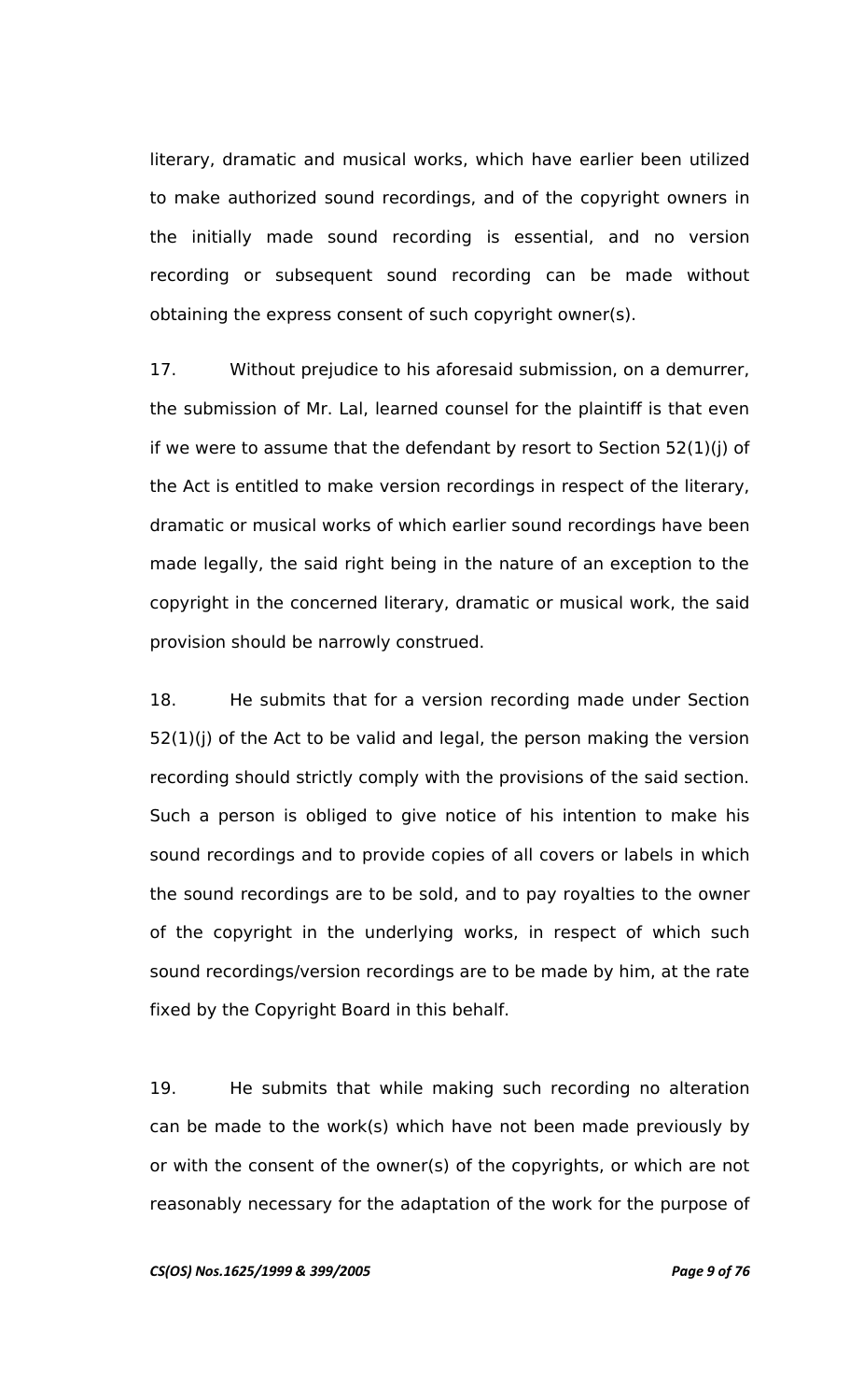making the sound recordings. Thus, according to the plaintiff, remixing of music is not permitted since it amounts to alteration of musical work.

20. He submits that it is also essential that the sound recordings should not be issued in any form of packaging or with any label which is likely to mislead or confuse the public as to their identity. He submits that the legislature, while prescribing that the person making the version recordings shall provide copies of all covers or labels in which the version recordings are to be sold to the owner of the copyright in the works, has placed the onus upon the owner to determine whether or not the form of packaging and labels proposed to be used by the person making the version recordings is likely to mislead or confuse the public as to their identity.

21. He has referred to the various packagings and labels used by the defendants for the purpose of selling the version recordings produced by them to submit that they are highly misleading and confusing. He submits that the packaging and labels used by the defendants prominently display the names and titles of the original cinematograph films in which the sound recordings of the plaintiff were used as well as the names of the original artists utilised to make the original sound recording. The names of the artists employed by the defendant to make the version recording though mentioned, are displayed in a wholly innocuous manner. He submits that on account of the misleading packaging and the labels used by the defendants, an unsuspecting customer would be misled and deceived into purchasing the version recordings produced by the defendant by employing different artists and performers, thinking that what he is buying is from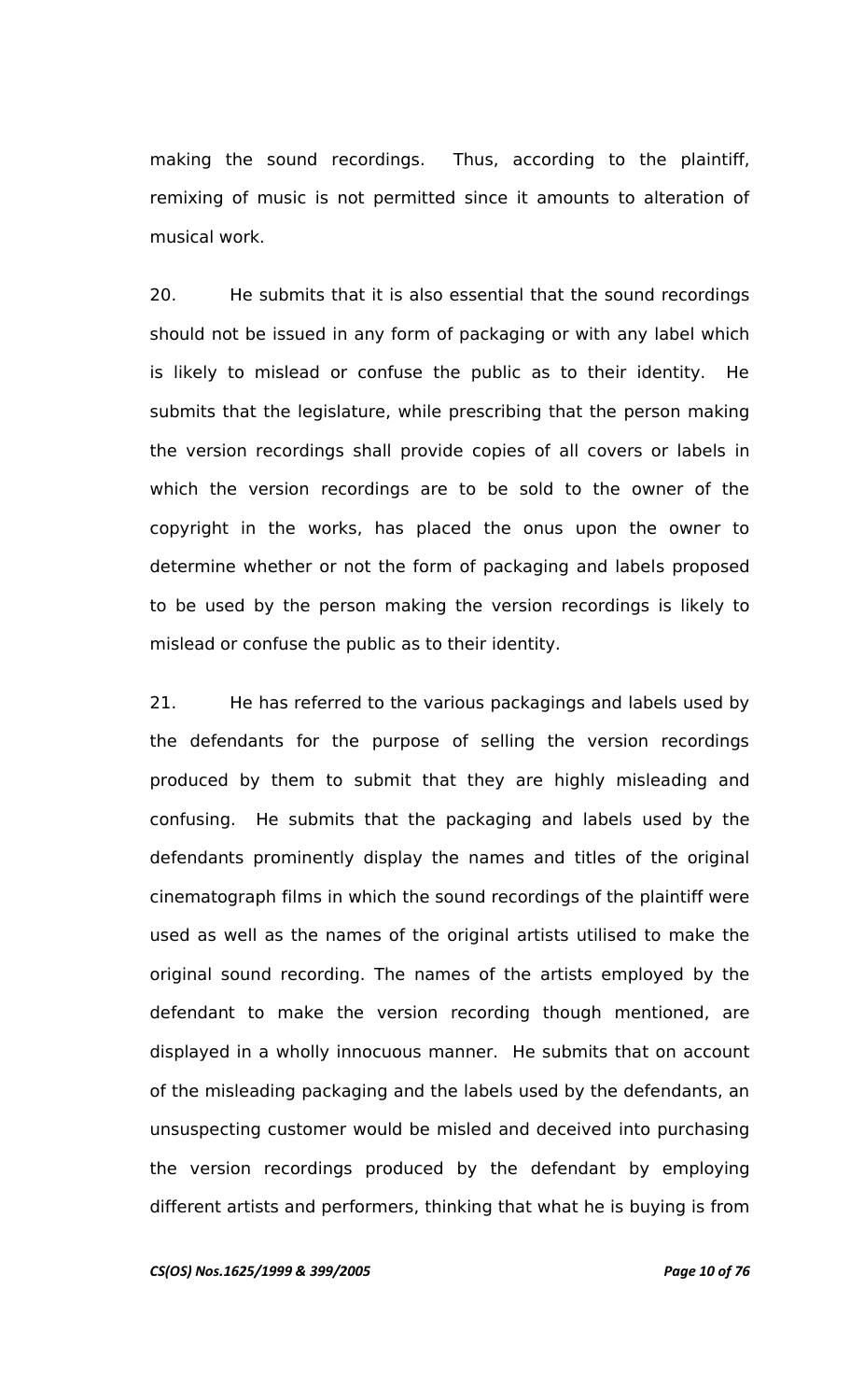the original sound track of the cinematograph film. He submits that the version recordings produced by breach of the conditions laid down in any of the provisos, including the condition in proviso (ii) of Section 52(1)(j)(ii), cannot be said to be legally produced version recordings.

22. Mr. Lal further submits that the sound recording itself is a work and under Section 14(e), the copyright holder in a sound recording is entitled to: (i) make a copy of the sound recording; (ii) sell or give on hire, or offer for sale or hire, any copy of the sound recording, regardless of whether such copy has been sold or give on hire on earlier occasions; (iii) communicate the sound recording to the public.

23. He submits that where the work is a version recording, the copyright holder in such a work (version recording) cannot make any other sound recording embodying it i.e. embodying the version recording. He further submits that the copyright holder in the version recording cannot give on hire, or offer for hire any copy of the sound recording and he cannot communicate the sound recording to the public. He submits that Section 52(i)(j) only permits the making of the version recording of the literary , dramatic or musical work for the purpose of sale and for no other purpose. In support of this submission he relies on clause (ii) of Section 52(i)(j) which obliges the person making the sound recordings/version recordings to give notice of his intention to make the sound recording and to provide copies "*of covers or labels with which the sound recordings are to be sold*". He therefore submits that it is not permissible for the defendant to exploit its version recording in any other manner, such as by licensing the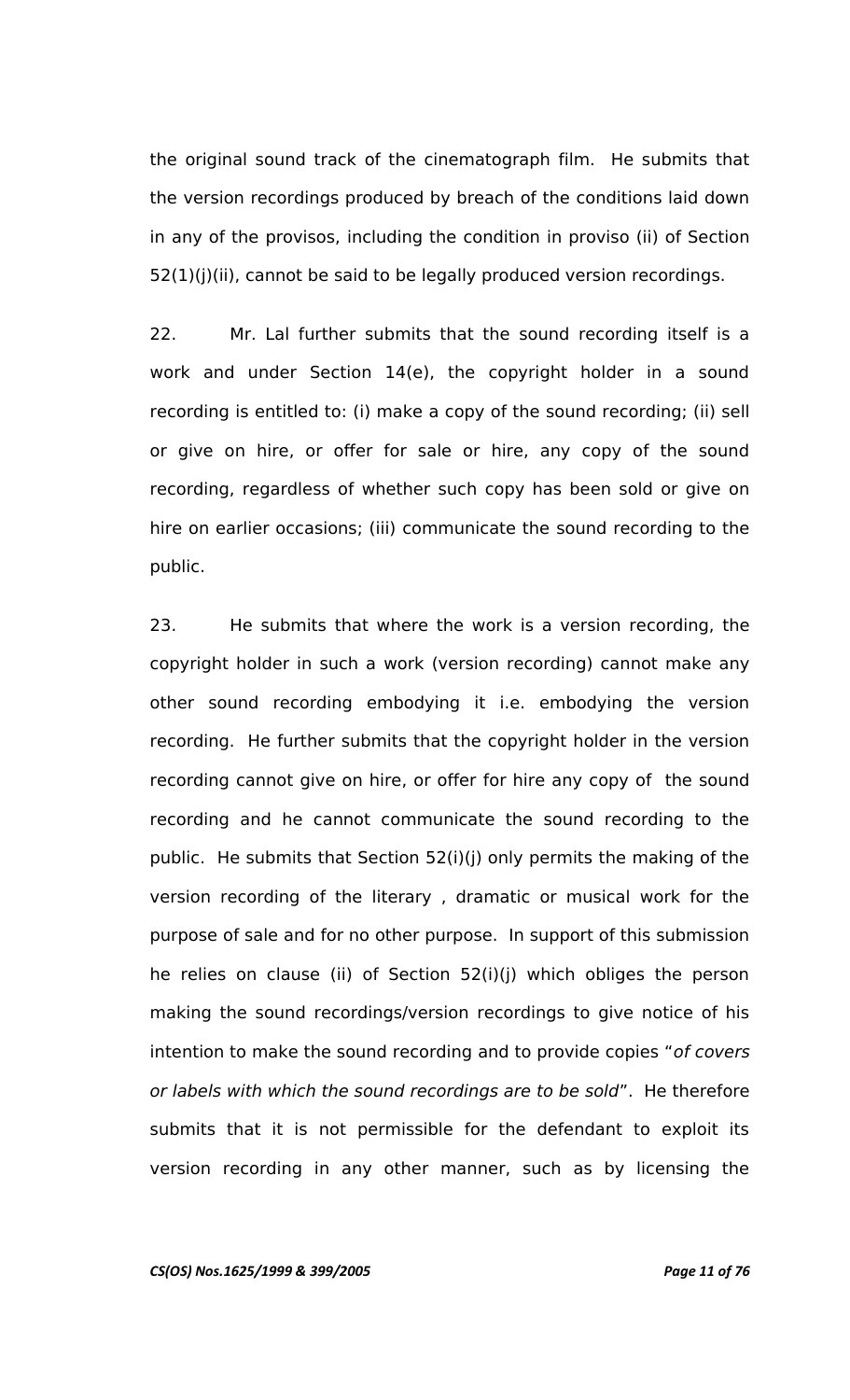exploitation of the version recording as a ring tone on mobile telephones.

24. Mr. Lal further submits that in respect of the literary, dramatic or musical works, the exclusive right to make any cinematograph film vests in the owner of the copy right in such works. The right to make a cinematograph film is distinct from the right to make a sound recording. He submits that the right to make a version recording of a literary, dramatic or musical work granted u/s 52(i)(j) is only confined to the making of a sound recording. He submits that the ambit of Section 52(1)(j) is limited, and resort cannot be had to the said provision for inclusion of version recording in cinematograph films. Similarly, the right to broadcast the literary, dramatic or musical works is a separate right. The copyright owner in a version recording cannot broadcast his version recording. He submits that the defendant, after making a sound recording of the literary and musical works of the plaintiff, inter alia, sells the same on compact discs with visual recording which accompany the sound recording. He submits that the same is not permissible as the right to make version recording is restricted to making of sound recordings and does not extend to the making of a cinematograph film.

25. He further submits that if the interpretation given by the defendant were to be accepted, it would defeat the copyright of the owners of copyright in the literary, dramatic and musical works utilized for making the sound recording, and of the owner of the copyright in the initially made sound recording inasmuch as, the copyright duration would, in effect, be reduced from at least 60 year to less than 3 years.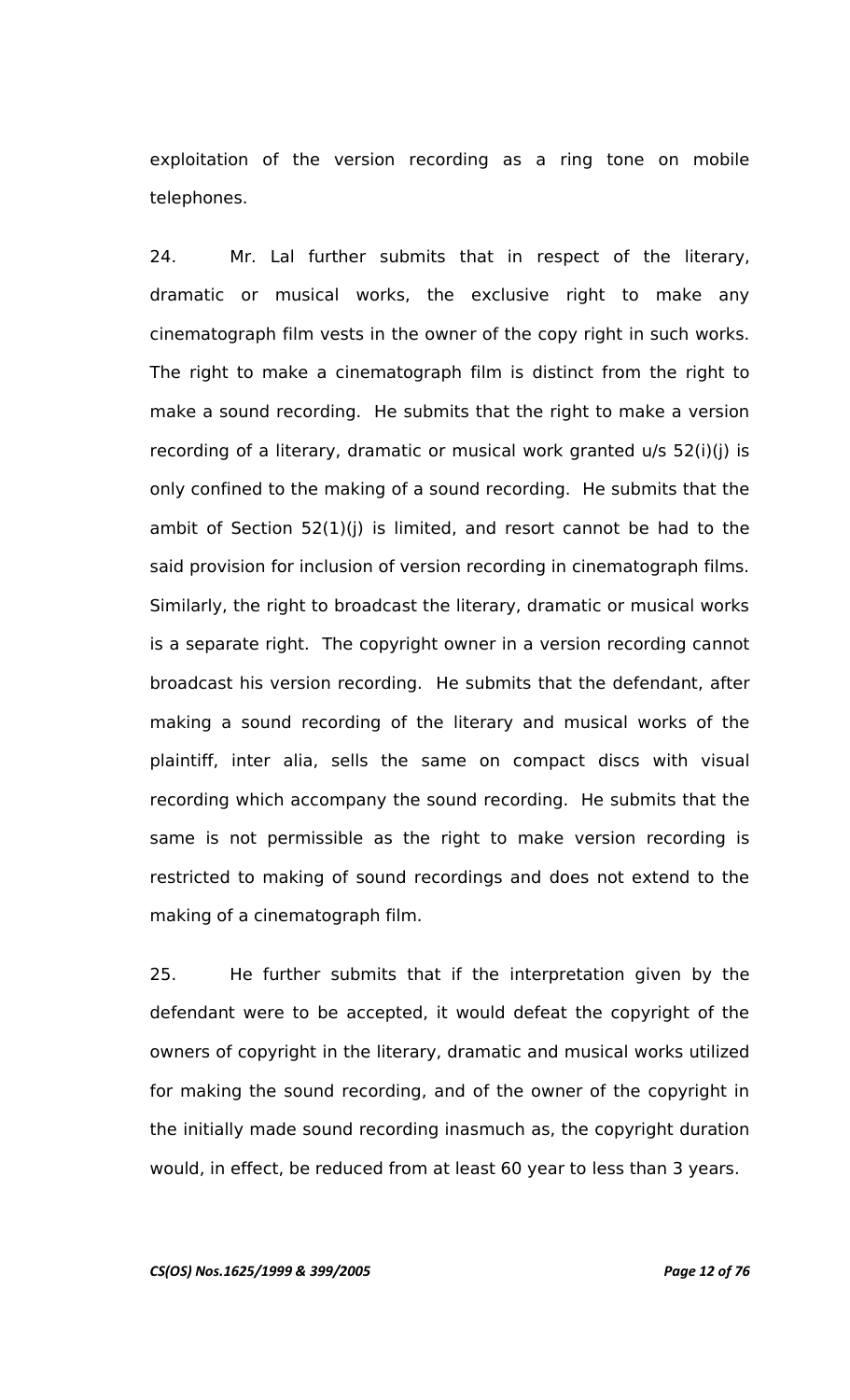26. The plaintiff further submits that the artists have assigned the right of publicity to the producer. Reliance is placed on agreement dated 06.10.1980 filed with List of Documents dated 06.02.2006 by the plaintiff. It is contended that the plaintiff has been authorize to bring legal action on behalf of the producer vide clause 17. The defendants have not challenged the said rights of the plaintiff in its written statement.

## **DISCUSSION**

27. At the outset, Section 16 of the Act may be noticed. Section 16 provides that no copyright can be acquired in respect of any work except in accordance with the provisions of the Act. Therefore, copyright is a statutory right. Only those rights which the Copyright Act creates; to the extent it creates, and; subject to the limitations that the Act imposes, vest in the owner of the copyright in the work, whether it is a primary work such as a literary, dramatic or musical work, or a derivate work such as a sound recording or cinematograph film. No right, which the Copyright Act does not expressly create can be inferred or claimed under the said Act.

28. The expression 'work' is defined in Section  $2(y)$  as:

"work" means any of the following works, namely: - (i) a literary, dramatic, musical or artistic work; (ii) a cinematograph film; (iii) a sound recording;

Section 2(o) defines "literary work" as:

"literary work" includes computer programmes, tables and compilations including computer [databases];

29. Section 2(h) defines "dramatic work" as:

*CS(OS) Nos.1625/1999 & 399/2005 Page 13 of 76*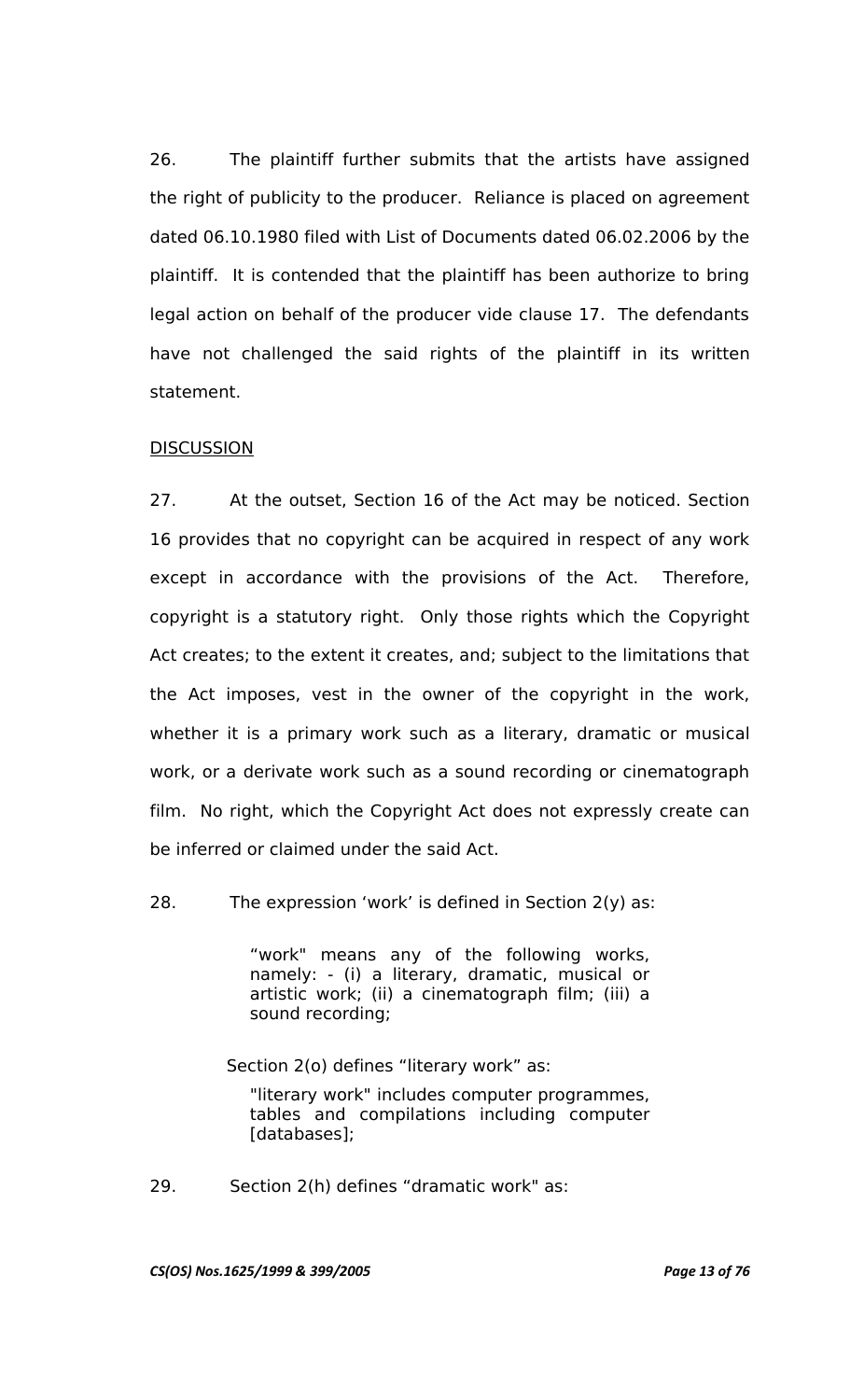"dramatic work" includes any piece of choreographic work or entertainment in dumb show, the scenic arrangement or acting form of which is fixed in writing or otherwise but does not include a cinematograph film;

Section 2(p) defines "musical work" as:

"musical work" means a work consisting of music and includes any graphical notation of such work but does not include any words or any action intended to be sung, spoken or performed with the music.

The expression "sound recording" is defined in Section 2(xx) as:

"sound recording" means a recording of sounds from which such sounds may be produced regardless of the medium on which such recording is made or the method by which the sounds are produced;

Therefore, sound recordings refers to the recording of sounds on any medium from which the sounds may be produced. It is a derivative product which records, for future reproduction, sounds (which may consist of literary, dramatic or musical works). A sound recording is independent and separate from the literary, dramatic or musical work comprised in it.

The expression "Cinematograph Film" is defined in Section 2(f) as:

> "Cinematograph Film" means any work of visual recording on any medium produced through a process from which a moving image may be produced by any means and includes a sound recording accompanying such visual recording and "cinematograph" shall be construed as including any work produced by any process analogous to cinematography including video films;

Section 2(t) defines a plate to include, inter alia, devise used or intended to be used for reproducing copies of any work or other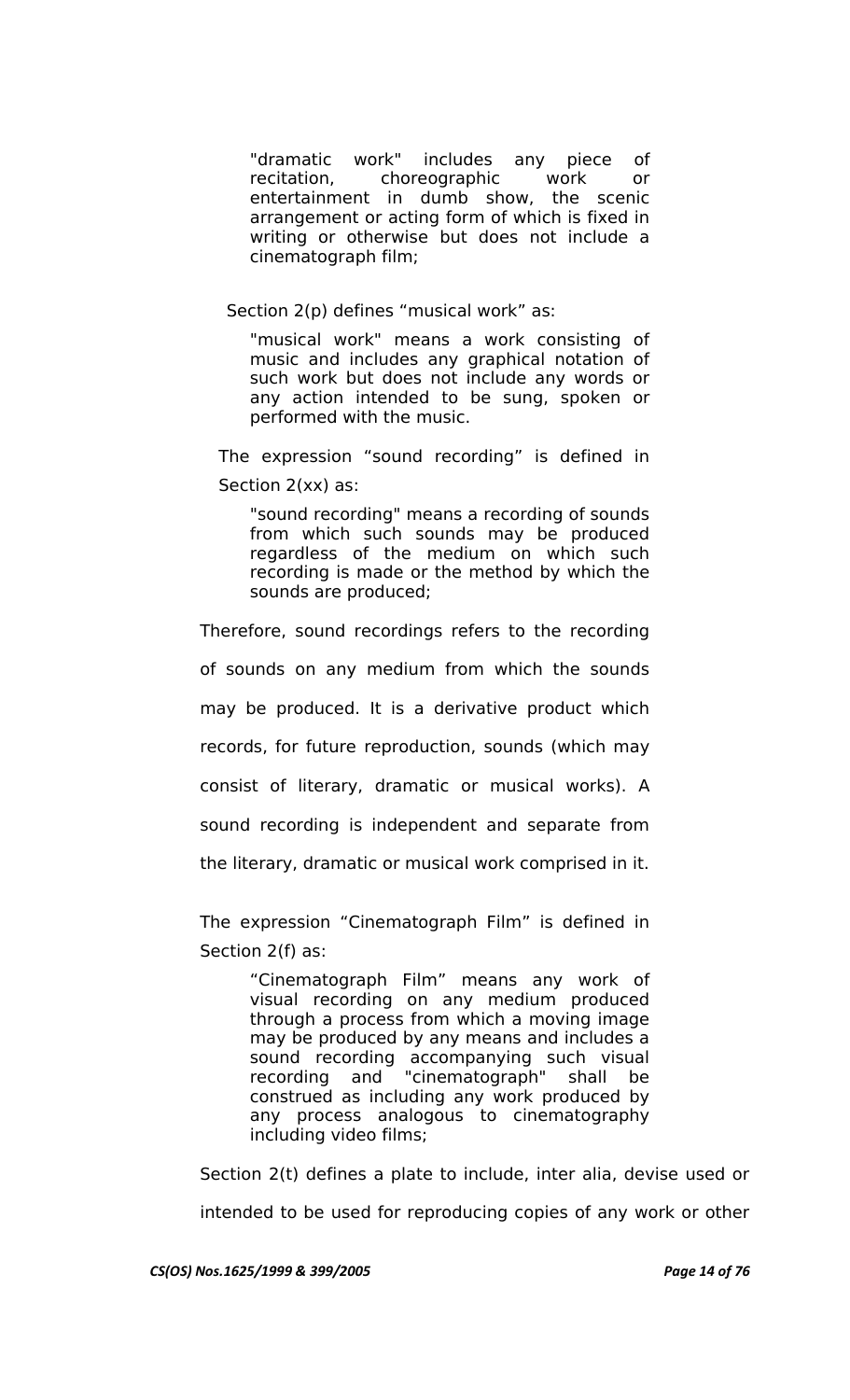appliance by which sound recording for the acoustic presentation of the work are or are intended to be made. Therefore, it is through the medium of a plate that copies of the same sound recording are mechanically made.

Section 2(m) "defines "infringing copy" as:

"infringing copy" means,--

(i) in relation to a literary, dramatic, musical or artistic work, a reproduction thereof otherwise than in the form of a cinematographic film;

(ii) in relation to a cinematographic film, a copy of the film made on any medium by any means;

(iii) in relation to a sound recording, any other recording embodying the same sound recording, made by any means;

(iv) in relation to a programme or performance in which such a broadcast reproduction right or a performer's right subsists under the provisions of this Act, the sound recording or a cinematographic film of such programme or performance.

If such reproduction, copy or sound recording is made or imported in contravention of the provisions of this Act;"

Therefore, an infringing copy of a literary, dramatic or musical work is one which is reproduced, copied or made into a sound recording or cinematograph film in contravention of the provisions of the Act. An infringing copy of a sound recording is one which embodies the same sound recording made by any means.

30. Section 13 defines the works in which copyright subsists, the relevant portion of which reads as follows:

## "(1) **Subject to the provisions of this section and the other provisions of this**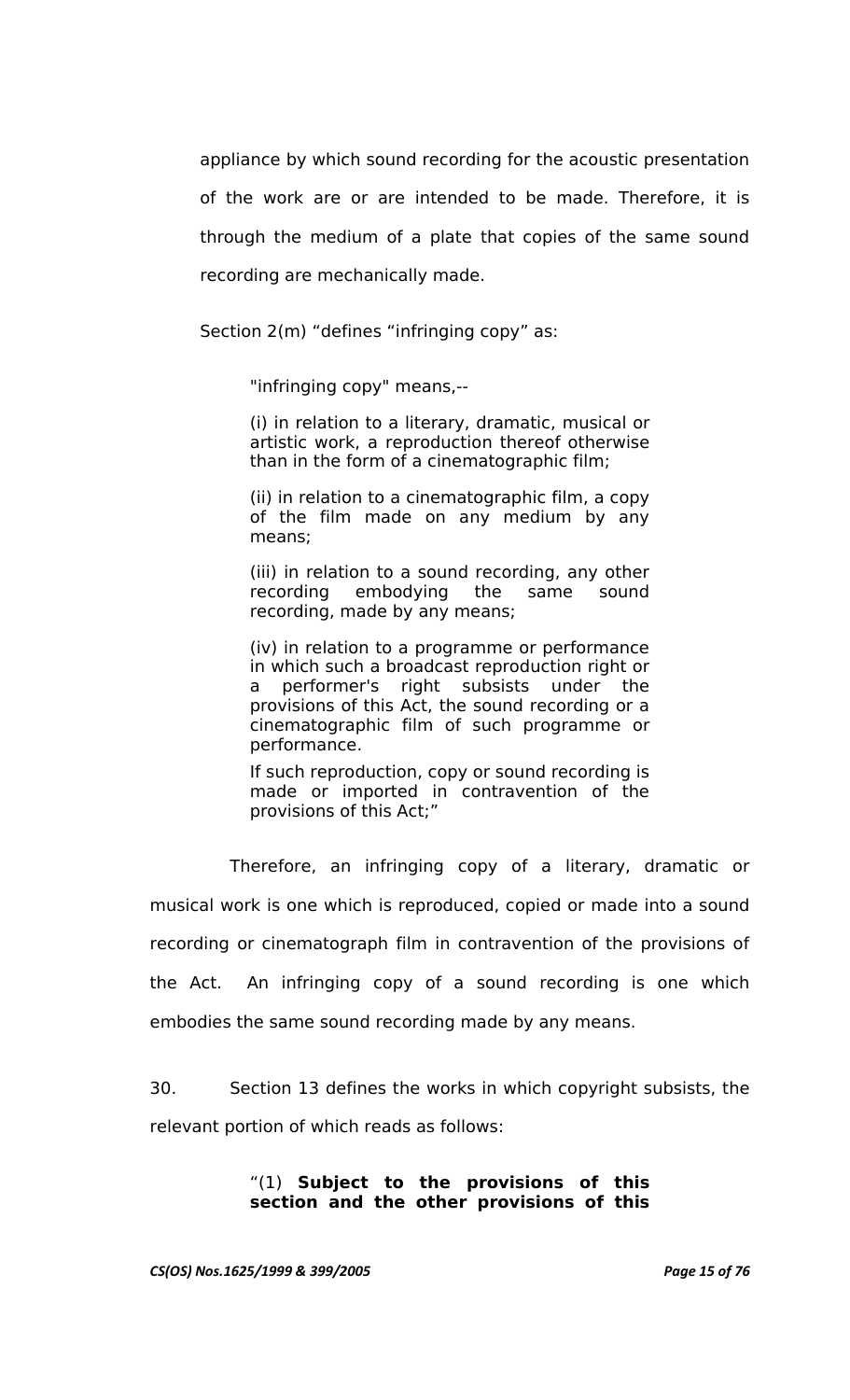**Act**, copyright shall subsist throughout India in the following classes of works, that is to say--

(a) original literary, dramatic, musical and artistic works;

- (b) cinematograph films; and
- (c) sound recording,
- (2) ………………..
- (3) Copyright shall not subsist--

(a) in any cinematograph film if a substantial part of the film is an infringement of the copyright in any other work;

(b) in any [sound recording] made in respect of a literary, dramatic or musical work, if in making the [sound recording], copyright in such work has been infringed.

**(4) The copyright in a cinematograph film or a [sound recording] shall not affect the separate copyright in any work in respect of which or a substantial part of which, the film, or, as the case may be, the [sound recording] is made."** (emphasis supplied)

31. From the above, it appears that copyright subsists in the different kinds of works defined in Section 2 (y), and the extent of those rights is clearly delineated in Section 13, which is *subject to the various provisions of the said section and the other provisions of the Act.* It is evident from a bare reading of sub-Section (3) of Section 13 that copyright does not subsists in a sound recording which is made from literary, dramatic or musical work, if in the making of such sound recording, copyright in any literary, dramatic or musical work has been infringed. Sub-Section (4) further clarifies that mere utilization of a work for making a cinematograph film or sound recording does not affect the separate copyright in such work. Therefore, the copyright in the primary and original literary, dramatic and musical works as also a separate copyright in sound recording or cinematograph film made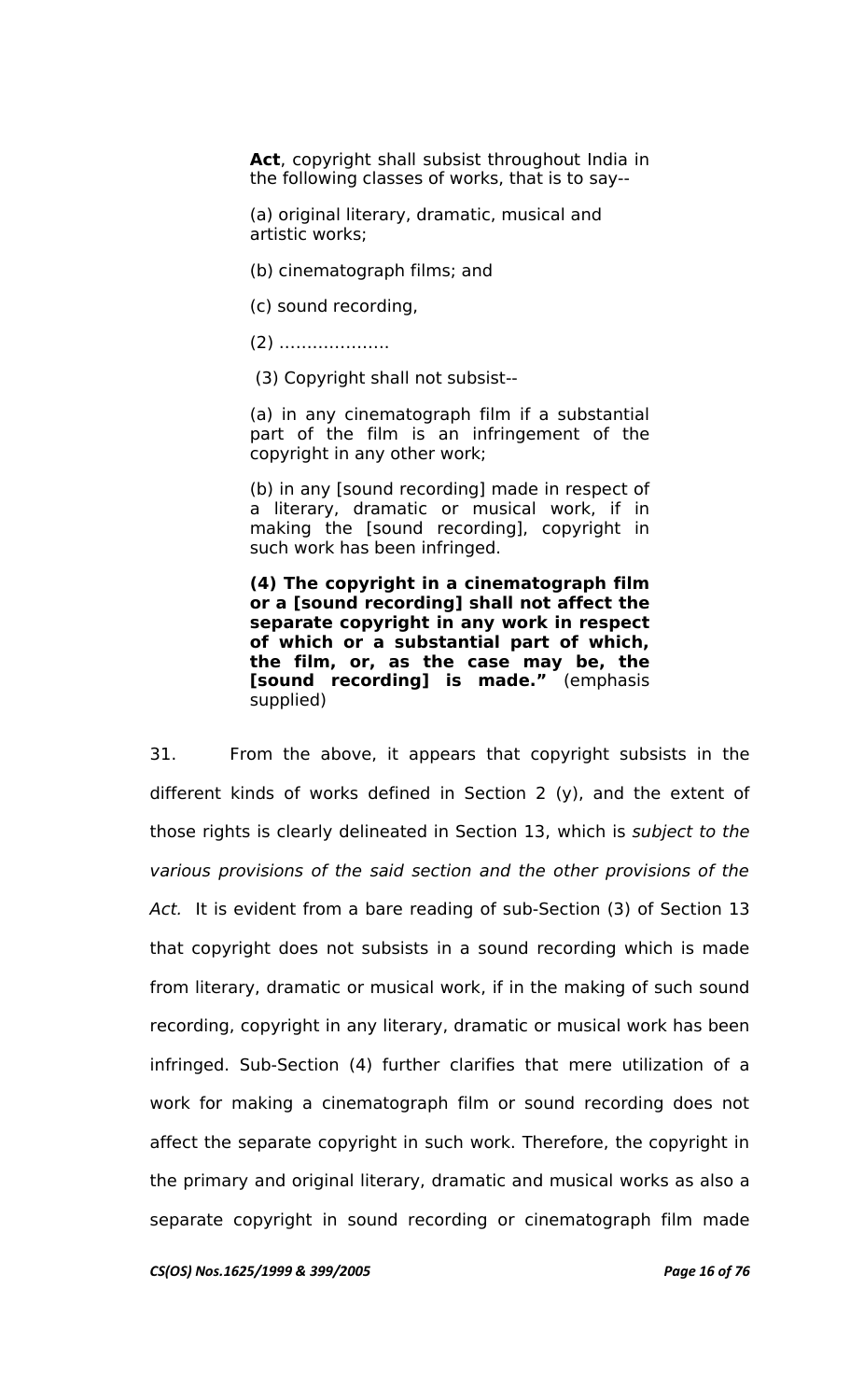therefrom co-exist, and the copyright in the primary and original works continue to subsist for exploitation by the owner(s) thereof in future and those rights are not affected by the factum of the making of a cinematograph film or a sound recording, the copyright(s) of which may vest in different owners. However, as already noticed, all copyrights are subject to the various provisions of the Act.

32. Section 14 explains the content and gamut of rights comprised in the "copyright" in relation to various kinds of works. 14(a) deals with literary, dramatic or musical work and lists the following rights which exclusively vest in the owner of such works:

> "(i) to reproduce the work in any material form including the storing of it in any medium by electronic means;

> (ii) to issue copies of the work to the public not being copies already in circulation;

> (iii) to perform the work in public, or communicate it to the public;

> (iv) to make any cinematograph film or sound recording in respect of the work;

(v) to make any translation of the work;

(vi) to make any adaptation of the work;

(vii) to do, in relation to a translation or an adaptation of the work, any of the acts specified in relation to the work in sub-clauses (i) to (vi);"

Section 14(d) deals with cinematograph films and lists the following exclusive rights which vest in the owner:

"(i) to make a copy of the film including a photograph of any image forming part thereof;

(ii) to sell or give on hire or offer for sale or hire, any copy of the film, regardless of whether such copy has been sold or given on hire on earlier occasions;

(iii) to communicate the film to the public;"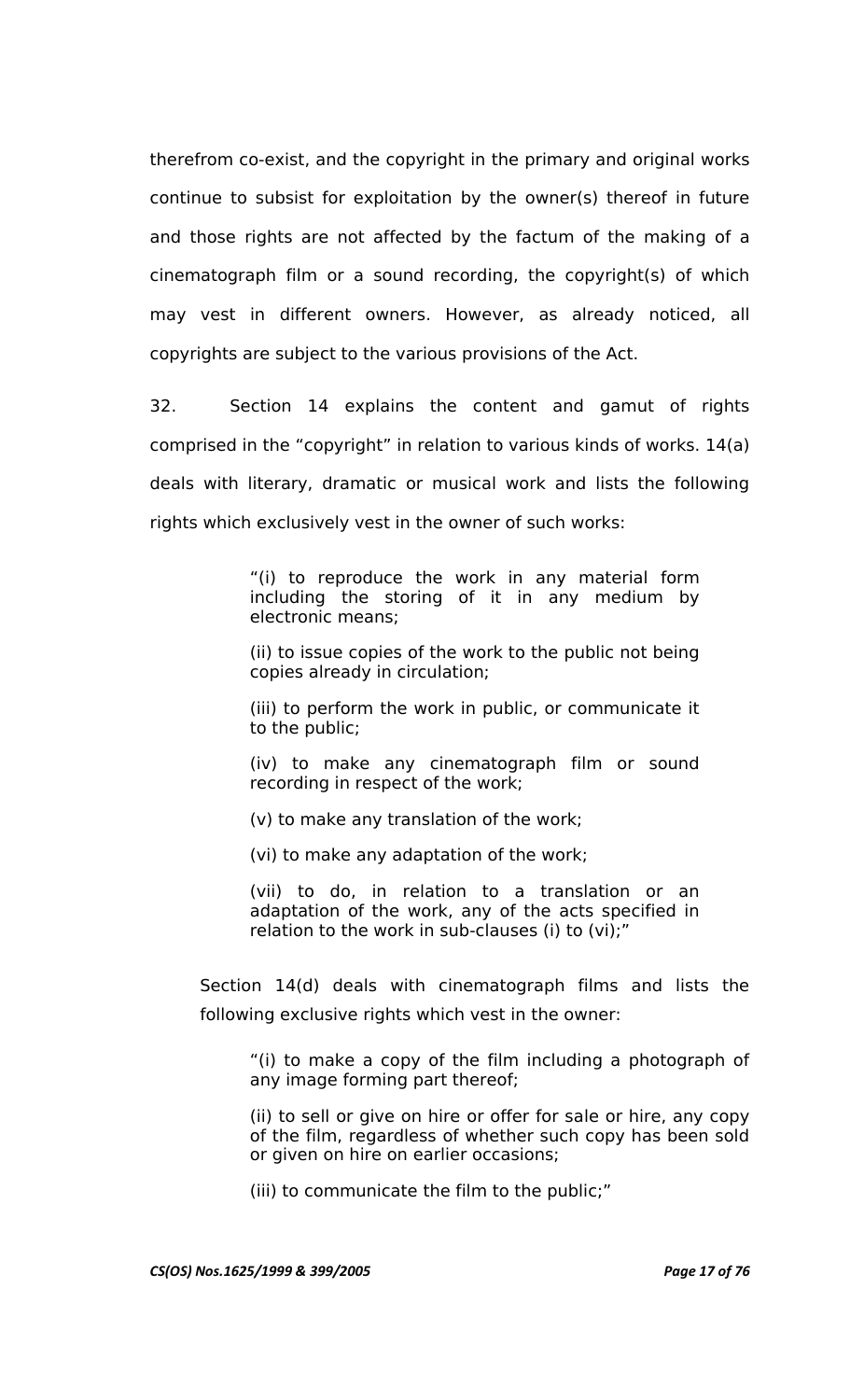Section 14(e) deals with sound recordings and lists the following exclusive rights in the owner of the copyright:

"(i) to make any other sound recording embodying it;

(ii) to sell or give on hire, or offer for sale or hire, any copy of the sound recording, regardless of whether such copy has been sold or given on hire on earlier occasions;

(iii) to communicate the sound recording to the public.

Explanation.--For the purposes of this section, a copy which has been sold once shall be deemed to be a copy already in circulation."

33. The rights conferred by Section 14 are "*subject to the provisions of this Act*". Therefore, Section 14 has to be read in the light of, and subject to the other provisions of the Act. It is seen that the copyright in derivative works viz. cinematograph film and sound recordings are limited right when compared to the rights in primary works viz. literary, dramatic or musical works.

34. The limited rights conferred by Section 14 (e) on the owner of copyright in a sound recording (viz. the exclusive right to make other sound recording embodying it; to sell or hire any copy of the sound recording; or to communicate the sound recording to the public) harmonizes with the rights which vest in the owner of the primary literary, dramatic and musical work utilized to make a sound recording. The owner(s) of copyright in the literary, dramatic and musical works can make or authorize the making of a new sound recording by utilizing the same literary, dramatic or musical work which may earlier have been utilized for making an earlier sound recording. This right is not abridged or taken away by the said provision. Therefore, it is permissible to make another sound recording, may be by utilizing the same or different set of musicians, singers or artists by utilizing the same literary, dramatic or musical work. The owner of the Copyright in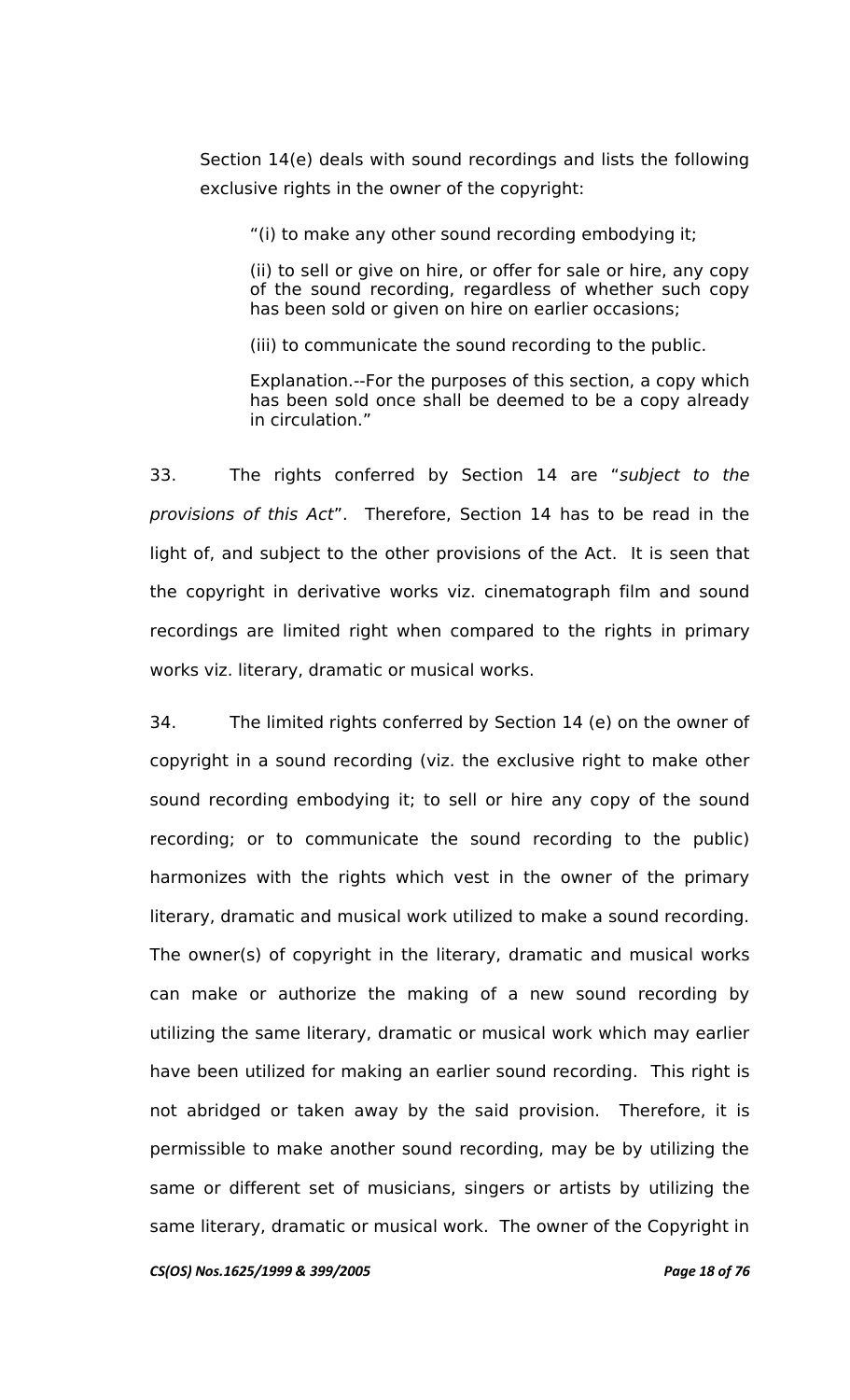the earlier produced sound recording cannot object to the making of such subsequent sound recordings or version recordings merely because he is the owner of the copyright in the earlier made sound recording. His exclusive rights are confined to the exploitation of "his" work i.e. 'his' sound recording in which he owns the copyright and does not give him the right to interfere or intermeddle with the exploitation of copyright(s) in the original primary works viz. the literary, dramatic and musical works by the author(s). This position is clear from subsection (4) of Section 13 of the Act, which states that the copyright in a sound recording shall not affect the separate copyright in any work in respect of which the sound recording is made. Any other interpretation would render sub-Section (4) of Section 13 otiose, and nullify the copyrights conferred on the author of a literary, dramatic or musical work to make or authorize, *inter alia,* the making of any subsequent sound recording of his work, once his work has been utilized by any person to make a sound recording. From Section 2(m) it is clear that unless a sound recording actually embodies a previous sound recording or a substantial part thereof, there is no copying or infringement of the copyright of the owner of a sound recording. The copyright of the owner of a sound recording does not get infringed on account of the making of another sound recording by using the same original literary, musical or dramatic work.

35. Section 17 describes how and by whom the copyright in any work is acquired for the first time. Sections 18 to 21 deal with assignment, transmission and relinquishment of copyright. Section 22 deals with the term of copyright in published literary, dramatic and musical or artistic work and stipulates that such term shall be 60 years from the beginning of the calendar year next following the year in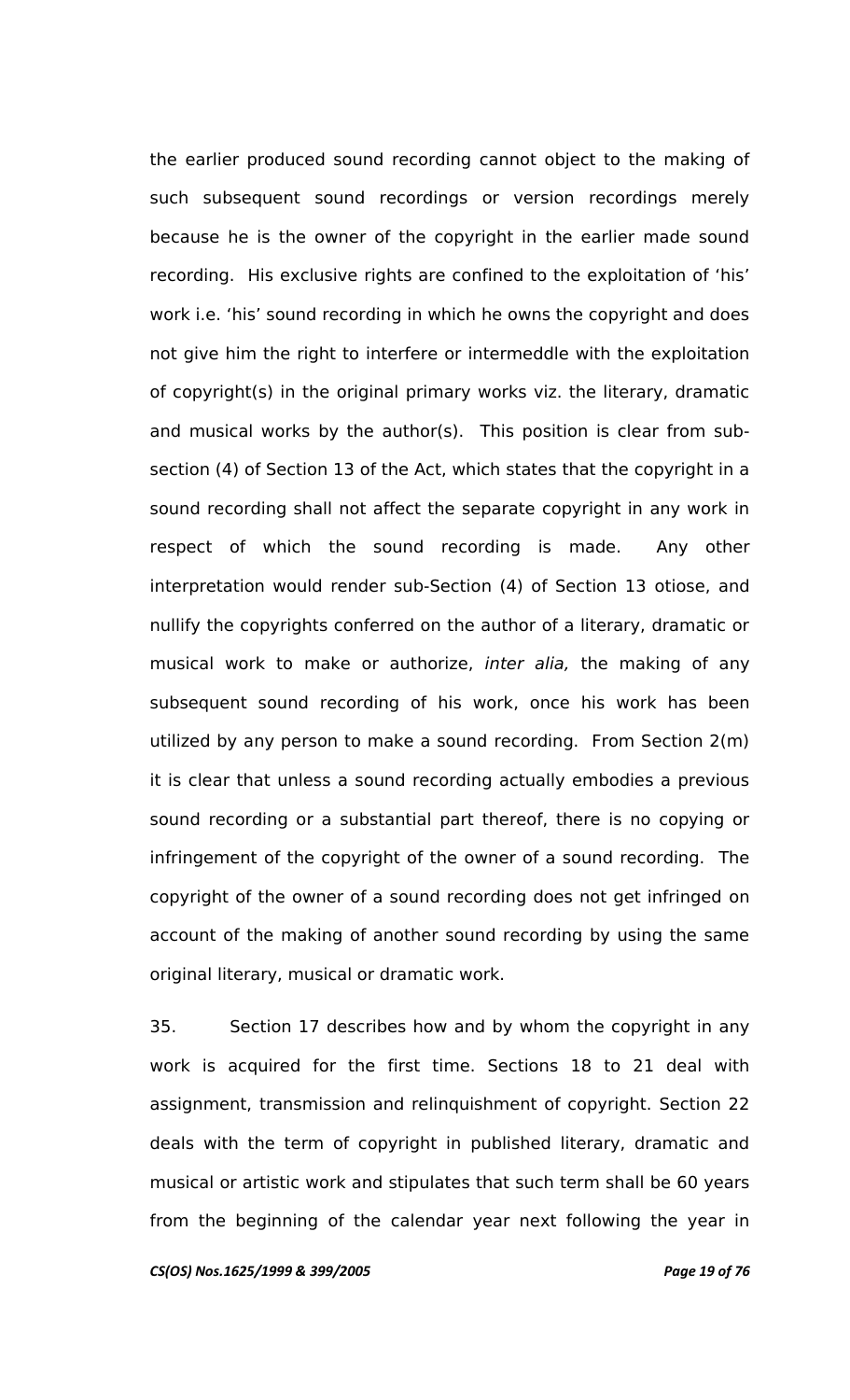which the author dies. Sections 26 and 27 deal with term of copyright in cinematograph film and sound recording and such term is 60 years from the beginning of the calendar year next following the year in which the film or the sound recording is published.

36. Chapter VI deals with licences. Section 30 deals with voluntary licences which may be granted by the owner of the copyright to another person. Sections 31, 31A, 32, 32A, 32B deal with compulsory licences which may be granted by the Copyright Board to persons interested to reproduce or publish certain works in certain circumstances and for certain specific purposes. Section 38 and 39 deal with performer"s rights.

37. Chapter XI of the Act deals with infringement of copyright. Section 51 provides that:

> "(1) Copyright in a work shall be deemed to be infringed--

> (a) when any person, without a licence granted by the owner of the copyright or the Registrar of Copy rights under this Act or in contravention of the conditions of a licence so granted or of any condition imposed by a competent authority under this Act-

(i) does anything, the exclusive right to do which is by this Act conferred upon the owner of the copyright, or,

(ii)permits for profit any place to be used for the communication of the work to the public where such communication constitutes an infringement of the copyright in the work, unless he was not aware and had no reasonable ground for believing that such communication to the public would be an infringement of copyright; or

(b) when any person--

(i) makes for sale or hire, or sells or lets for hire, or by way of trade displays or offers for sale or hire, or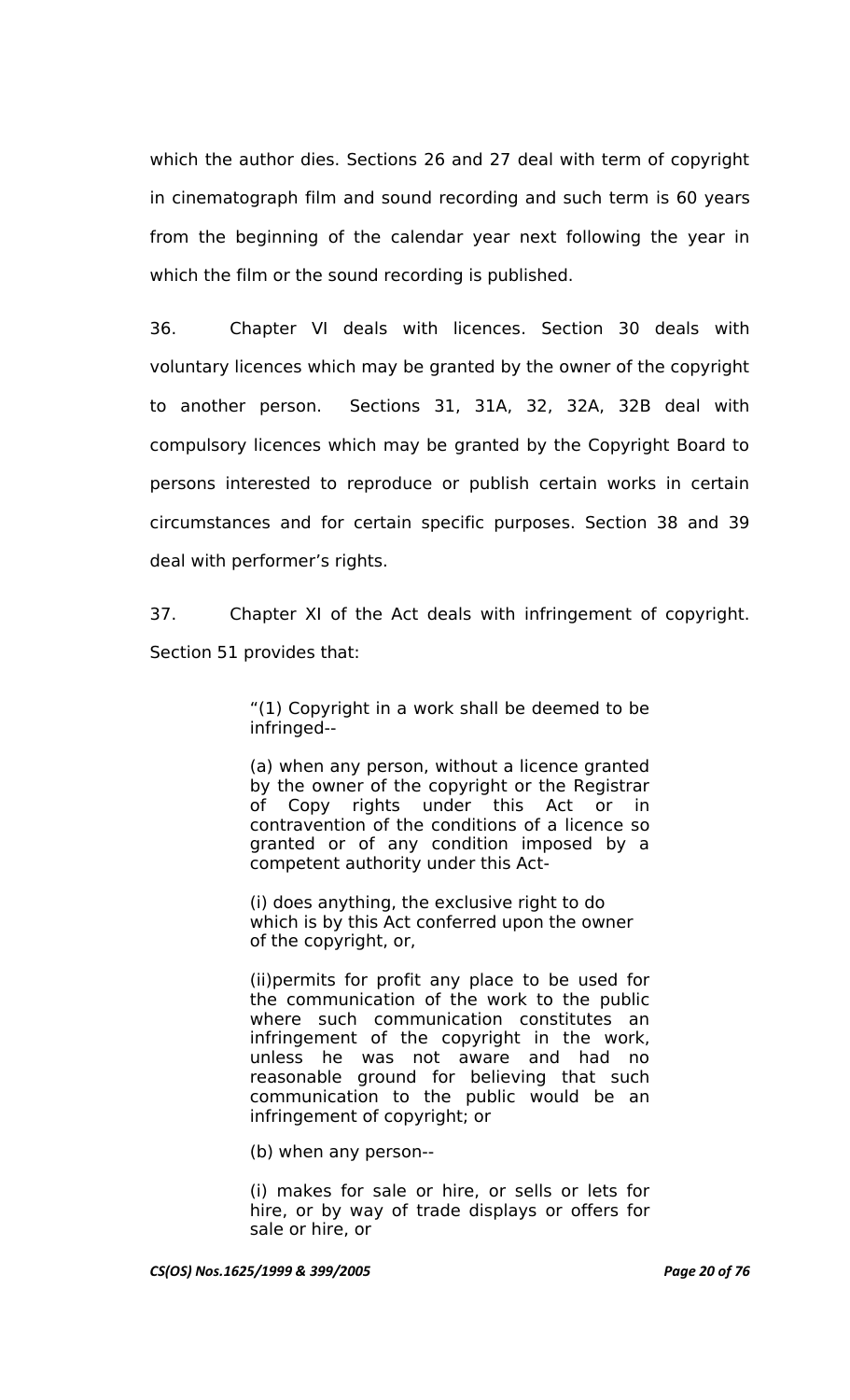(ii) distributes either for the purpose of trade or to such an extent as to affect prejudicially the owner of the copyright, or

(iii) by way of trade exhibits in public, or

(iv) imports into India,

any infringing copies of the work:

[Provided that nothing in sub-clause (iv) shall apply to the import of one copy of any work, for the private and domestic use of the importer.]

Explanation.--For the purposes of this section, the reproduction of a literary, dramatic, musical or artistic work in the form of a cinematograph film shall be deemed to be an "infringing copy".

38. Section 52 provides certain statutory exceptions and protects

certain acts which, except for the protection of the said section, would

have amounted to infringement of copyright. The relevant portion of

Section 52 reads as follows:

…….

## **"Section 52 - Certain acts not to be infringement of copyright**

(1)The following acts shall not constitute an infringement of copyright, namely:--

(j) the making of sound recordings in respect of any literary, dramatic or musical work, if--

(i) sound recordings of that work have been made by or with the licence or consent of the owner of the right in the work;

(ii) the person making the sound recordings has given a notice of his intention to make the sound recordings, has provided copies of all covers or labels with which the sound recordings are to be sold, and has paid in the prescribed manner to the owner of rights in the work royalties in respect of all such sound recordings to be made by him, at the rate fixed by the Copyright Board in this behalf:

Provided that--

(i) no alterations shall be made which have not been made previously by or with the consent of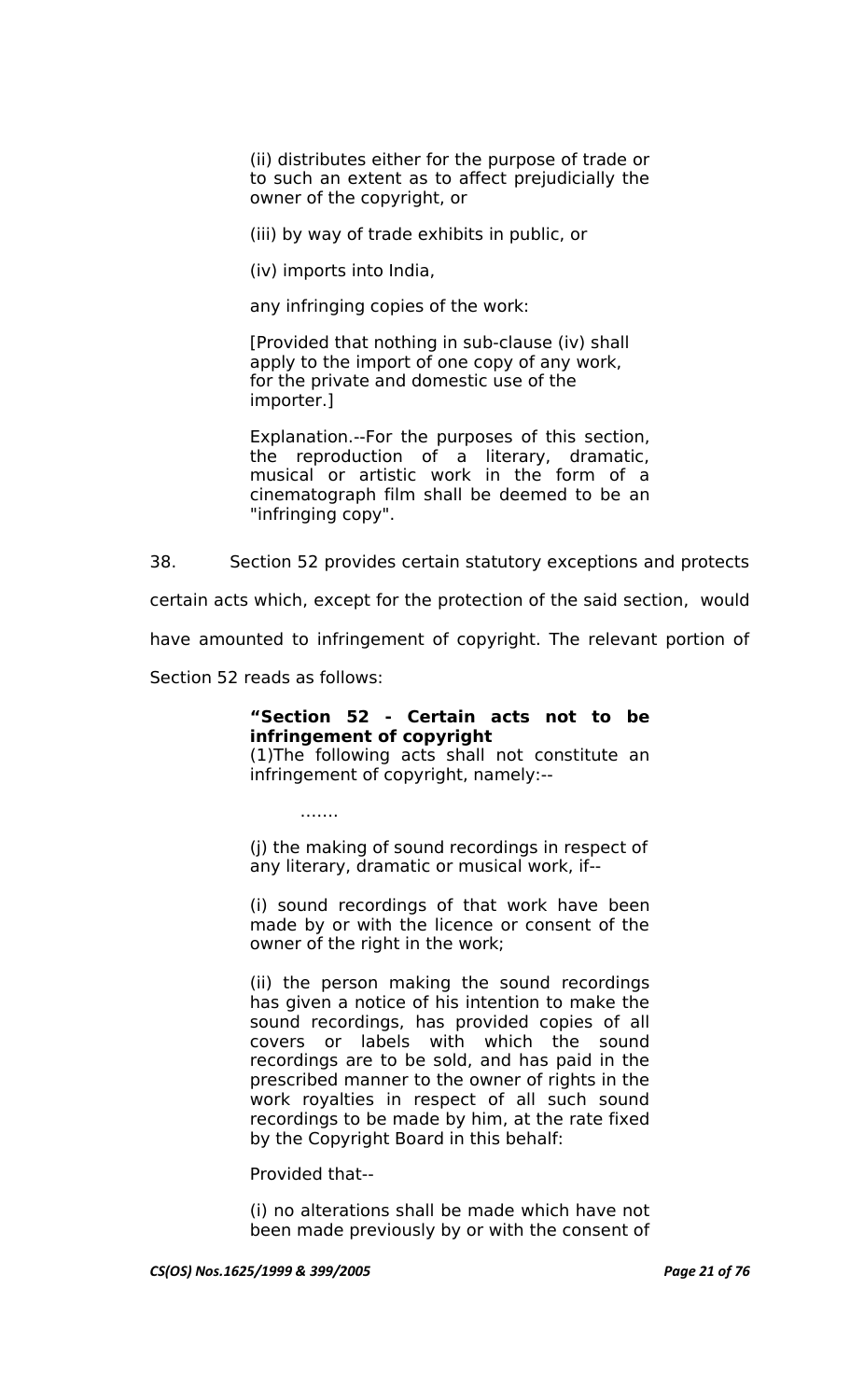the owner of rights, or which are not reasonably necessary for the adaptation of the work for the purpose of making the sound recordings;

(ii) the sound recordings shall not be issued in any form of packaging or with any label which is likely to mislead or confuse the public as to their identity;

(iii) no such sound recording shall be made until the expiration of two calendar years after the end of the year in which the first recording of the work was made; and

(iv) the person making such sound recordings shall allow the owner of rights or his duly authorized agent or representative to inspect all records and books of account relating to such sound recording:

Provided further that if on a complaint brought before the Copyright Board to the effect that the owner of rights has not been paid in full for any sound recordings purporting to be made in pursuance of this clause, the Copyright Board is, prima facie satisfied that the complaint is genuine, it may pass an order ex parte directing the person making the sound recording to cease from making further copies and, after holding such inquiry as it considers necessary, make such further order as it may deem fit, including an order for payment of royalty;"

Therefore, in order to ascertain whether a particular act amounts to infringement of any work, Sections 51 and 52 would have to be read together.

39. Section 52A describes the particulars which have to be displayed on the sound recording or cinematograph films published in the form of audio cassettes and video cassettes.

40. The copyright Rules 1958 may also be referred to. Chapter IV-A deals with compulsory licences. Chapter VII Rule 21 deals with sound recordings made under Section 52(1)(j) and reads as follows: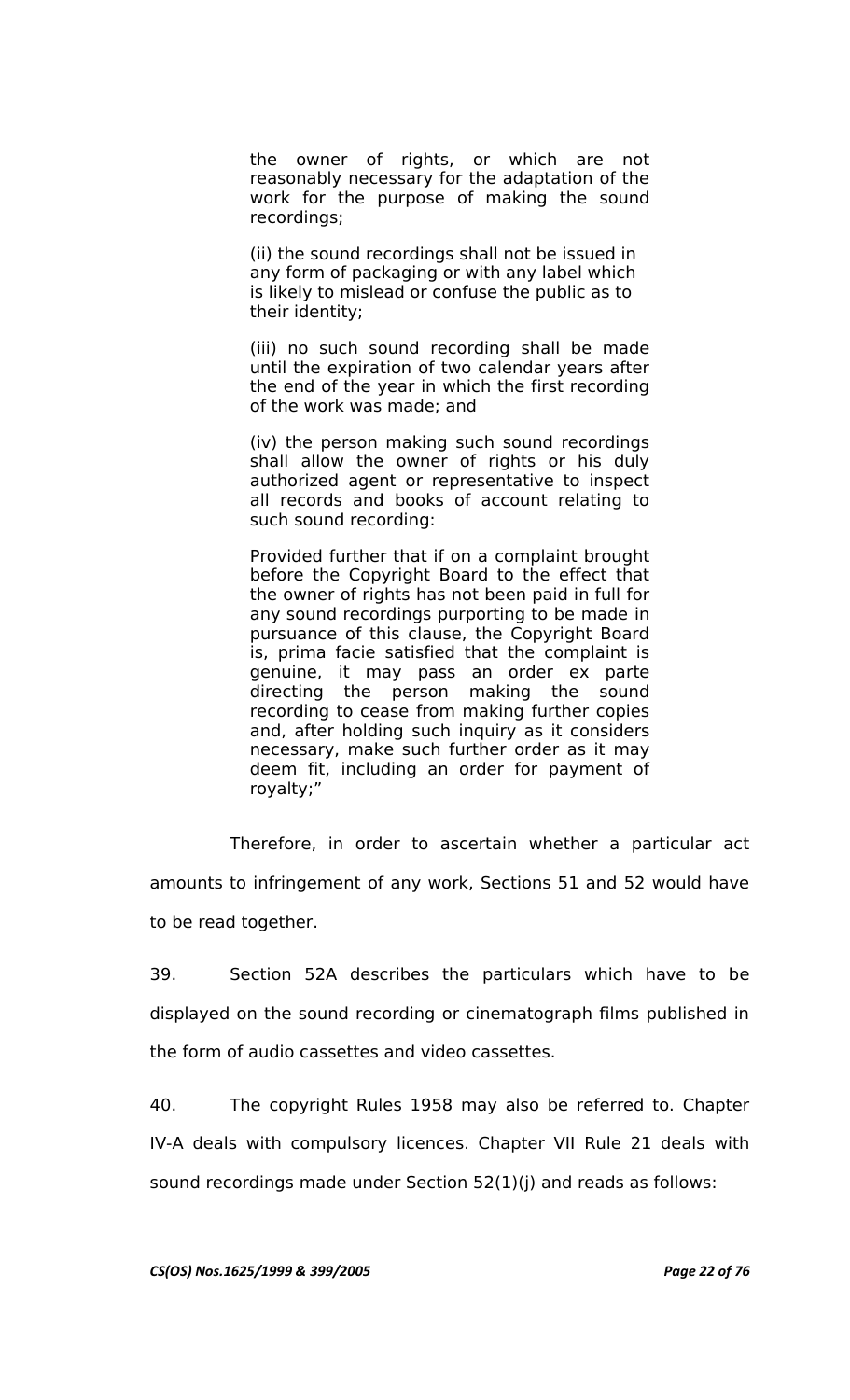"(1) Any person intending to make sound recordings under clause (j) of sub-section (1) of Section 52 shall give a notice of such intention to the owner of the copyright and to the Registrar of Copyrights at least fifteen days in advance of making of the sound recordings and shall pay to the owner of the copyright, along with the notice, the amount of royalties due in respect of all sound recordings to be made at the rate fixed by the Copyright Board in this behalf and provide copies of all covers and labels with which the sound recordings are to be sold.

2. Such notice shall contain the following information, namely:-

- (a) The particulars of the work in respect of which sound recordings are to be made;
- (b) Alterations, if any, which are proposed to be made for the adaption of the work to the sound recordings;
- (c) The name, address and nationality of the owner of the – Copyright in the work;
- (d) Particulars of the sound recording made previously recording the work;
- (e) the number of sound recording intended to be made; and
- (f) The amount paid to the owner of the copyright in the work by way of royalties and the manner of payment."

41. The scheme of the Act, as to grant of licences and assignments is clear. Wherever under the Act the Copyright Board is authorized to issue a compulsory licence, provision has been made for making an application to the Board for the said purpose. However, Section 52(1)(j) of the Act does not require any application to be made for obtaining consent/licence either to the Copyright Board or to owner of the Copyright(s) in the work(s) already authorizedly utilized for making a sound recording, much less to the owner of the copyright in the earlier made sound recording. Had the said provision intended that express, or even implied consent of such owner(s) is essential, it would have specifically said so. In any event, if prior permission from such owners was essential, then there was no need for enacting Section 52,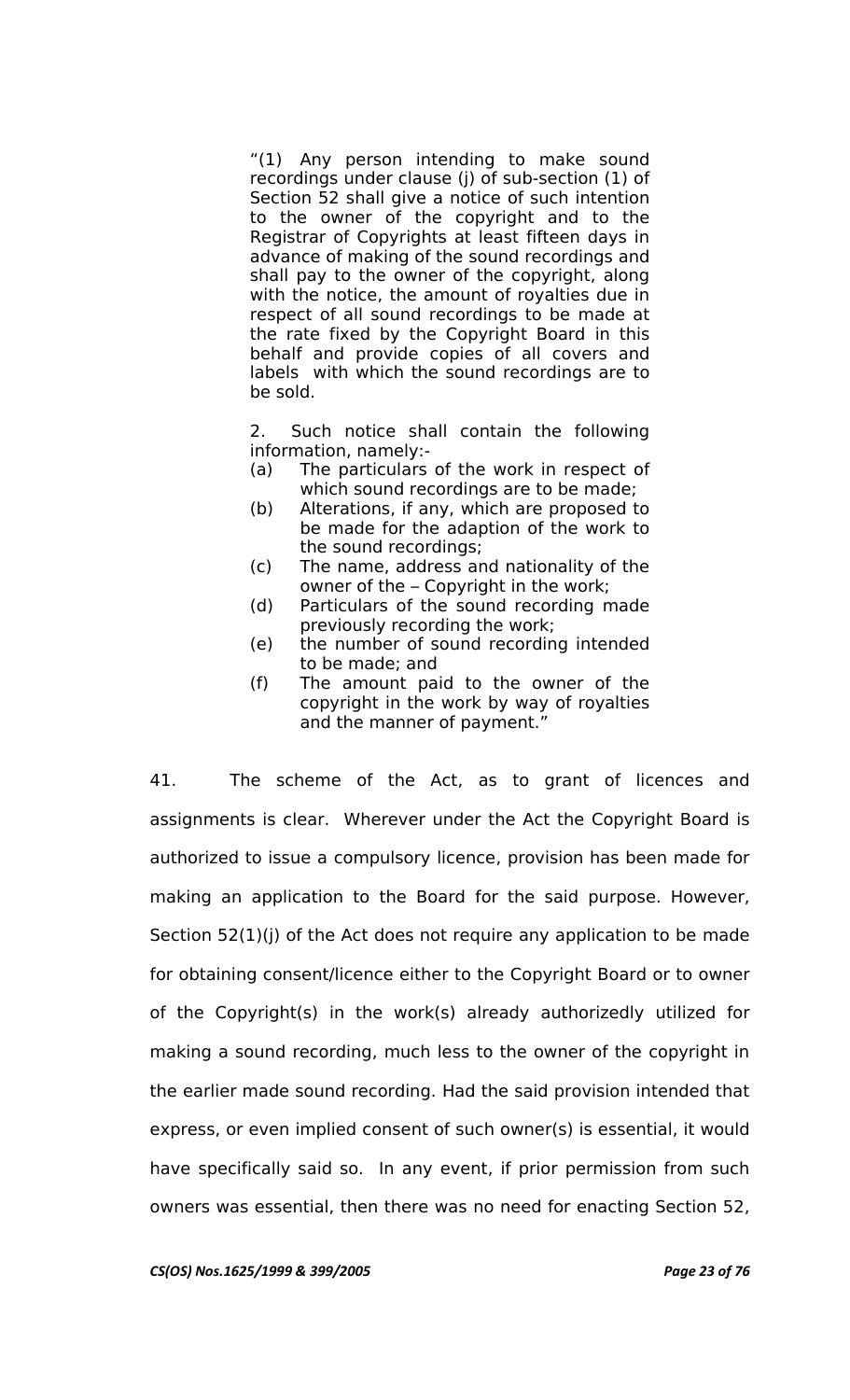as Section 30 (which provides for voluntary licence) would have adequately taken care of the situation. It also cannot be said that to make a new sound recording a compulsory licence from the Copyright Board is required to be obtained as there is no provision for making any application to the Copyright Board for this purpose, and had such a licence been required there was, again, no need to place the provision concerned in Section 52.

42. Section 52 protects certain actions which otherwise would amount to an infringement of copyright. Evidently, exploitation of the literary, dramatic or musical work(s) for making a sound recording with the consent of the owner of copyright(s) or by compulsory licence from the Board cannot be considered to be an infringement. Where such express consent/licence is obtained either voluntarily from the owner(s) or a compulsory licence is obtained from the Copyright Board, Section 52 would have no application. Only if the conditions set out in Section 52 are satisfied, the action would be saved from being condemned as infringement of copyright.

*CS(OS) Nos.1625/1999 & 399/2005 Page 24 of 76* 43. There seems to be no ambiguity in the language employed by the legislature in formulating Section 52(1)(j). Therefore, the golden rule of construction need only be employed. The plain literal construction of the said Section is also in consonance with the scheme of the Act and the textual and contextual setting in which the said provision appears. I may notice that similar distribution of rights involving "statutory licencing" is prevalent in Australia (as is evident from the decision of the Federal Court of Australia in *CBS Records Australia Ltd. & Ors. V. Telmak Teleproducts (Aust.) Pvt. Ltd.* 8 IPR 473), in U.S.A. (as is evident from the commentary *"KOHN ON MUSIC LICENSING"*, extracts from 2<sup>nd</sup> edition of which has been filed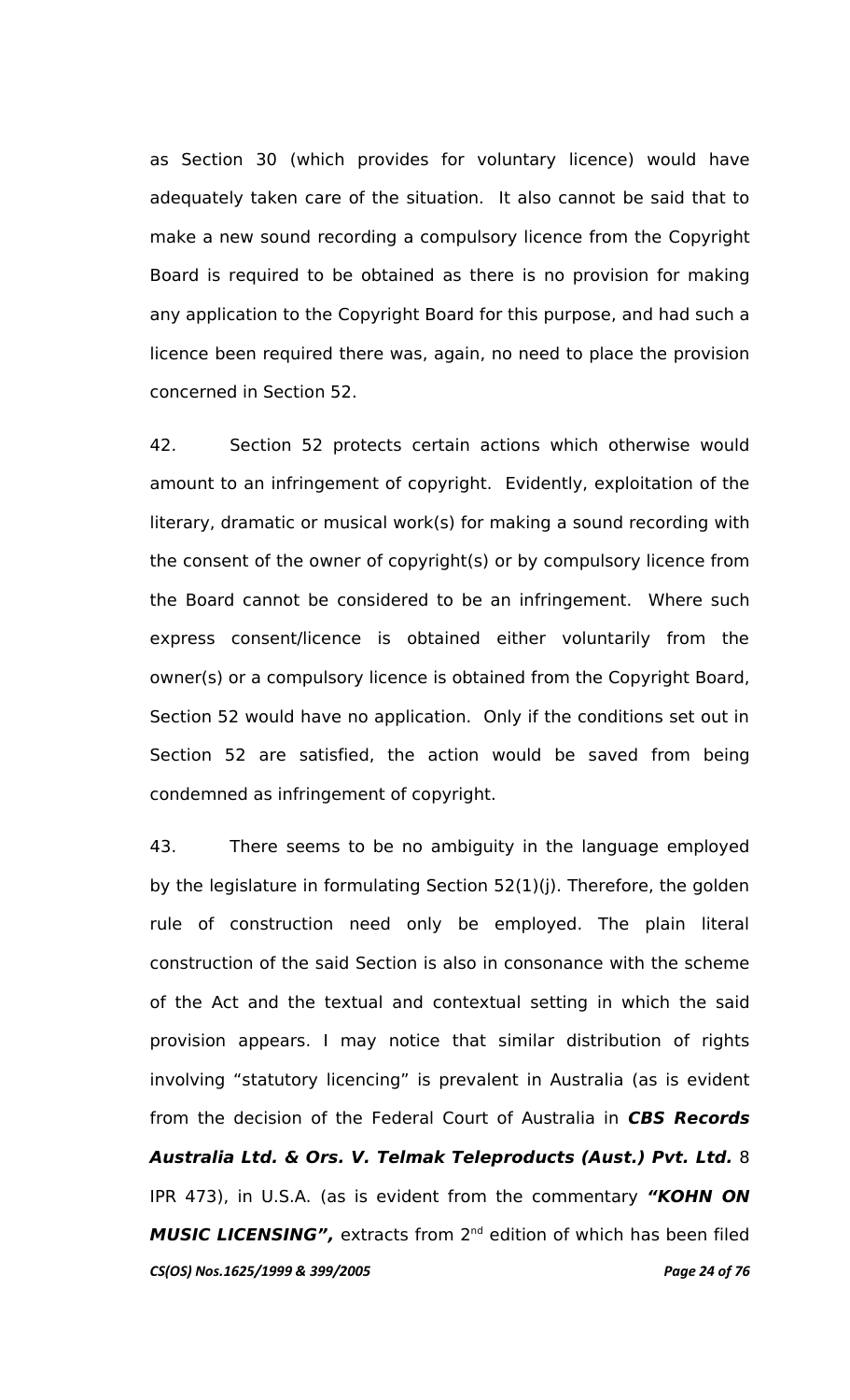by learned counsel for the defendant). Also filed on record is extract of *"Copyright Principles", Law and Practice by Paul Goldstein* Vol.1, which is to the same effect. *World Copyright Law – Protection of Author's Works, Performances, Phonograms, Films, Video, Broadcasts and Published Editions in National, International and Regional Law (1998 edition) by J.A.L. Sterling*  **LL.B**. is also to the same effect. No doubt, the Law of compulsory licencing has undergone a change in the U.K. and the same has been done away with the enactment of the 1988 Act *"in recognition of the*  fact that the conditions of the market had long since changed and that *have had been a breakdown of the consensus=………….."* (see Copinger and Skone James on Copyright, 15<sup>th</sup> edition, 2005), but the fact remains that prior to 1988, even in the U.K. compulsory licencing was prevalent. In India, statutory licencing is very much a part of the law as embodied in, *inter alia,* Section 52 and merely because in the U.K. the same has been abolished in 1988 is no ground to give a restricted interpretation to the provisions of the Act, which do not admit of any ambiguity in their interpretation. The Supreme Court has held in *Gramophone Company of India Limited v. Birender Bahadur Pandey & Ors., AIR 1984 SC 667* (hereinafter referred to as **"Gramophone V"**) that municipal law must prevail in case there is conflict with International Law. National courts will endorse International Law but not if it is in conflict with national law.

44. I find no merit in the submission of learned counsel for the plaintiff that if the above interpretation of the provisions of the Act (as is canvassed by learned counsel for the defendant in so far as it pertains to the making of sound recording) is adopted, the copyright bestowed by Section 14 on the author(s) of the original literary,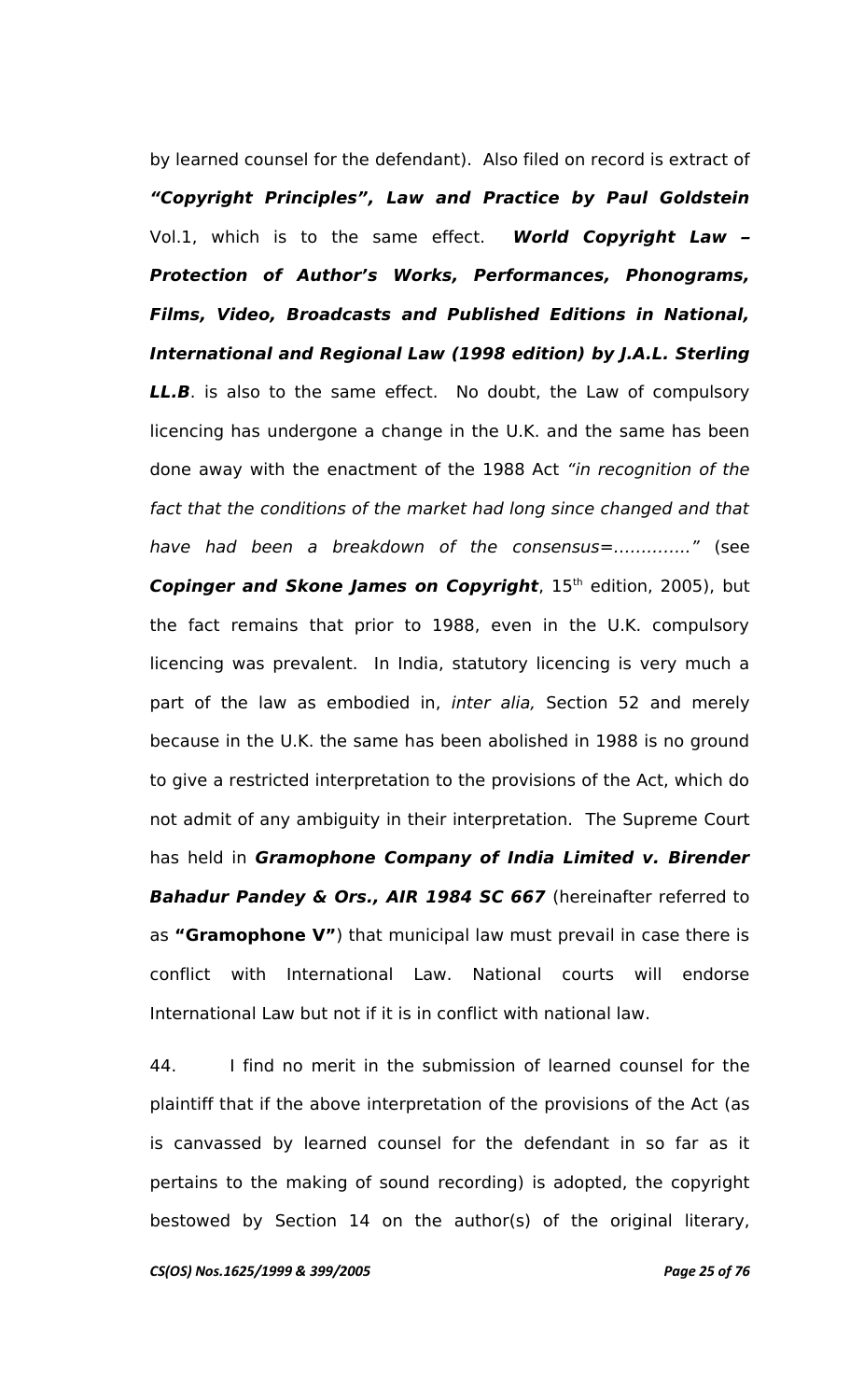dramatic and musical works would be reduced to a mere right to collect royalties. I also do not find merit in the submission that Section 13(4) and Section 18, 19, 30 and 30A would also be rendered meaningless. Section 52(1)(j) only deals with exploitation of only those literary, dramatic or musical work which the author of the work has already voluntarily permitted to be made into sound recordings, and has thereby thrown his work in the public domain in the form of a sound recording. The law grants him the right to exclusively make sound recordings and the rights which go with it (under Section 14 (e)) until the expiration of two calendar years after the end of the year in which the first recording of the work was made. However, thereafter the right to make version recordings or further sound recordings becomes available to others as well, subject to the conditions of Section 52 and Rule 21 of the Rules being complied with. Right of the owner of the copyright in the original literary, dramatic or musical work to exclusively exploit his work in all the other respects specified in Section 14(a) remains unaffected. Only the right to make or authorize the making of sound recordings [conferred by Section 14(a) (iv)] gets diluted, inasmuch as, the same can be exploited by others as well upon payment of royalty and subject to compliance of the conditions laid down in Section 52(1)(j) of the Act, and Rule 21 of the Rules, even without the consent of the owner. Since the rights conferred by Section 13 are subject to the provisions of the said Section and subject to the provisions of the Act, and the rights conferred by Section 14 are subject to other provisions of the Act, which includes Section 52 of the Act, the owner of the copyright in the original literary, dramatic or musical works who has already authorized the making of sound recordings of his work, cannot have a grievance that any other person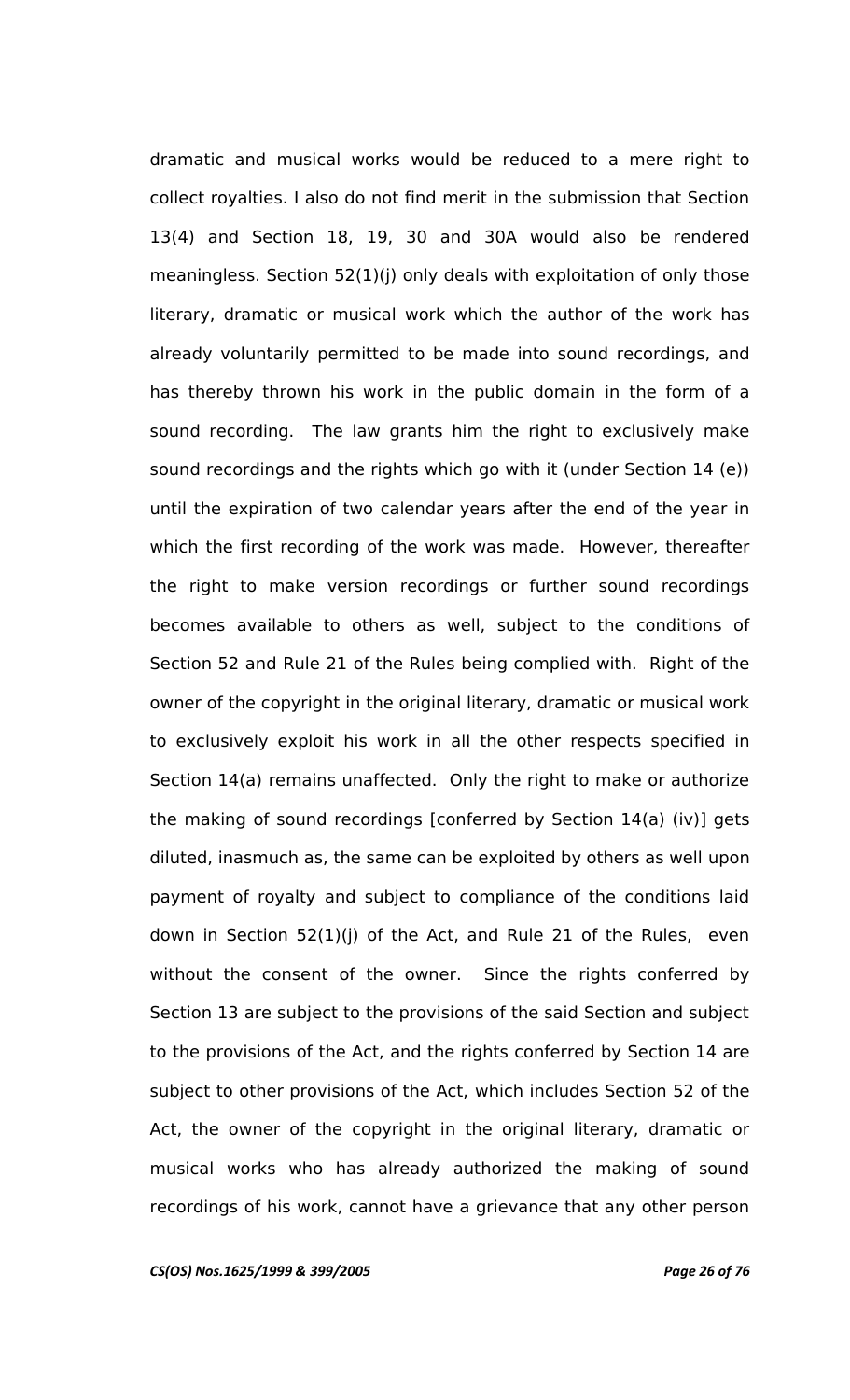is also statutorily authorized to make sound recordings of his work upon payment of royalties fixed by the Copyright Board and upon the fulfillment of the conditions prescribed in Section 52 (1)(j) of the Act and Rule 21 of the Copyright Rules.

45. A Division Bench of this Court (to which I was a party) in *Microfibres Inc. v. Girdhar & Co. & Anr.* RFA(OS) No.25/2006, decided on 28.05.2009 has recently interpreted Section 15 of the Copyright Act in the light of Section 2(c) of the Act and Section 2(d) of the Designs Act. Section 15 of the Act reads as follows:

## "*15. Special provision regarding copyright in designs registered or capable of being registered under the Designs Act, 1911. –*

*(1) Copyright shall not subsist under this Act in any design which is registered under the Designs Act, 1911 (2 of 1911)*

*(2) Copyright in any design, which is capable of being registered under the Designs Act, 1911 (2 of 1911), but which has not been so registered, shall cease as soon as any article to which the design has been applied has been reproduced more than fifty times by an industrial process by the owner of the copyright, or, with his licence, by any other person."*

The Bench held that:

"the legislative intent was to grant a higher protection to pure original artistic works such as paintings, sculptures etc and lesser protection to design activity which is commercial in nature. The legislative intent is, thus, clear that the protection accorded to a work which is commercial in nature is lesser than and not to be equated with the protection granted to a work of pure art."

In my view, the same philosophy has inspired the enactment

of Section 52(1)(j) of the Act. Therefore, in respect of a literary, dramatic or musical work, which has been circulated to the public by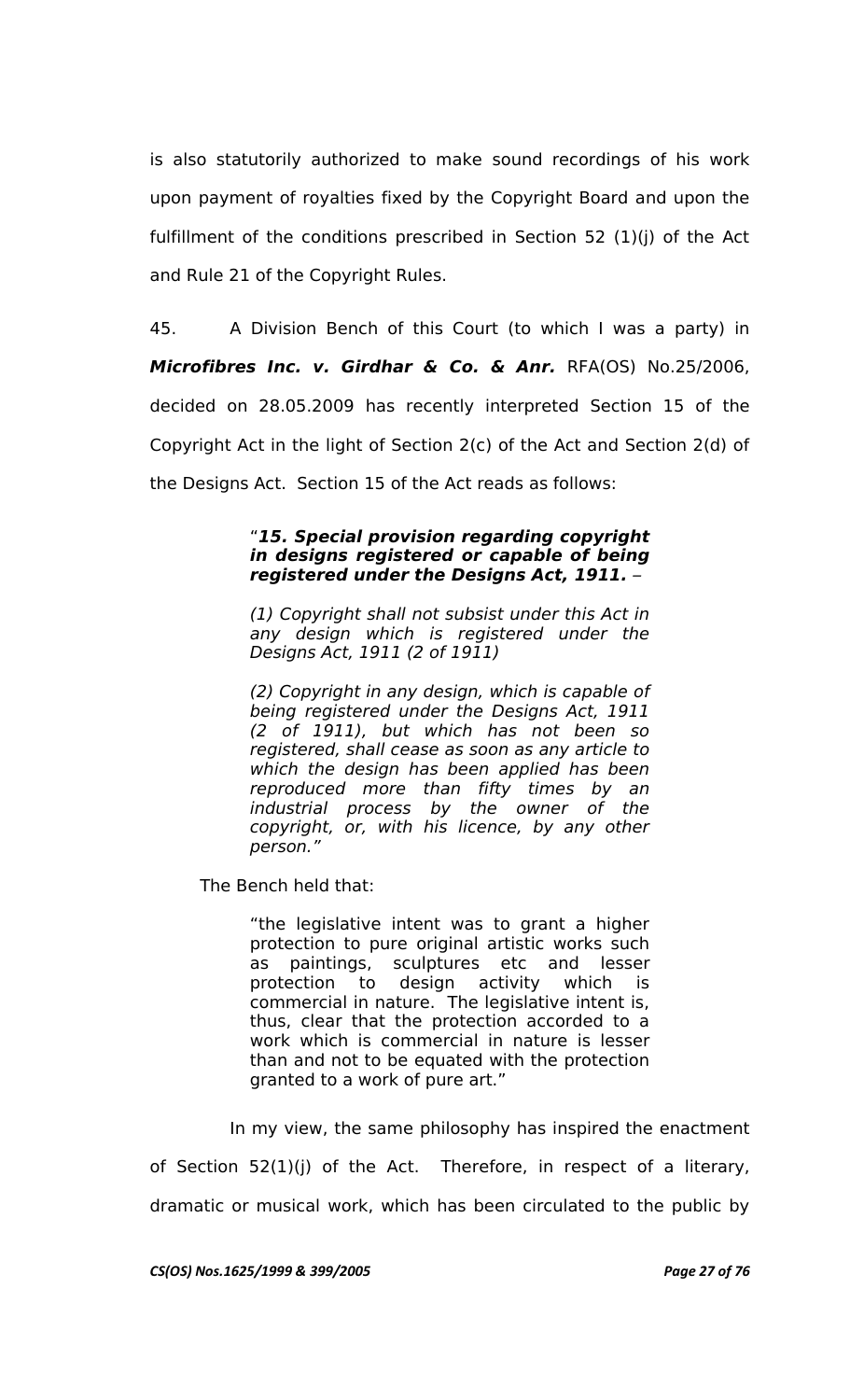its author himself or under his authority, by making a sound recording, the protection of the author"s copyright is diluted so far as the making of subsequent recordings is concerned. Though he continues to own the copyright, his express consent is not necessary for making subsequent or version recordings if they are made in compliance with Section 52(1)(j) of the Act and Rule 21 of the Rules. The owner of copyright in the previous sound recording made by exploiting the original literary, dramatic or musical works in nowhere in the picture here as his right, as already pointed out, is restricted to exploiting his own sound recording.

46. Various decisions have been cited at the bar in which reference to Section 52(1)(j) was made incidentally, or wherein the said provision was directly in question. I shall now proceed to deal with them one by one chronologically.

*CS(OS) Nos.1625/1999 & 399/2005 Page 28 of 76* 47. The first decision which has been cited at the Bar is *Gramophone Co. of India vs. Super Cassettes Industries Ltd.*, 1996 PTC (16) Page 252 (hereinafter referred to as "*Gramophone I*"). The said decision rendered by a learned Single Judge of this Court deals with the application of Section 52 (1)(j) of the Act, though the facts of that case were materially different. The Ld. Single Judge found that *"Admittedly no prescribed notice of intention of the defendants to make the records was given to the plaintiff company. Even royalties in respect of the records to be made had not been paid to the plaintiff company."* The Ld. Single Judge also found that none of the parties had pleaded that the melody and the harmony i.e. the music had ever been printed, reduced to writing or otherwise graphically produced or reproduced. He held that therefore, there was no averment of the existence of a "musical work" which could have been the subject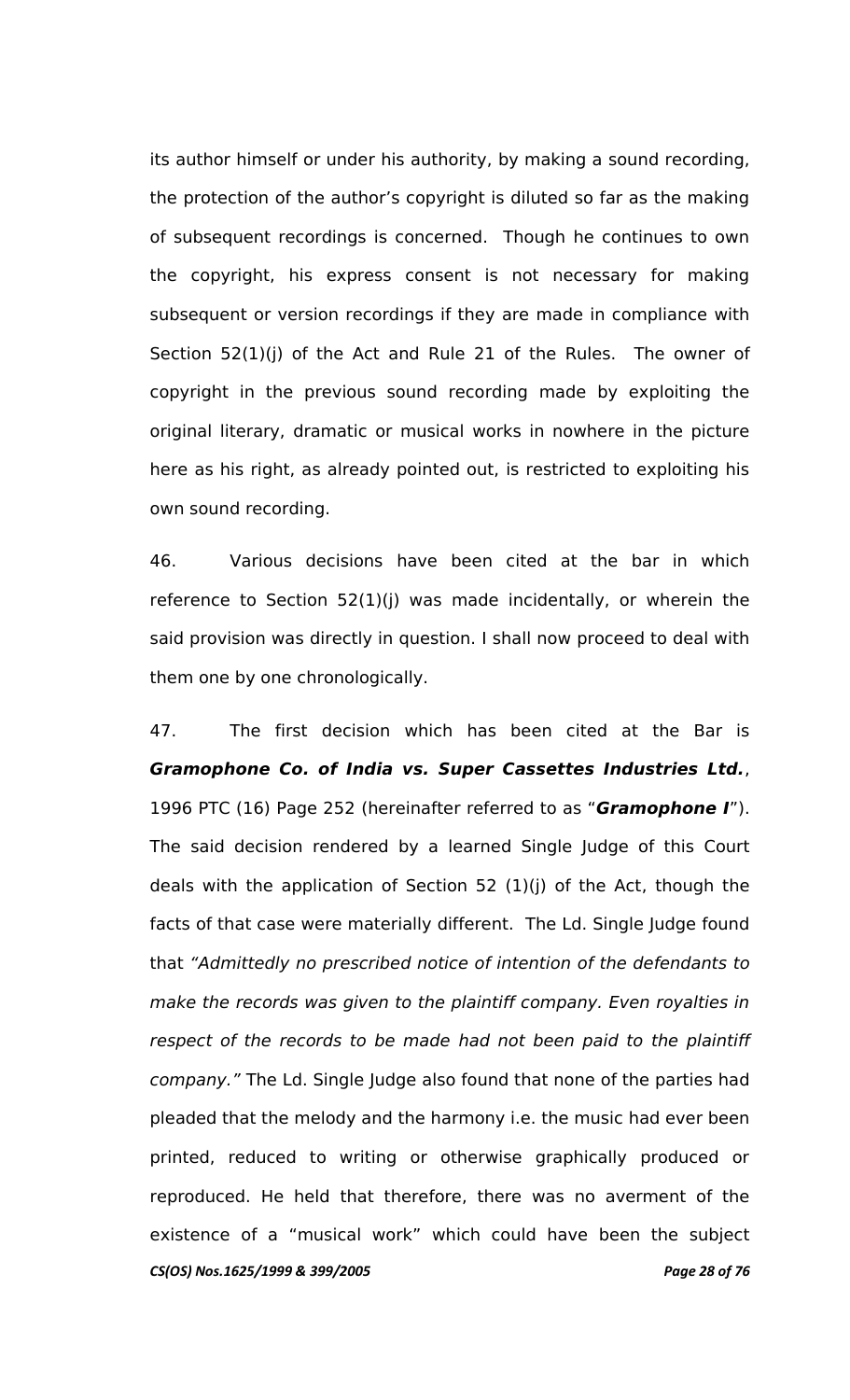matter of Copyright or its infringement. The Ld. Single Judge treated the case as one of passing off. While dealing with Section 52(1)(j), the learned Single Judge held:

> "What is a version recording? A version recording, we are told, is a sound recording made of an already published song by using another voice or voices and with different musicians and arrangers. **Versions recording is thus neither copying nor reproduction of the original recording.**" (emphasis supplied)

48. The next decision cited is *The Gramophone Company of India Ltd. Vs. Super Cassette Industries Ltd. 1999* PTC 2 (Del) (hereinafter referred to as "*Gramophone II*") which is also a decision of a Ld. Single Judge of this Court. While deciding an application under Order 39 Rule 1 and 2 the Ld. Single Judge after referring to various provisions of the Copyright Act including those pertaining to assignments and licences also refers to Section 52(1)(j) of the Act. He thereafter observes:

> *"…………Aforesaid Section 52(1)(j) has to be read in harmony with the aforementioned provisions of the Act. Considering all these provisions together, I am not inclined to accept the said submission advanced on behalf of the defendant that on dispatch of the cheque for Rs. 2,230/- towards royalty which was indisputably returned by the plaintiff simultaneously intimating that it did not permit the defendant to make the version recording of their songs, the defendant automatically became entitled under Section 52(1)(j) to make the sound recordings of the work of the plaintiff and the plaintiff is only entitled to statutory fee. I am also not inclined to agree with the other limb of the submission referred to above made on behalf of the defendant that there is no infringement of copyright within the meaning of Section 51 of the Act as the singers of the said work of the plaintiff and the defendant are different."*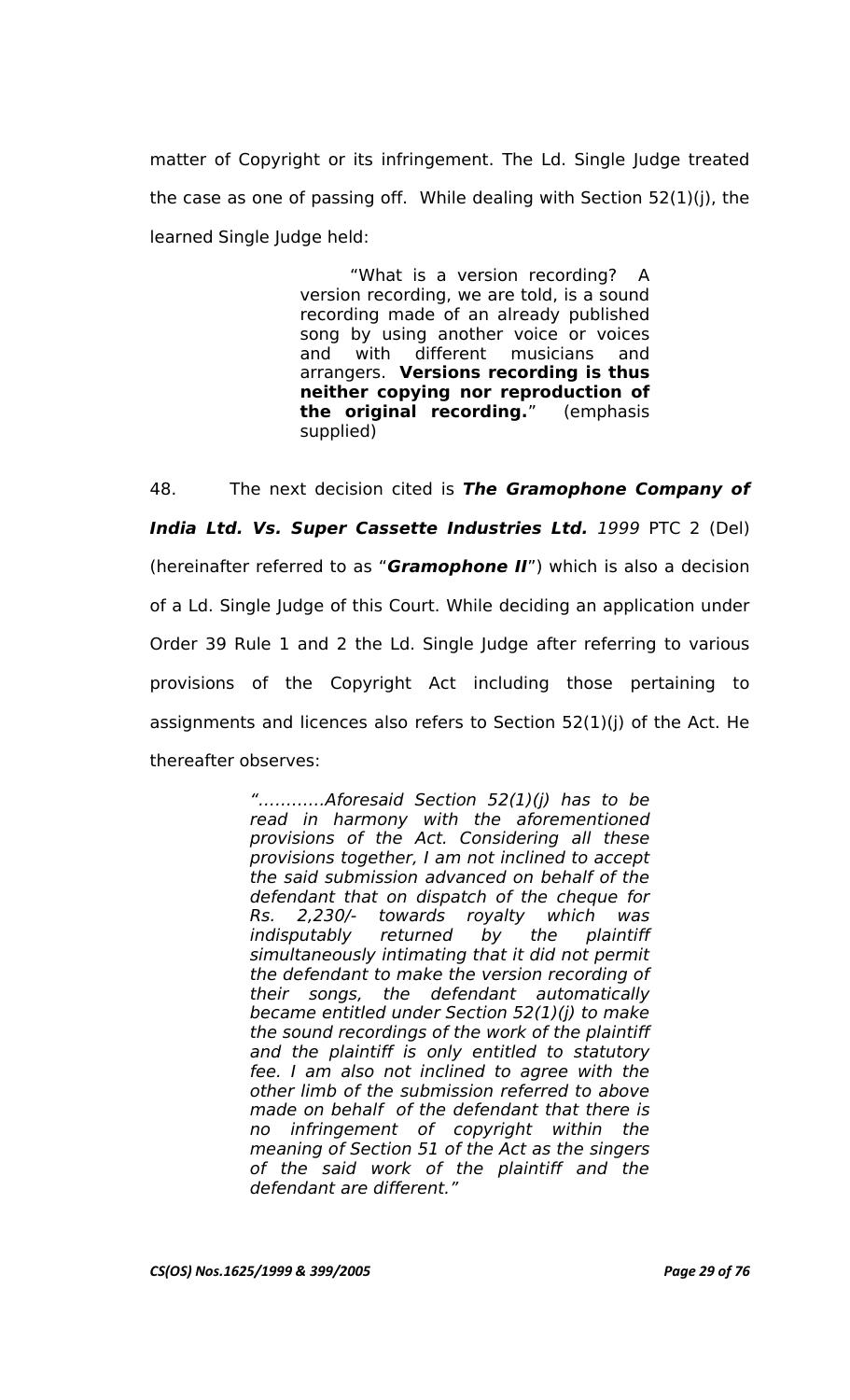49. With due respect, I find that the learned Judge has not given any reasons for his aforesaid conclusions. The various provisions of the Copyright Act, apart from being referred to, have not been examined and their effect has not been analyzed. With respect, there is no binding ratio deductible from this decision.

50. A Full Bench of this court has extensively dealt with the process of distinguishing the ratio of a case from obiter dicta and culling out binding precedents in *Ex NK Dilbag vs UOI and Ors.,* 152 (2008) DLT 148 (FB).

51. The Full Bench speaking through Sen, J. observed:

"5…………….It is trite that we are duty-bound to apply the ratio decidendi of these pronouncements of the Apex Court. We must, therefore, be clear in our minds of the manner in which the *ratio decidendi* of a decision is to be drawn. *Municipal Corporation of Delhi* v. *Gurnam Kaur,* AIR 1989 SC 38, lays down that **the** *ratio decidendi* **is the principle upon which the case is decided and statements which do not partake of this character are**  *obiter dicta* **which do not have authoritative force.**

**6.** The frequently quoted opinion of the *House of Lords in Quinn* v. *Leathem,* 1901 AC 495: (1900-3) All.ER 1 is to the effect that "every judgment must be read as applicable to the particular facts proved or assumed to be proved .... The other is that **a case is only an authority for what is actually decides**". These quotations have been reiterated in *Goodyear India Ltd.* v. *State of Haryana,* (1990) 2 SCC 71 and *State of Orissa* v. *Sudhansu Sekhar Misra,* AIR 1968 SC 647. In the latter case, the Court explicitly opined that "a decision on a question which has not been argued cannot be treated as a precedent". Their Lordships, in turn, referred back to the previous opinion in *Rajput Ruda Meha* v. *State of Gujarat,* AIR 1980 SC 1707 in which it had similarly been stated that **where an issue has neither been raised nor argued any decision by the Court, even after "pondering over the issue in-depth",**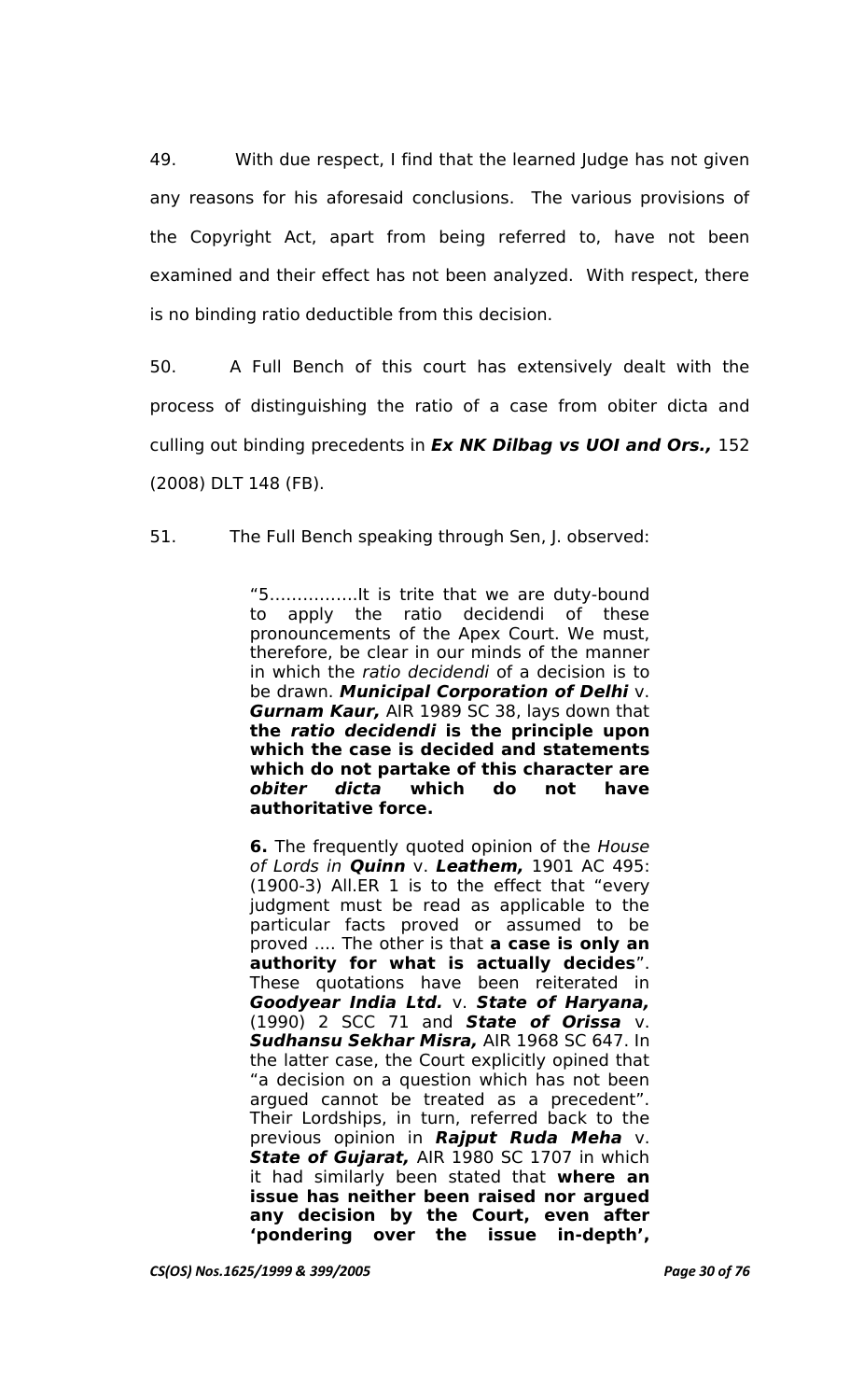**would not become a binding precedent**. Similar observations have been made by the Constitution Bench in *Padmasundara Rao (Dead) & Ors.* v. *State of T.N. & Ors.,* 2002 (3) SCC 533, as is evident from the following extract:

> "Courts should not place reliance on decisions without discussing as to how the factual situation fits in with the fact situation of the decision on which reliance is placed. There is always peril in treating the words of a speech or judgment as though they are words in a legislative enactment, and it is to be remembered that judicial utterances are made in the setting of the facts of a particular case, said Lord Morris in *Herrington* v. *British Railways Board,* (1972) 2 WLR 537. Circumstantial flexibility, one additional or different fact may make a world of difference between conclusions in two cases."

**7.** *Bhavnagar University* v. *Palitana Sugar Mill Pvt. Ltd. & Ors.,* (2003) 2 SCC 111, cautions that, "a little difference in facts or additional facts may make a lot of difference in the precedential value of a decision". In *Director of Settlements, A.P. & Ors.* v. *M.R. Apparao & Anr.,* (2002) 4 SCC 638, a Three-Judge Bench has opined that "Article 141 of the Constitution unequivocally indicates that the law declared by the Supreme Court shall be binding on all Courts within the Territory of India. The aforesaid article empowers the Supreme Court to declare the law. It is, therefore, an essential function of the Court to interpret a legislation. The statements of the Court on matters other than law like facts may have no binding force as the facts of two cases may not be similar. **But what is binding is the ratio of the decision and not any finding of facts. It is the principle found out upon a reading of a judgment as a whole, in the light of the questions before the Court that forms the ratio and not any particular word or sentence.** To determine whether a decision has "declared law" it cannot be said to be a law when a point is disposed of on concession and what is binding is the principle underlying a decision. A judgment of the Court has to be read in the context of questions which arose for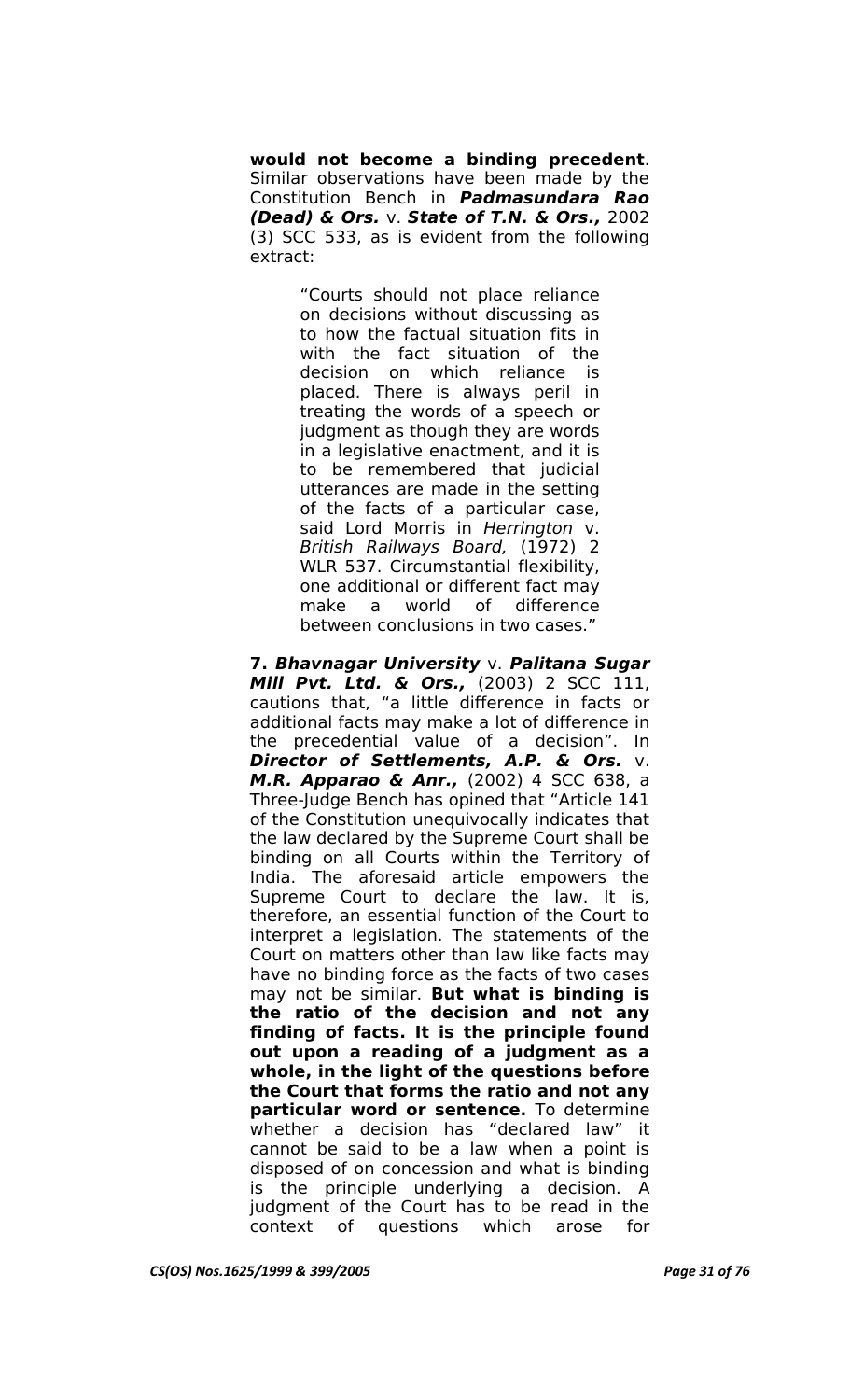consideration in the case in which the judgment was delivered. An "*obiter dictum*" as distinguished from a *ratio decidendi* is an observation by the Court on a legal question suggested in a case before it but not arising in such manner as to require a decision. Such an *obiter* may not have a binding precedent as the observation was unnecessary for the decision pronounced, but even though an *obiter* may not have a binding effect as a precedent, but it cannot be denied that it is of considerable weight. The law which will be binding under Article 141 would, therefore, extend to all observations of points raised and decided by the Court in a given case". The Constitution Bench has also reiterated this view in *Islamic Academy of Education* v. *State of Karnataka,* (2003) 6 SCC 697, *viz.* that the *ratio decidendi* of a judgment can be obtained only from a reading of its entirety. The opinion of the Apex Court in *Bharat Petroleum Corporation Ltd. & Anr.* v. *N.R. Vairamani & Anr.,* VI (2004) SLT 586=(2004) 8 SCC 579, is in similar vein. Their Lordships observed that, "Observations of Courts are neither to be read as Euclid"s theorems nor as provisions of the statute and that too taken out of their context. These observations must be read in the context in which they appear to have been stated. Judgments of Courts are not to be construed as statutes". This is also the opinion of the Court in *Punjab National Bank* v. *R.L. Vaid & Ors.,* (2004) 7 SCC 698. In *State of Gujarat and Ors.* v. *Akhil Gujarat Pravasi V.S. Mahamandal and Ors.* AIR 2004 SC 3894, the Hon"ble Supreme Court has observed that "any observation made during the course of reasoning in a judgment should not be read divorced from the context in which they were used". In *Zee Tele Films Ltd. & Anr.* v. *Union of India & Ors., II (2005) SLT 200=AIR* 2005 SC 2677, the Apex Court has unequivocally declared that "a decision is not an authority for the proposition which did not fall for its consideration". In *A-One Granites* v. *State of U.P. & Ors.,* II (2001) SLT 360=AIR 2001 SC 1203=(2001) 3 SCC 537, it had been contended that the controversy was covered on all fours by a previous decision of the Court. The contention was rejected in these words:

This question was considered by the Court of Appeal in *Lancaster Motor Co. (London) Ltd.* v. *Bremith Ltd.,* (1941) 1 KB 675, and it was laid down that **when no consideration was**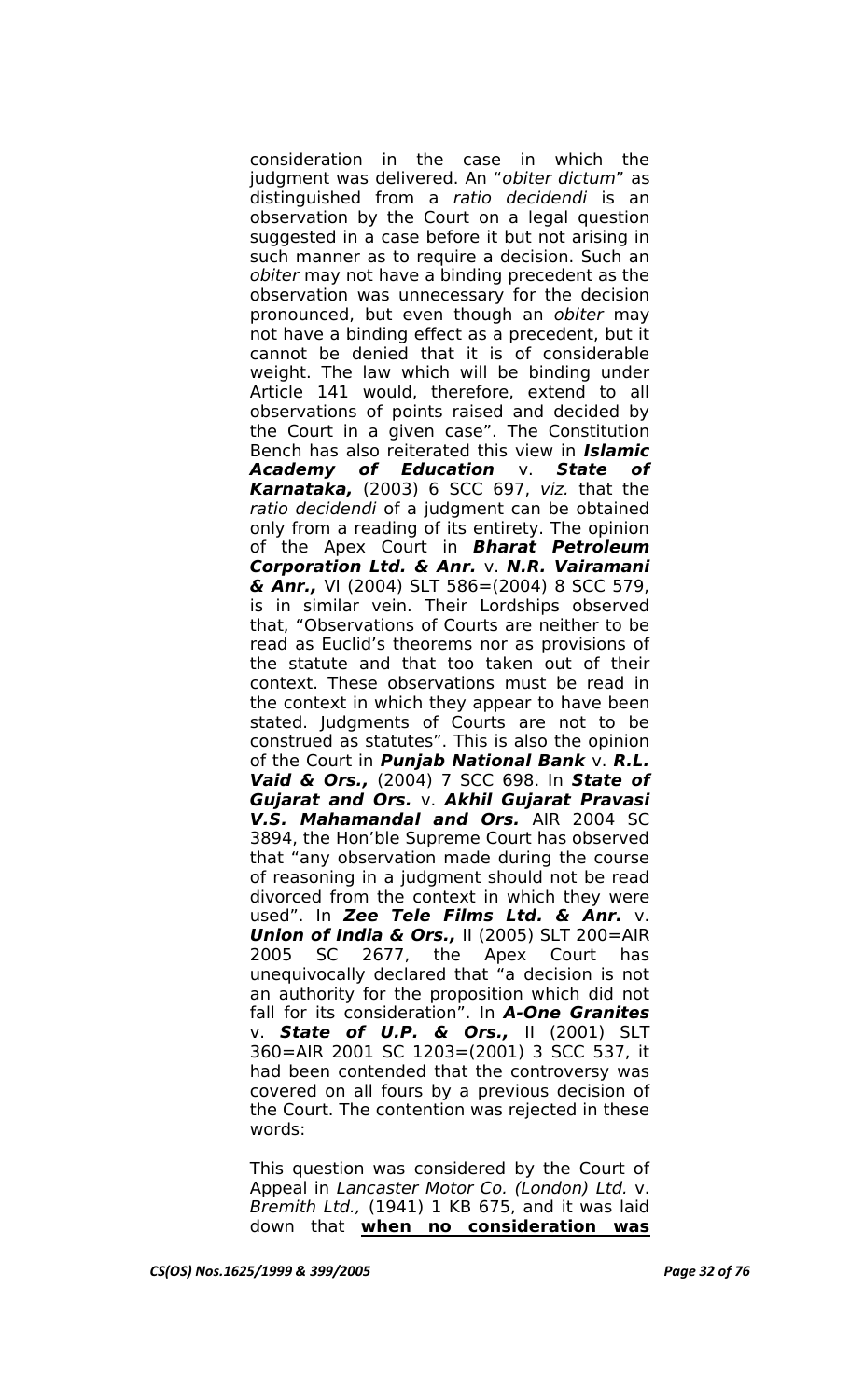**given to the question, the decision cannot be said to be binding and precedents** *sub silentio* **and without arguments are of no moment.** Following the said decision, this Court in the case of *Municipal Corporation of Delhi* v. *Gurnam Kaur,* (1989) 1 SCC 101:AIR 1989 SC 38, observed thus (at p. 43 of AIR).

"In *Gerard* v. *Worth of Paris Ltd. (K),* (1936) 2 All ER 905 (CA), the only point argued was on the question of priority of the claimant"s debt, and on this argument being heard, the Court granted the order. No consideration was given to the question whether a garnishee order could properly be made on an account standing in the name of the liquidator. When, therefore, this very point was argued in a subsequent case before the Court of Appeal in *Lancester Motor Co. (London) Ltd.* v. *Bremith Ltd.,* (1941) 1 KB 675, the Court held itself not bound by its previous decisions. Sir Wilfrid Greene, M.R., said that he could not help thinking that the point now raised had been deliberately passed *sub silentio* by Counsel in order that the point of substance might be decided. **He went on to say that the point had to be decided by the earlier Court before it could make the order which it did; nevertheless, since it was decided "without argument, without reference to the crucial words of the rule, and without any citation of authority, it was not binding and would not be followed. Precedents** *sub silentio* **and without argument are of no moment.** This rule has ever since been followed."

In *State of U.P.* v. *Synthetics and Chemicals Ltd.,* (1991) 4 SCC 139, reiterating the same view, this Court laid down that such a decision cannot be deemed to be a law declared to have binding effect as is contemplated by Article 141 of the Constitution of India and observed thus: **"A decision which is not express and is not founded on reasons nor it proceeds on consideration of issue cannot be deemed to be a law declared to have a binding effect as is contemplated by Article 141."** In the case of *Arnit Das* v. *State of Bihar,* 2000 (5) SCC 488: (2000 AIR SCW 2037:AIR 2000 SC 2264:2000 Cr.LJ 2971), while examining the binding effect of such a decision, this Court observed thus (Para 20): **"A decision not expressed, not accompanied by reasons and not**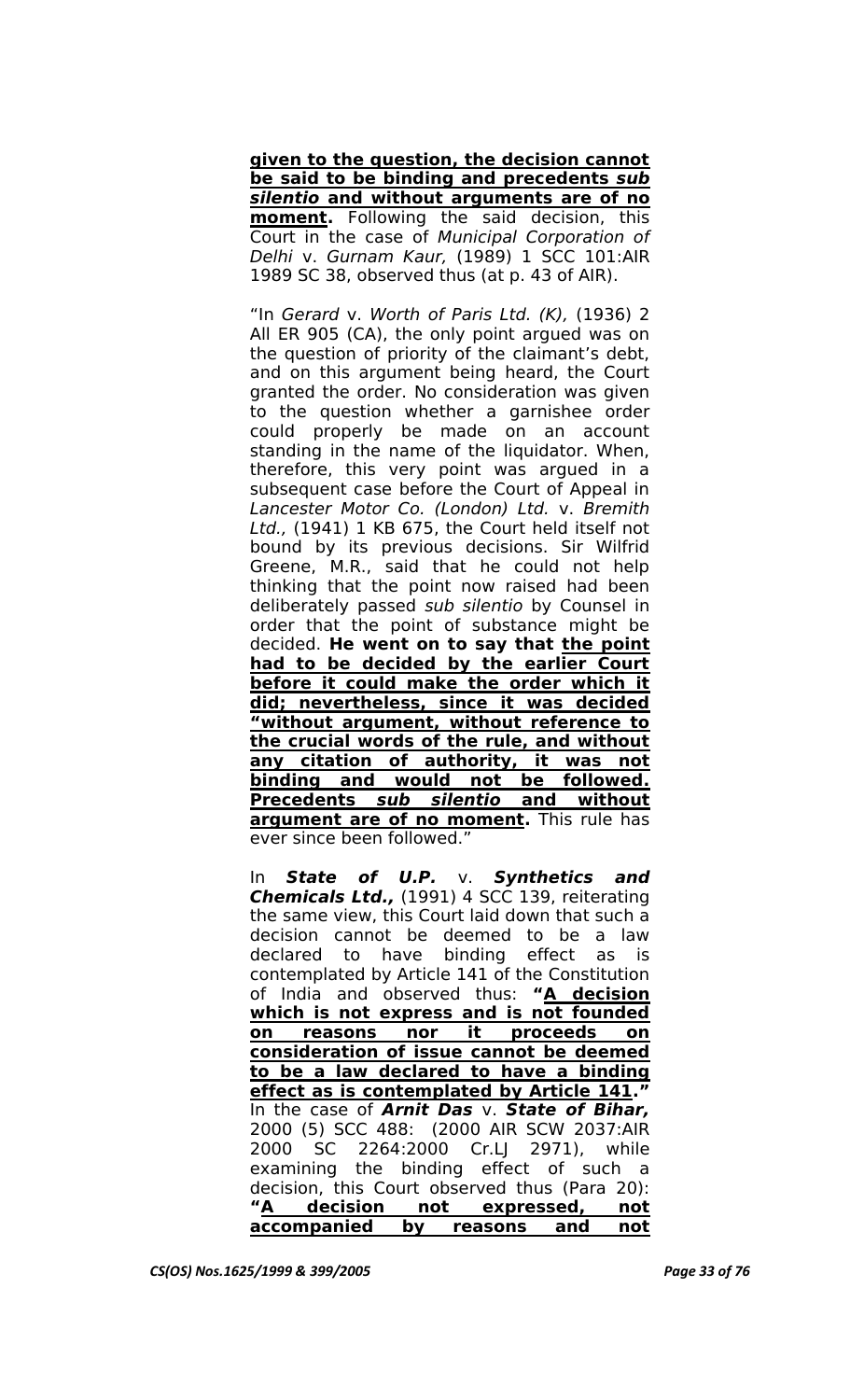**proceeding on a conscious consideration of an issue cannot be deemed to be a law declared to have a binding effect as is contemplated by Article 141. That which has escaped in the judgment is not the**  *ratio decidendi***. This is the rule of** *sub silentio***, in the technical sense when a particular point of law was not consciously determined………..."**

8. We have gone into some detail on the principle of *stare decisis* since it is our considered opinion that the Division Benches have incorrectly applied the above mentioned decisions of the Supreme Court. It is imperative that the facts of each case must first be noticed with clarity and precision and only thereafter, in the context of the facts determinative of the decision, should the enunciation of the law by the Court be distilled. It also seem plain to us that Their Lordships whilst passing "Order" in contra-distinction to the "judgment" intend to dispose of the controversy before them restricted to the fact situation therein, with no intention to lay down any principle of law. " (emphasis supplied)

52. In the light of the above dictum I am of the view that there is no binding ratio flowing from *Gramophone II*. As already noticed, there are no discernible reasons given by the learned Judge for his opinion. In any event, in FAO(OS) No.28/1999 against the decision in *Gramophone II*, the Division Bench vide order dated 04.02.2003 held that the same would not constitute a binding precedent as the observation made by the learned Single Judge were tentative in nature and so was the view taken by him.

53. The next decision which was relied upon is the decision of the Karnataka High Court in *Gramophone Co. of India Ltd. Vs. Mars Recording Pvt. Ltd. & Ors. 2000 PTC 117* (hereinafter referred to as "*Gramophone III*"). The said decision takes note of the decision in *Gramophone II* (supra) and the Ld. Single Judge observes that "*it is clear that S.52 (j) (i) and (ii) were not considered in detail".* The Ld.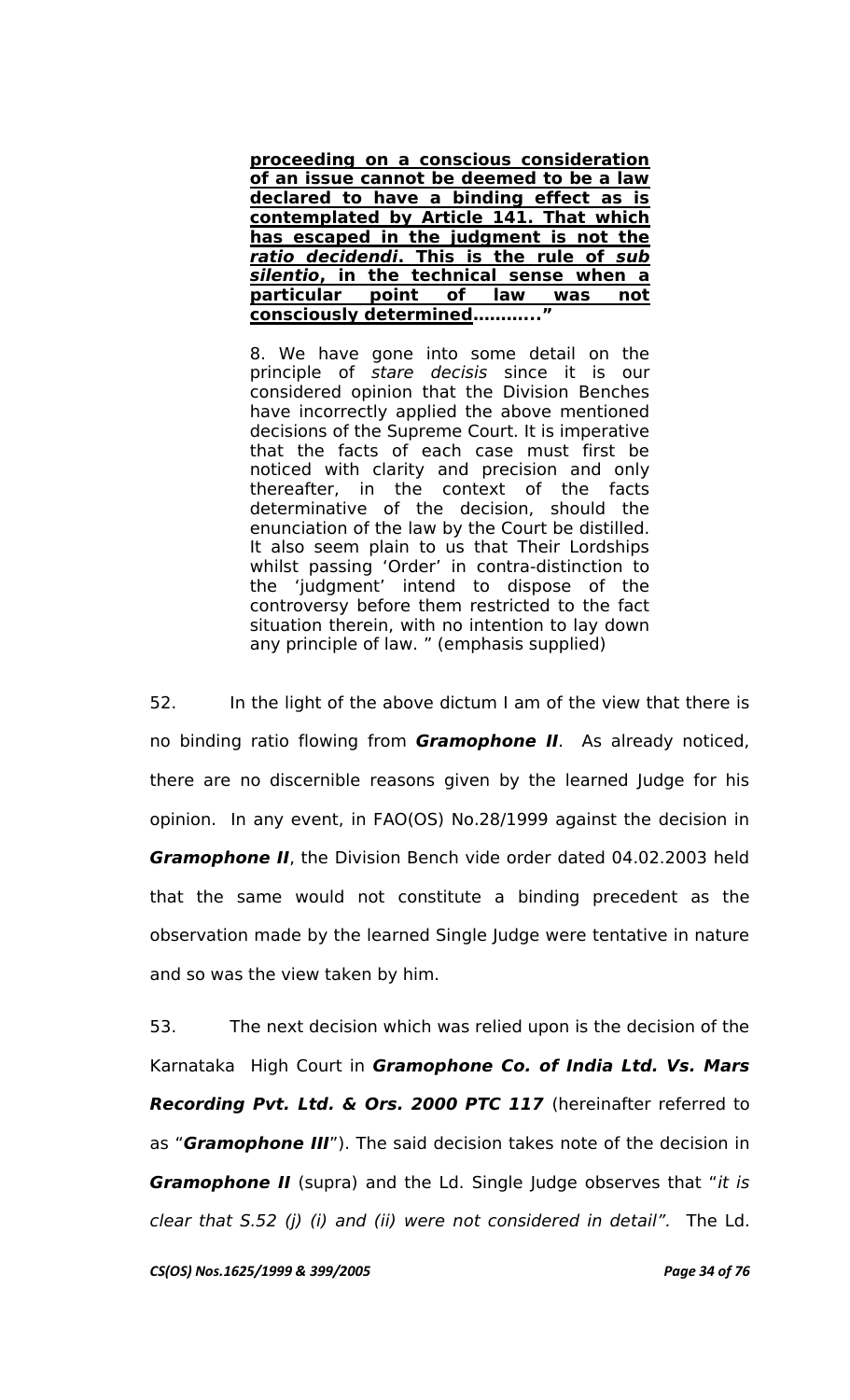Single Judge while dealing with the situation where the copyright owner fails to communicate his acceptance or refusal within the period of fifteen days opined that:

> *"…….the licence is deemed to have been granted and the person producing the cassette after the expiry of 15 days is not said to have infringed copyright. If S. 52 (j) (i) & (ii) are read conjointly, S. 52 (j)(ii) becomes redundant and such narrow interpretation cannot be given to defeat the very object and purpose of S.52(1) (j) (ii). From a perusal of R.21 it is clear that it is framed so as to enable a person intending to make a sound recording to obtain consent or licence from the copyright owner by complying with the requirements of sending a notice of such intention to the owner of copyright and to the Registrar of Copyrights giving 15 days notice in defence of making the sound records and also paying the required amount and the rate of royalty is as fixed by the Copyright Code (sic) Board in this behalf.*

> *It is not in dispute that the royalty is not a thing to be bargained as it is fixed by the copyright board with particulars of the inlay cards. S. 52 (j) (ii) does not require prerequisite consent from the owner. The owner is entitled for royalty fixed and a notice of the intention of the respondent to make the cassettes. It is also necessary to mention that the intention of the respondent is not copying but making sound recording. Admittedly, the musician is different, singer is different, only the respondent is using the lyrics owned by the appellant. S. 52 (j) (ii) does not go into the question of negotiation thereby consent is not required. S. 52 (j)(i) recognizes the right of copyright owner. The respondent has made an independent recording. The recording of respondent and also the appellant are different. Quality of sound recording is also different from each other. S. 20 gives the right to owner for 60 years which is subject to the provisions of S. 20 which deals with transmission of copyright in manuscript by testamentary its position(sick) disposition. S. 14 (a) (iii) reads thus:*

> > *"For purposes of this Act, "Copyright" means the exclusive right subject to the provisions of this Act, to do or authorize the*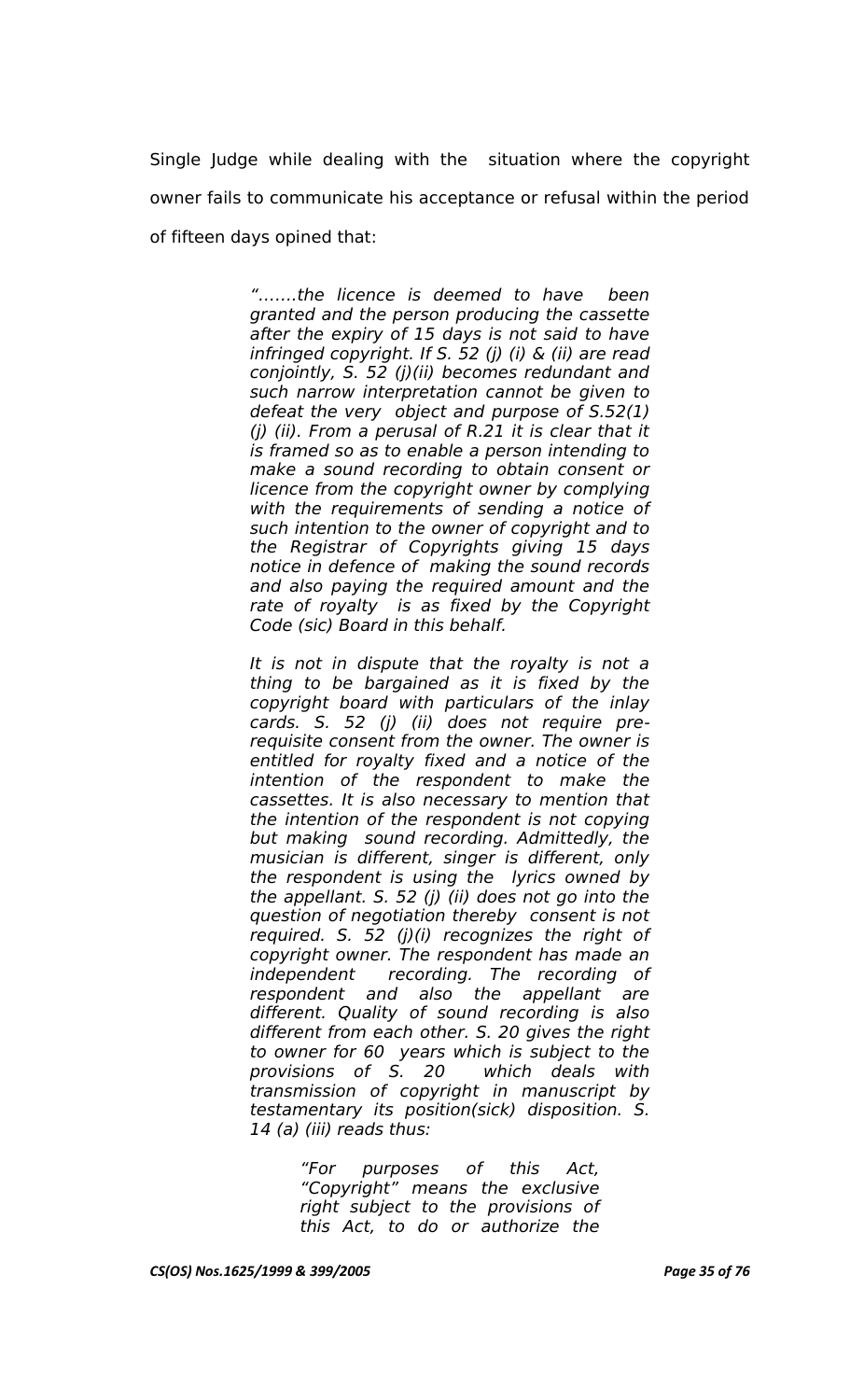*doing of any of the following acts in respect of a work or any substantial part thereof, namely:- (iii) to perform the work in public, or communicate it to the public;"*

*As far as this case is concerned, the 3rd clause is relevant. Therefore, there is no dispute with regard to application of this provision but S. 14 is made subject to the provisions of this Act i.e. including the exception provided under S. 52 (j) (i). In this case, as indicated above, the respondent has complied with the requirement of S. 52 (j) (ii) and the refusal letter was received by the respondent only after a lapse of 15 days. Therefore, since the time of 15 days is mentioned in Rule 21, it has to be construed that there is a deemed provision of having given consent. Therefore, the Court below is right in holding that sub-clause. (i) & (ii) of S. 52 (1) (j) shall be read disjunctively and not cojointly. Therefore, the learned counsel for the respondent submitted that S. 52 (1) (j) (ii) is an exception to the general provisions of this Act. This argument according to me is well founded.*"

54. The said decision deals with the interpretation of Section 52 (1)(j) of the Act. However, Ld. counsel for the plaintiff submitted that the decision in *Gramophone III (supra)* has since been set aside by the Supreme Court in a Special Leave Petition and the same is reported as *Gramophone Co. of India Ltd. Vs. Mars Recording*  Pvt. Ltd. & Anr. 2001 PTC 681 (SC) (hereinafter referred to as "*Gramophone IV*").

55. A perusal of the judgment of the Supreme Court shows that the Supreme Court set aside the decision not because it did not agree with the interpretation adopted by the Karnataka High Court in respect of S.52(1)(j) of the Act, but because the Supreme Court found that the facts necessary in support of the submission being made before it that *"sound recordings in respect of the musical cassette in question have*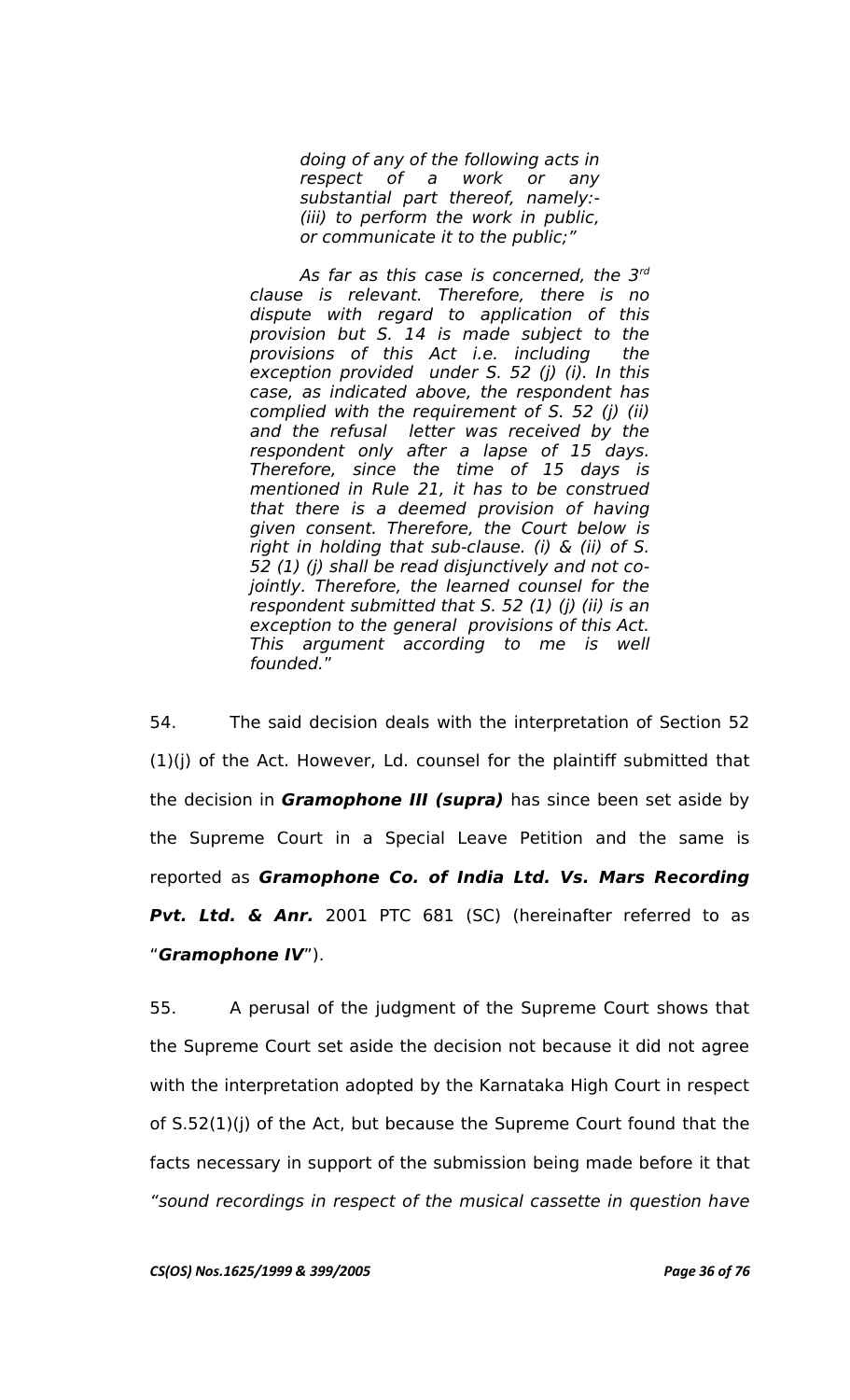*been previously made with the consent of the copyright owner; that in case of musical record, it is only such record which embodies sound recording which amounts to infringement, but if another signal is created such as in the case of version recording it is not an infringement"* were not pleaded in the plaint. Therefore, the court found that *"in order to attract the provision of Section 52 (1) (j) of the Act or to fall outside the scope of Section 2 (m) of the Act it was imperative to plead and establish these aspects"*. Therefore, the decision of the High Court was set aside and it was left open to the parties to lay down the factual foundation for the same by way of amendment or otherwise. I find that the Supreme Court did not express any opinion one way or another on the merits of the rival interpretations being canvassed in respect of Section 52(1)(j) by the parties or the one adopted by the Hon"ble High Court of Karnataka.

56. The next decision on which much emphasis has been laid by the plaintiff is of a Single Judge of this High Court in *Super Cassette Industries Ltd. Vs. Bathla Cassette Industries Pvt. Limited 2003 (27) PTC 280 (Del)*. The Ld. Single Judge was seized of a matter where the plaintiff was seeking to injunct the defendant from violating its copyright in the version recordings made by the Plaintiff therein. The defendant raised a defence that the plaintiff's recording were not made in compliance with Section 52(1) (j) of the Act and since the sound recordings of the plaintiff infringed the copyright of a third party, the plaintiff never possessed any copyright in its sound recordings. It was pleaded that any sound recording made by resort to Section 52 cannot be subject matter of protection under the provisions of Copyright Act, as such a sound recording is a derived product and not an original work.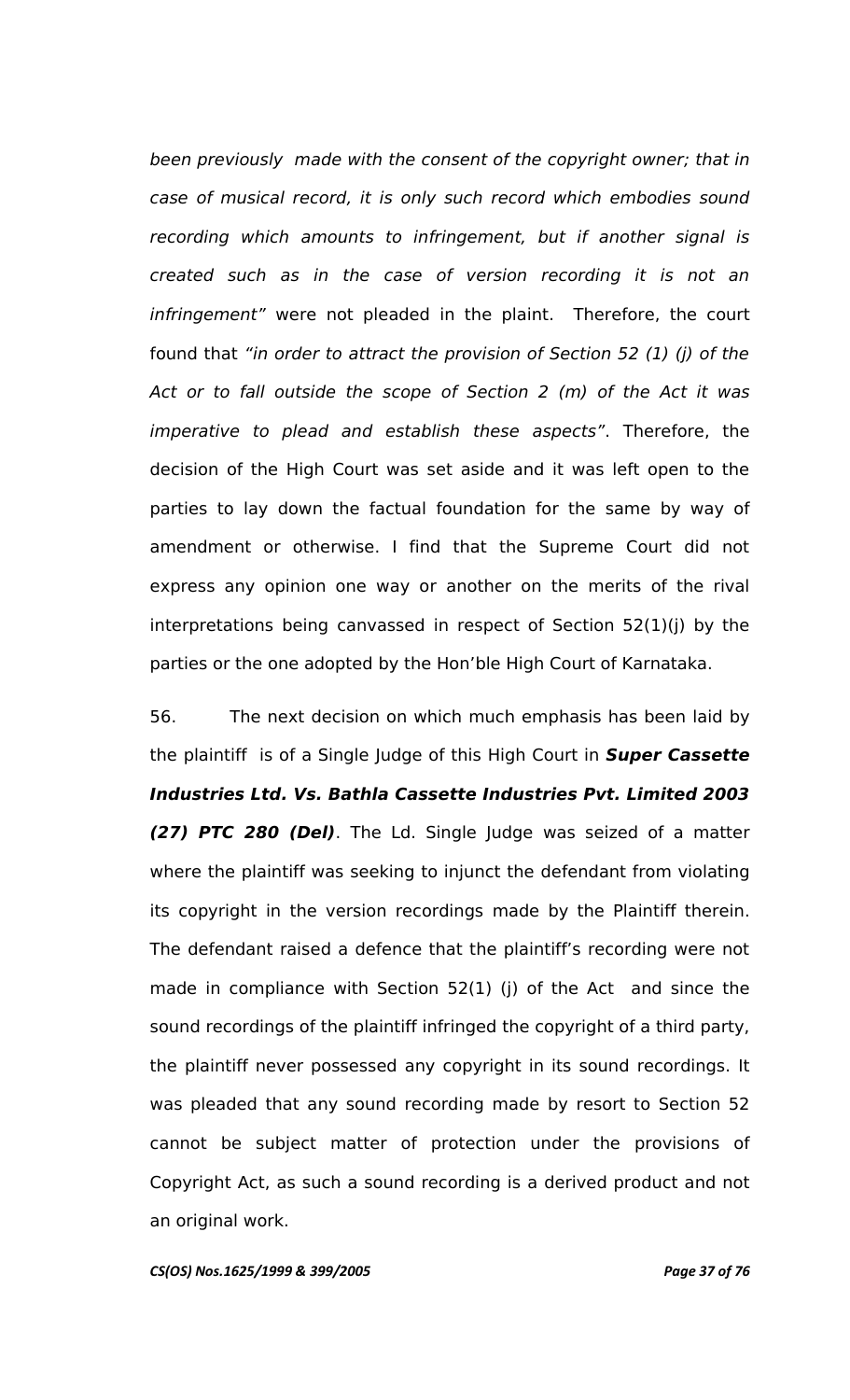57. The plaintiff in that case had claimed that by engaging a new orchestra and singer, a new sound recording was produced while employing lyrics (literary work) and musical composition (the musical work), [the Copyright(s) in which vested with a third party]. It was argued that a substantially new work had been created by the plaintiff therein.

58. The learned Judge concluded that while the notice under Section 52 gave no indication of any adaptation of modification in the work sought to be converted into a sound recording under Section 52, the plaintiff did indeed substantially alter the work by engaging a different orchestra and signer. The learned Judge held that there was non-compliance of Rule 21(2)(b) as, in the notice given to the owner of the copyrights in the literary, dramatic and musical works, no alteration or omission to the work was specified, except for a bare averment that the alterations, if any, will only be made if they are reasonably necessary for the adoption of the work to the record in question. The learned Single Judge held the plaintiff to his averment in the suit that a substantially new arrangement had come into being while making the version recordings, and since the consent of the original copyright owner in the literary, dramatic and musical works had not been obtained, the court held that the conditions of Section 52(1)(j) and Rule 21(2)(b) had not been complied with.

*CS(OS) Nos.1625/1999 & 399/2005 Page 38 of 76* 59. The learned Single Judge took the view that a change of the singer who sings the same lyrics to the same musical score for producing the version recording amounts to an alteration, which cannot be said to be reasonably necessary for adaptation of the work to the record in question. The learned Judge held that a change of the singer in a vocal recording is a change in the most vital constituent of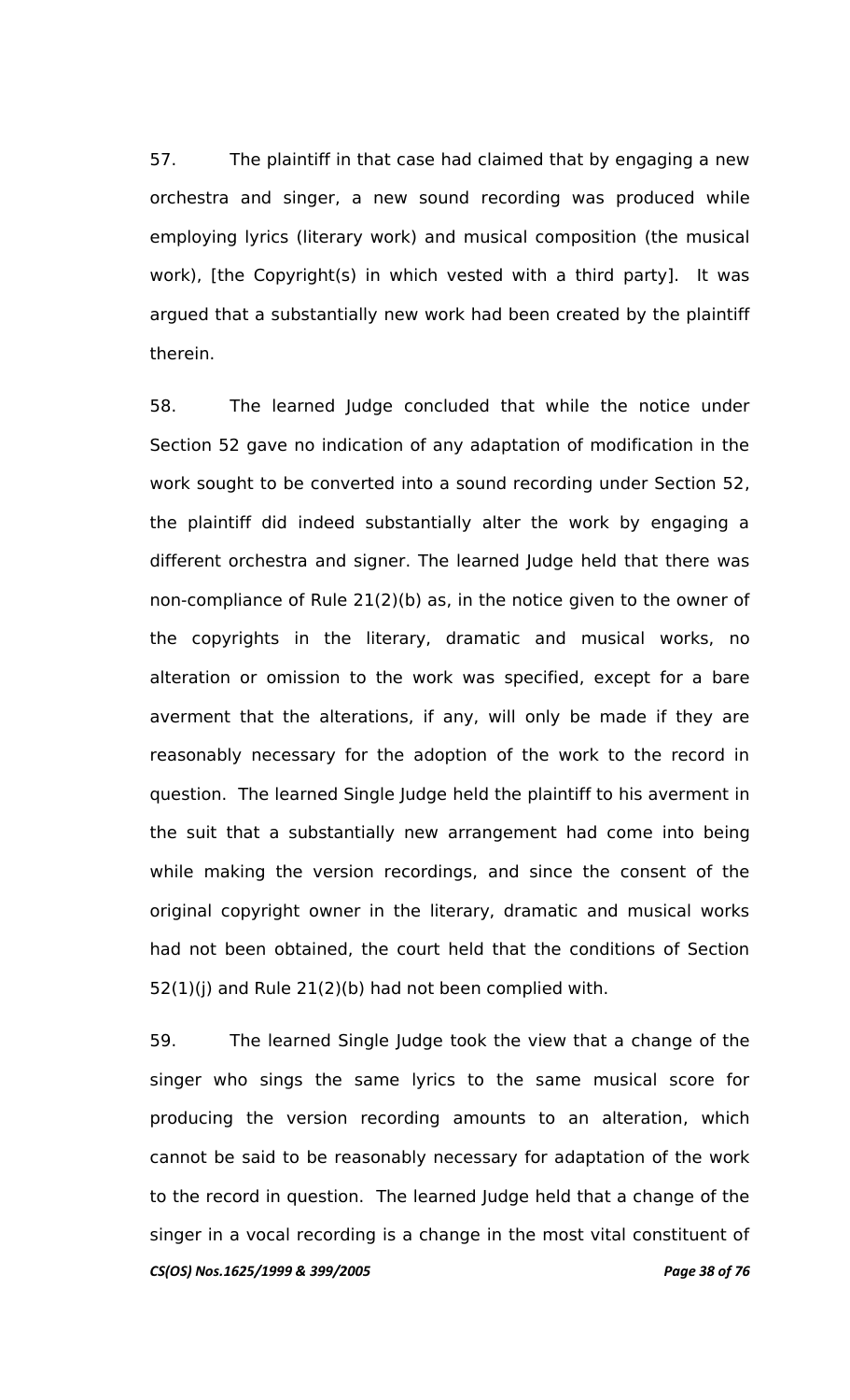the recorded song and *it cannot be done without the previous permission of the owner of the original recording as per the mandate of Section 52(1)(j) of the Act*. He held that to construe Section 52(1)(j) to give an avenue to version recordings which involve the change of singer / or orchestra without consent of the original owner would amount to encouraging and putting premium on what, in his view, constitutes a blatant and an ill-concealed attempt to plagiarize under the misconstrued interpretation of Section 52(1)(j). He also was of the view that a version recording cannot be considered to be an independent sound recording entitled to an independent copyright.

60. From the decision it appears that the learned Single Judge was of the view that a new sound recording or version recording produced by utilizing the same lyrics and musical composition infringes the copyright of the owner of the previous sound recording. The learned Single Judge also appears to be of the view that the works referred to in Section  $52(1)(j)$ , of which a sound recording is to be made, includes any previously made sound recording.

61. The learned Single Judge gave the following interpretation to Section 52(1)(j):

> "22. Thus Section 52(1)(j) must, therefore, be interpreted to mean as follows:

> (a) If a sound recording under Section  $52(1)(i)$  is to be made there should be prior consent of the owner when a change as significant as the change of the singer is being contemplated. This is clearly indicated by the fact that the integrity of the original sound recording in question which is a vocal rendering is clearly affected by the substitution of the singer. Such a change may not be discernible to a lay listener as is indeed the finding after listening to and comparing the plaintiff"s tape and the original work. However to the owner of the sound recording, the vital substitution of the singer is clearly a change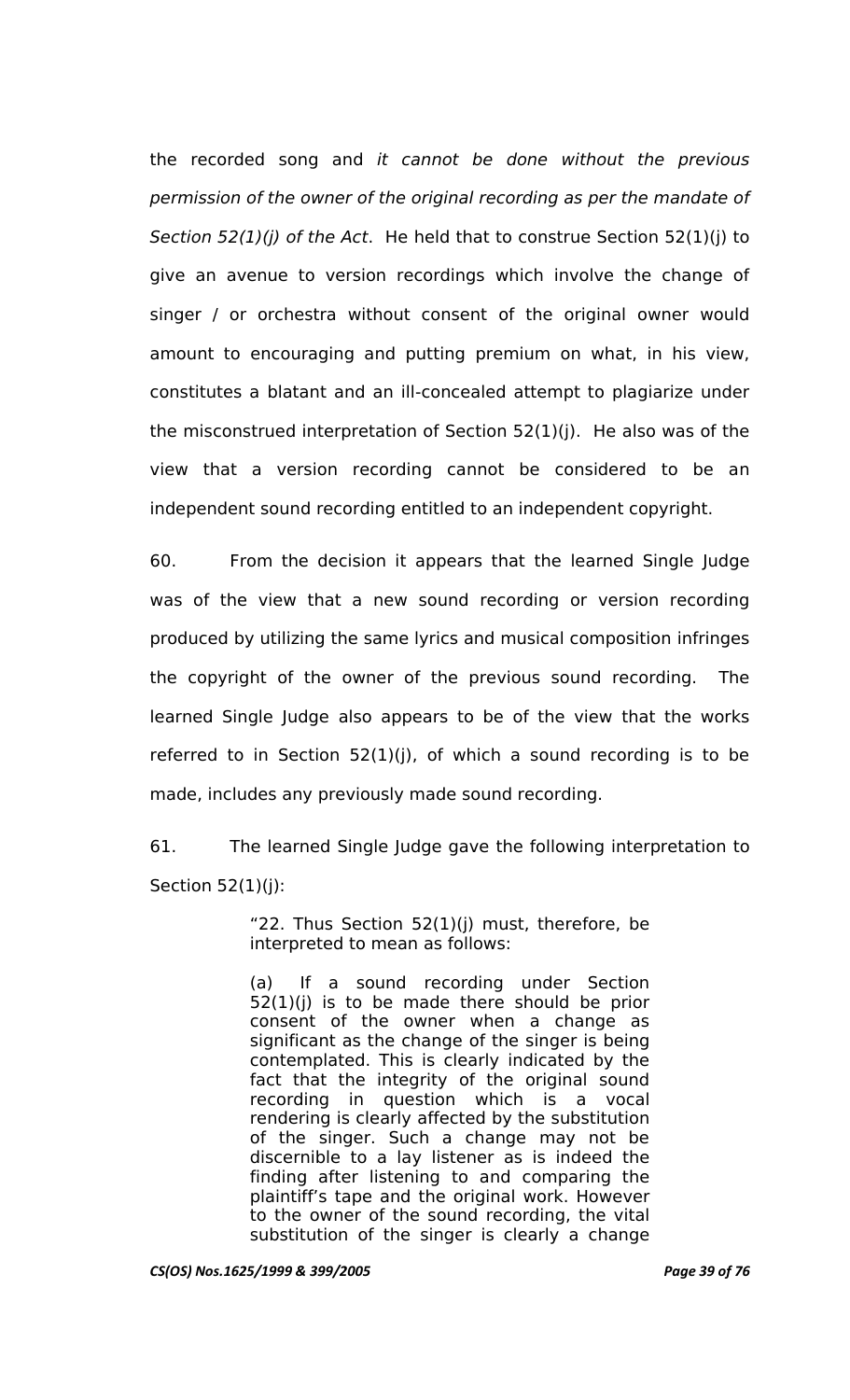which cannot fall within a change necessary for adaptation of the work as neither a change has been made by the original owner of the work nor has permission been granted for the plaintiff"s adaptation by the original owner.

(b) In case the prior consent of the owner is not forthcoming for such changes, a sound recording under Section  $52(1)(j)$  cannot be made in law and in any case even if made acquires no legally enforceable rights.

(c) Even proceeding on the assumption that Section 52(1)(j) was complied by and available to the plaintiff, such a recording is at the highest only entitled to protection against an action by the original owner averring copyright infringement. Such a version recording produced under Section 52(1)(j) cannot in any even acquire independent rights capable of assertion against other alleged infringers."

62. With utmost respect to the learned Judge and after having given my deep consideration to the said decision in the light of the statutory provisions and the earlier cited case law, I am of the view that the decision in *Super Cassettes Industries* (supra) does not constitute a binding precedent and even otherwise is *per incurium*. As noticed hereinabove the Division Bench while deciding FAO (OS) 28/1999 arising out of *Gramophone II* held that the said decision did not constitute a binding precedent as the observations made by the learned Judge were tentative in nature and so was the view taken by him. This was so held as the learned Single Judge while deciding *Gramophone II* was dealing with an application under Order 39 Rule 1 and 2 CPC and by the said decision the suit itself had not been decided finally. The Division Bench, in its order dated 04.02.2003 in FAO(OS) 28/1999 observed as follows:

> "At this stage, Ld. Counsel for Appellant expressed the apprehension that the view taken by the Ld. Trial Judge while disposing of the interim stay matter was likely to influence the pending suit proceedings and was likely to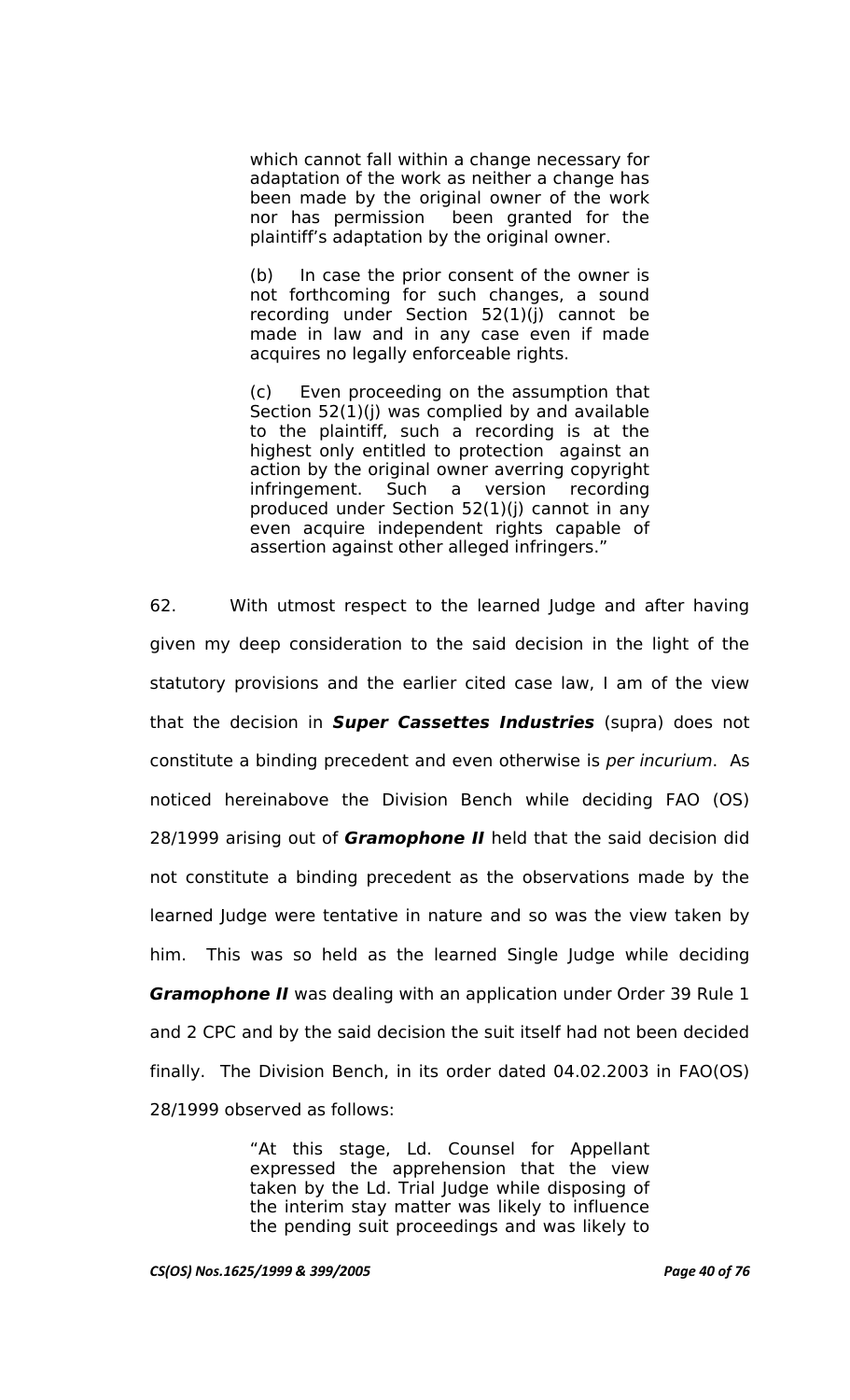be taken as a precedent in identical proceedings. The apprehension of the Ld. Counsel for Appellant is misplaced because observations made by the Ld. Trail Judge were tentative in nature and so was the view taken by him because the issues raised in the Suit involving interpretation of relevant provisions of the Act were still pending adjudication and final decision in the Suit. These observations would not naturally, therefore, constitute any binding precedent. Nor could these have any bearing in the final decision of the Suit or any other proceeding pending between the parties."

63. Similarly, the decision of the learned Single Judge in *Super Cassettes Industries* (supra) is a decision rendered by the learned Single Judge on an application under Order 39 Rules 1 and 2 CPC and the said decision is not a final judgment in the suit. By the same logic the view taken by the learned Single Judge is tentative in nature and does not constitute a binding precedent.

64. In any event, I am of the view that the said decision is *per incurium* for the following reasons:

A. The interpretation given by the learned Single Judge to Section 52(1)(j) to the effect that a change of singer is a significant change and, therefore, requires prior consent of the owner is contrary to the earlier interpretation given to Section 52 (1)(j) in *Gramophone I,* para 5 whereof has already been extracted above. In *Gramophone I* the court held that version recordings involving another voice or voices with different musicians and the arrangers does not amount to either copy or reproduction of the original recording. The learned Single Judge has not considered the earlier view in *Gramophone I* and the same has not been distinguished by him. A perusal of Section 14 (a) read with Section 52 (1) (j) shows that the copyright in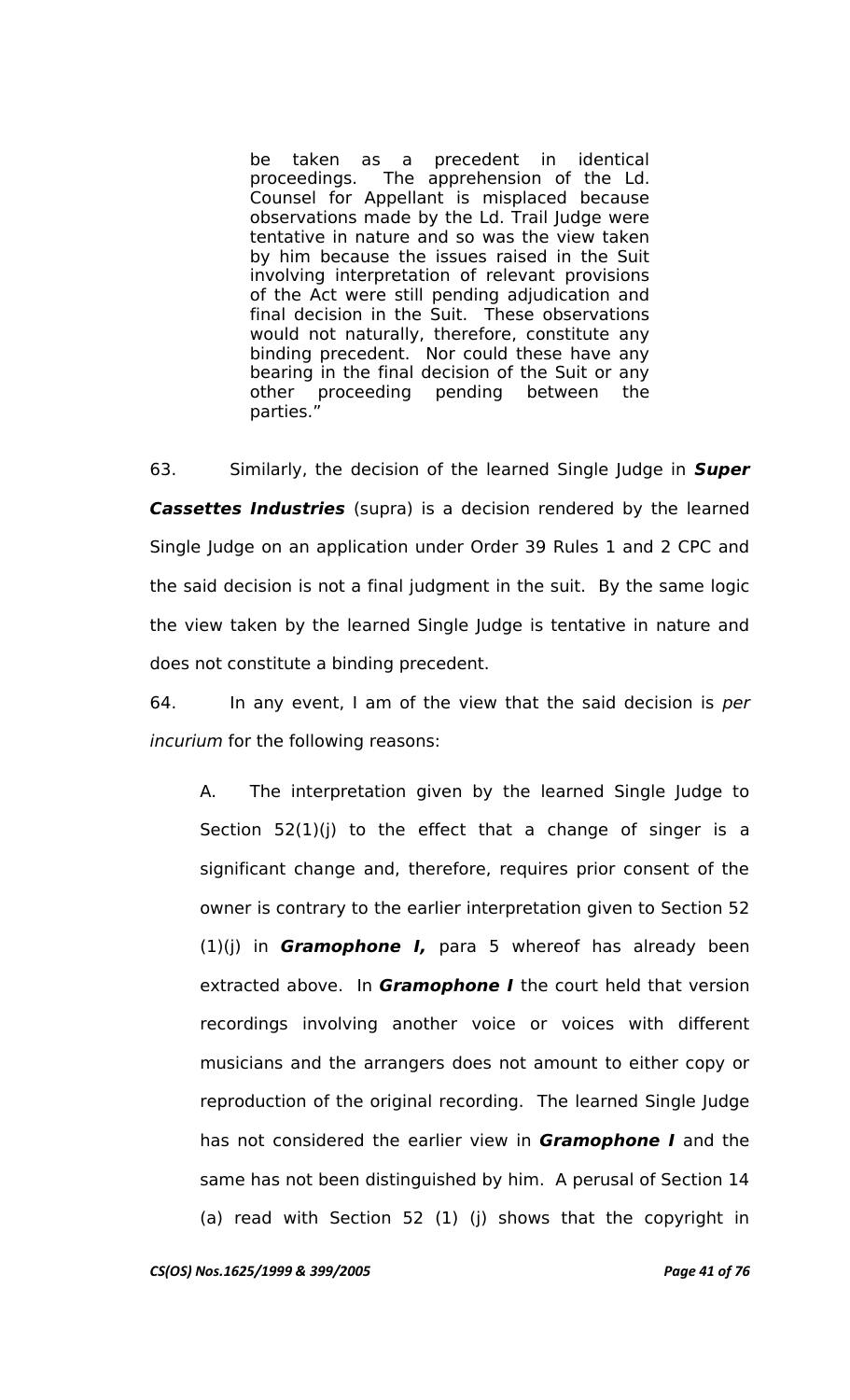literary, dramatic or musical works does not include the right to decide who renders the work while making the subsequent sound recording or version recording. The copyright of the author is in the literary, dramatic or musical work and not in the voice of the singer or the artist who may have been employed to make the initial sound recording. These aspects do not appear to have been considered by the learned Single Judge.

B. The learned Single Judge has held in para 21 of *Super Cassettes Industries* (supra):

> "A change of the singer in a vocal rendering is a change in the most vital constituent of a recorded song and cannot be done without the previous permission of the owner of the original recording as per the mandate of Section 52 (1) (j) of the Act."

While reaching the aforesaid conclusion, the learned Single Judge also seems to have overlooked the limited rights that vest in an owner of copyright in a sound recording. A perusal of subpara (a) of para 22 of the decision in *Super Cassettes Industries* (supra) shows that the learned Single Judge assumed the existence of a copyright in the owner of the sound recording against all others who may wish to make a version recording (by utilizing the original literary, dramatic and musical works comprised in the earlier sound recording) such that his consent/licence is required before making a version recording. While arriving at this finding, Section 14(e) (which vests only limited rights in the owner of a sound recording, namely, the right to make any other sound recording embodying it, or to commercially exploit the same, or communicate the same to the public), and the provision in Section 13(4) which protects the copyright of the owner in the underlying literary, dramatic or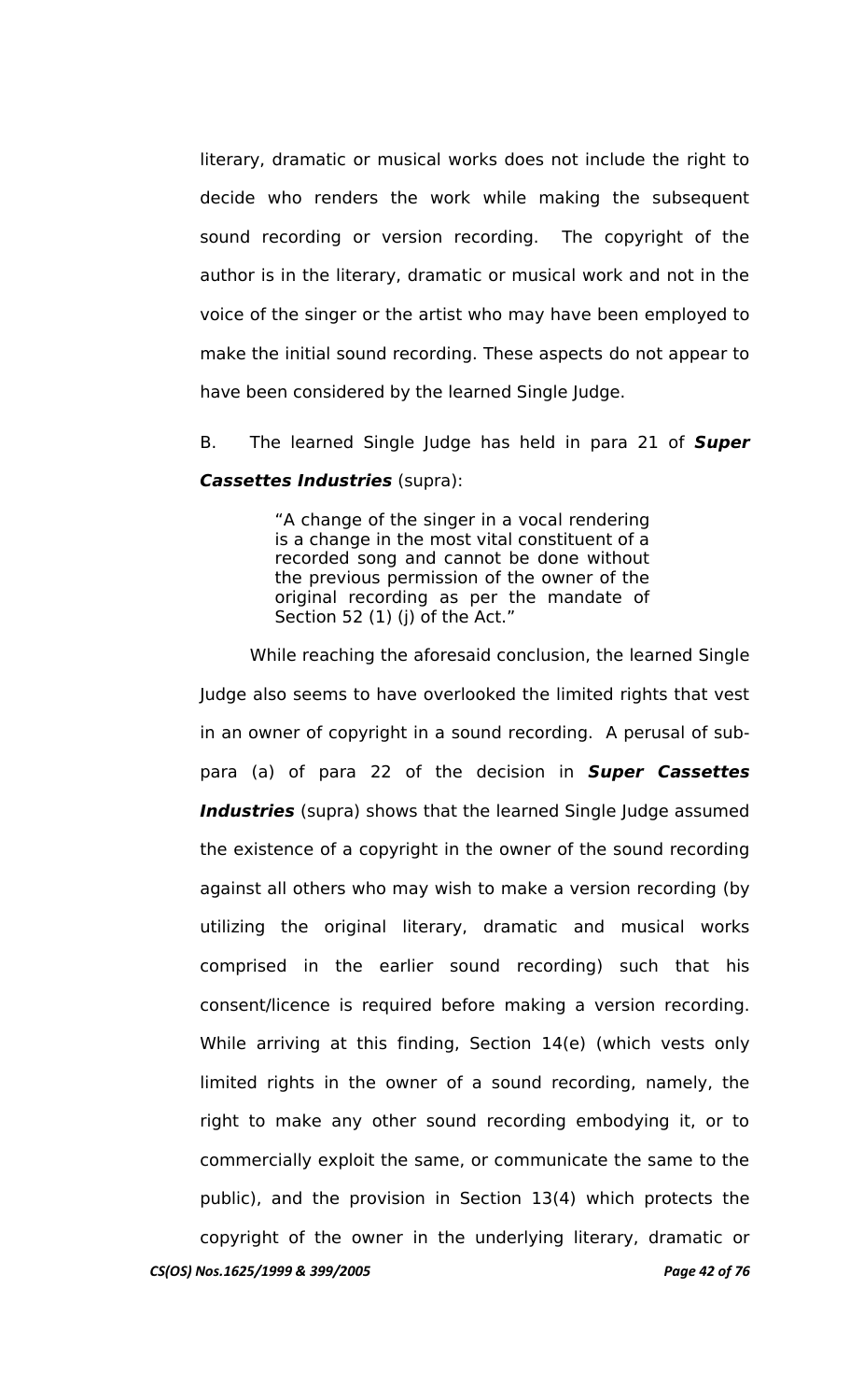musical work appear to have escaped the attention of learned Single Judge. In fact, a perusal of Section 52(1)(j) shows that the person desirous of making a version recording is not even required to put to notice the owner of the copyright in the earlier made sound recording. Even the royalties are not payable to the owner of the copyright in the earlier made sound recording. The notice is to be given, and the royalties are to be paid to the owner(s) of the copyright in the original literary, dramatic and musical works which are intended to be utilized for making a version recording. Even this aspect appears to have escaped consideration of the learned Single Judge.

C. The version recording is meant to be a different recording made by utilizing either the same or a different set of singers, musicians and artists. However, while making the version recording the producer is bound to maintain the integrity of the original literary, dramatic and musical works, except to the extent as may be reasonably necessary for the adoption of the work for the purpose of making the sound recordings. This is so provided in recognition of the moral rights of the author protected under Section 57 of the Act. This right gives the author a cause of action against any distortion, mutilation, modification or any other act in relation to the work, if the same would be prejudicial to the author"s honour or reputation. It appears, this aspect was not brought to the notice of the learned Single Judge. In fact, Proviso (i) to section 52 (1) (j) itself states that "*no alteration shall be made which have not been made previously by or with the consent of the owner of rights, or which are not reasonably necessary for the adaption of the work for the*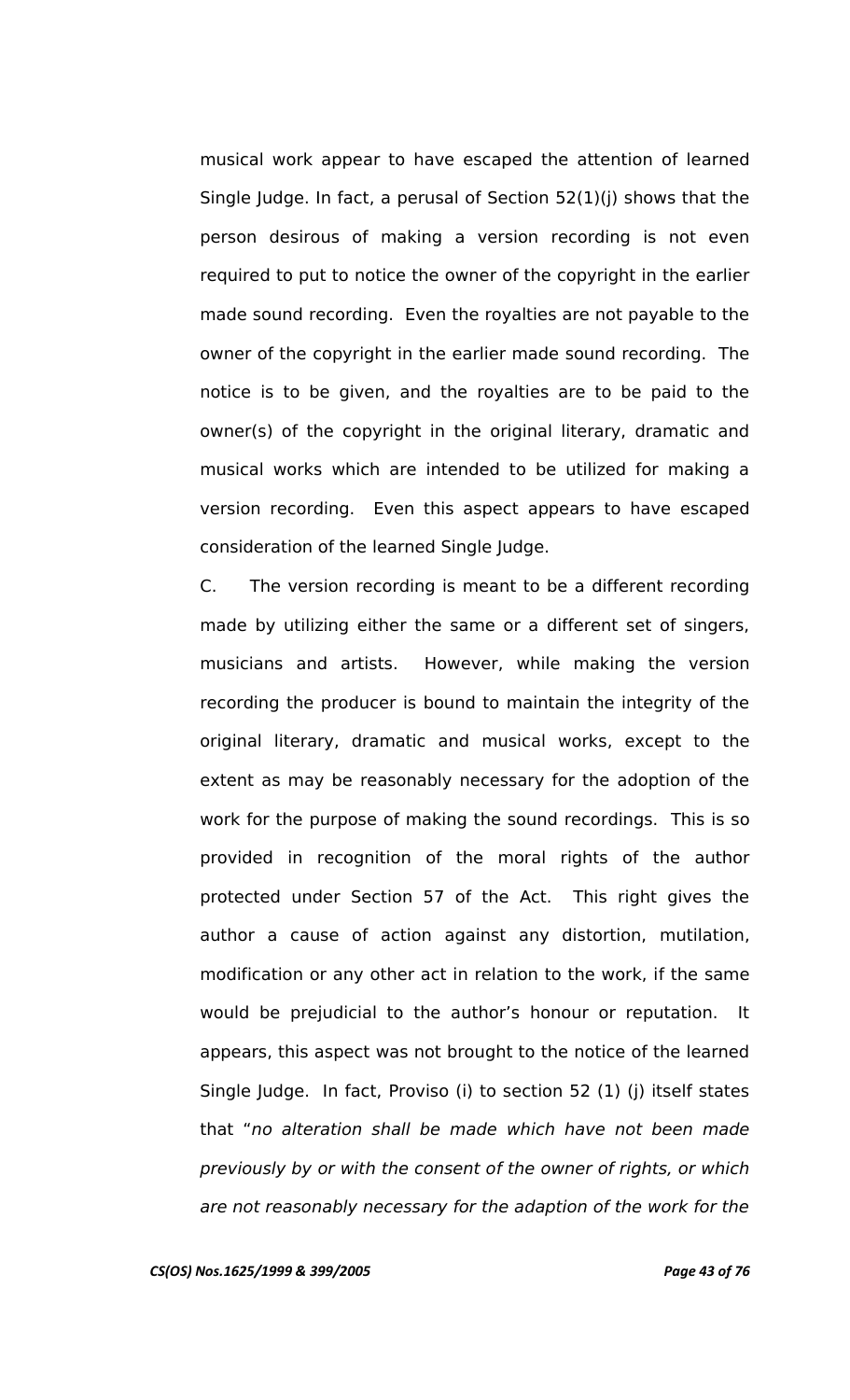*purpose of making the sound recording".* It also appears the above Proviso was not considered by the learned Single Judge which led him to observe:

"42. Version recordings would really be such sound recordings where while being inspired by the original melody a distinct interpretation, different both in presentation, rhythm and orchestral arrangement emerges.

Such a version recording, if made in India may enjoy the benefit of Section 52(1)(j) subject to satisfaction of the requirements of the said provision and Rule 21(2)(b) but not a total copy though with different singers, as in the plaintiff"s case, which may have the effect of persuading lay listeners as if it was the original sound recording."

In fact, no grievance can be made by the owner of copyright in the earlier made sound recording that the subsequent or version recording is very similar or identical with his own sound recording. His grievance can either be that the version recording is being marketed by using packaging or labels which are likely to mislead or confuse the public as to their identity, by inducing the public to believe that they are copies of the earlier made sound recording, or that his sound recording has been embodied in the subsequently made recording or version recording. To deal with such grievances Proviso (ii) to Section 52(1)(j) states that "*the sound recordings shall not be issued in any form of packaging or with any label which is likely to mislead or confuse the public as to their identity;"* The latter situation stated above (viz. the earlier recording being embodied in the later made sound recording or version recordings) would constitute infringement of the copyright of the owner of the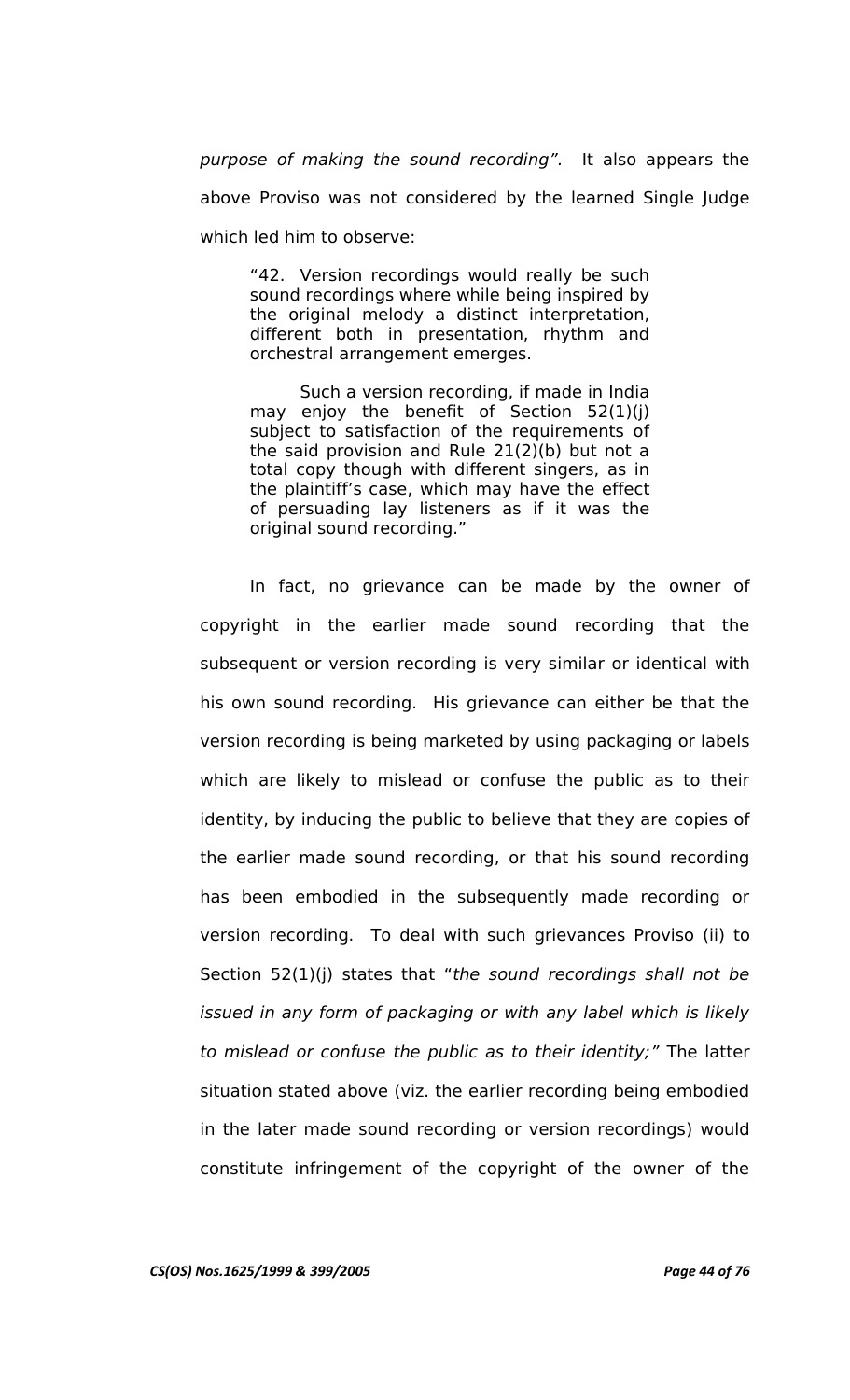sound recording and would be actionable. However, the learned Single Judge has held:

"Considering all the findings enumerated in respect of the version recording of the defendant, I have no manner of doubt that the defendant"s plea that the product of the plaintiff"s under the garb of the claimed protection of Section 52(1) is a misleading copy and indeed the plagiarization of the original soundtrack. Thus such plagiarization cannot be considered ethical."

With respect, this observation appears to have been made without consideration of Proviso (i) to Section 52(1)(j). The Act does not vest a copyright either in the producer of an earlier sound recording, or in the artist employed for making the earlier sound recording against the copying of the "style" of performance of the artist, or his/her earlier recorded rendition. Therefore, no grievance can be made by the copyright owner in an earlier sound recording that the subsequent sound recording is identical to or similar to his initial sound recording. This aspect also appears to have escaped the consideration of the learned Judge.

D. The conclusion drawn in para 22(c) as extracted above also appears to have been reached without consideration of Section 14(e). Section 14(e) does not distinguish between the first sound recording or any subsequent sound recordings made by utilizing the original literary, dramatic and musical works. Every sound recording, whether it is the first sound recording or any subsequent recording or version recording would be entitled to the same protection. Consequently, the owner of copyright in a version recording is entitled to make any other sound recording embodying the version recording. The owner of the version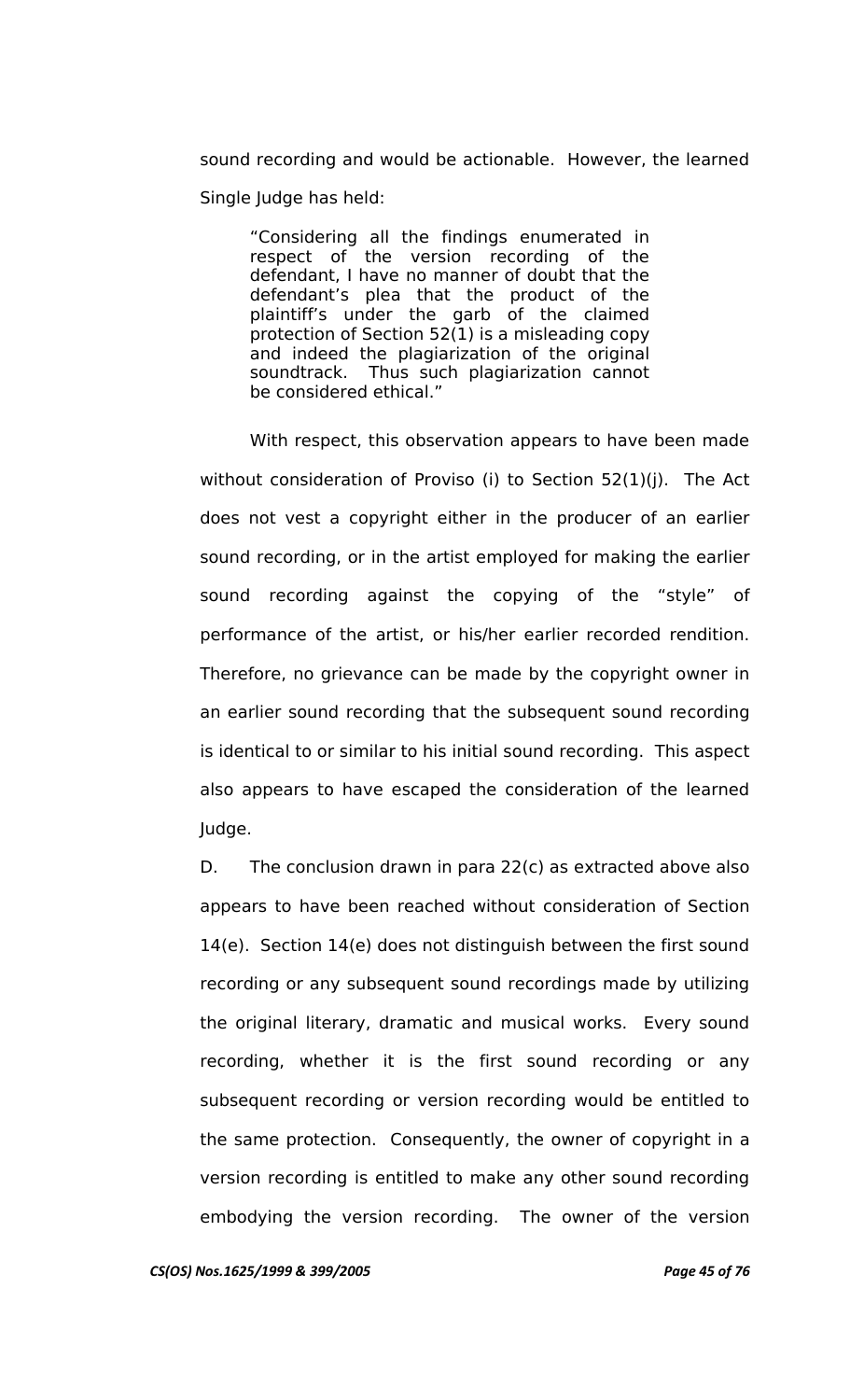recording is entitled to commercially exploit his version recording and to communicate his version recording to the public. If the version recording is embodied without his consent in any other sound recording, or commercially exploited by any person or communicated to the public by any person, the owner of the copyright in the version recording would certainly be entitled to enforce his rights.

E. The learned Single Judge also appears to have overlooked the fact that both Sections 13 and 14, in terms, say that these provisions are subject to the other provisions of the Act which would include Section 52 as well. This is evident from para 41 of the judgment of the learned Single Judge where he observes:

"I am of the view that Section  $52(1)(j)$  cannot be independent of the prohibition imposed in Section 13(3)(b) of the Act and the plaintiff is thus not entitled to any protection under Section 52(1)(j) as its version recording violates the mandate of Section 13(3)(b) of the Act."

F. The learned Single Judge has relied on the Supreme Court Judgment *R.G. Anand Vs. M/s. Delhi Films*, 1978 (4) SCC 118, and quoted the following passage from the said decision:

*"2. Where the same idea is being developed in a different manner, it is manifest that the source being common, similarities are bound to occur. In such a case the courts should determine whether or not the similarities are on fundamental or substantial aspects of the mode of expression adopted in the copyrighted work. If the defendant's work is nothing but a literal imitation of the copyrighted work with some variations here and there it would amount to violation of the copyright. In other words, in order to be actionable the copy must be a substantial and material one which at once leads to the conclusion that the defendant is guilty of an act of piracy.*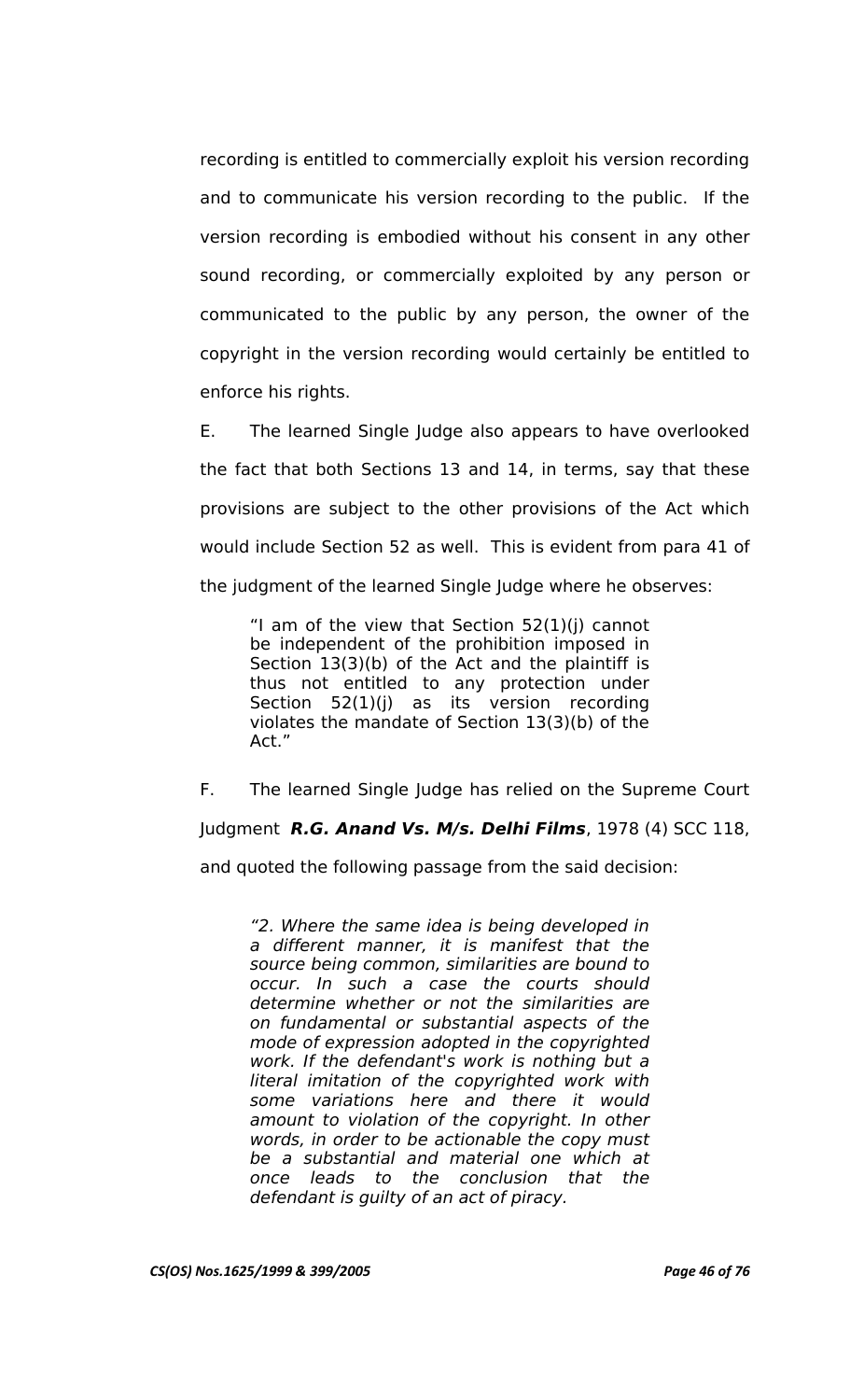*3. One of the surest and the safest test to determine whether or not there has been a violation of copyright is to see if the reader, spectator or the viewer after having read or seen both the works is clearly of the opinion and gets an unmistakable impression that the subsequent work appears to be a copy of the original.*

*4. Where the theme is the same but is presented and treated differently so that the subsequent work becomes a completely new work, no question of violation of copyright arises.*

*5. Where however apart from the similarities appearing in the two works there are also material and broad dissimilarities which negative the intention to copy the original and the coincidences appearing in the two works are clearly incidental no infringement of the copyright comes into existence.*

*………………*

*………………*

*In another, and perhaps a clearer case, it may be necessary for this court to interfere and remove the impression which may have gained ground that the copyright belonging to an author can be readily infringed by making immaterial changes, introducing insubstantial differences and enlarging the scope of the original theme so that a veil of apparent dissimilarity is thrown around the work now produced. The court will look strictly at not only blatant examples of copying but also at reprehensible attempts at colourable imitation."*

This decision has been held to be applicable to a case attracting consideration of Section 52(1)(j) of the Act. The Supreme Court decision in *R.G. Anand* (supra) was a case dealing with a claim of infringement of the plaintiffs copyright in his literary work by the defendant who had made a cinematograph film. It was not a case of infringement of copyright in a literary, dramatic or musical work or in a sound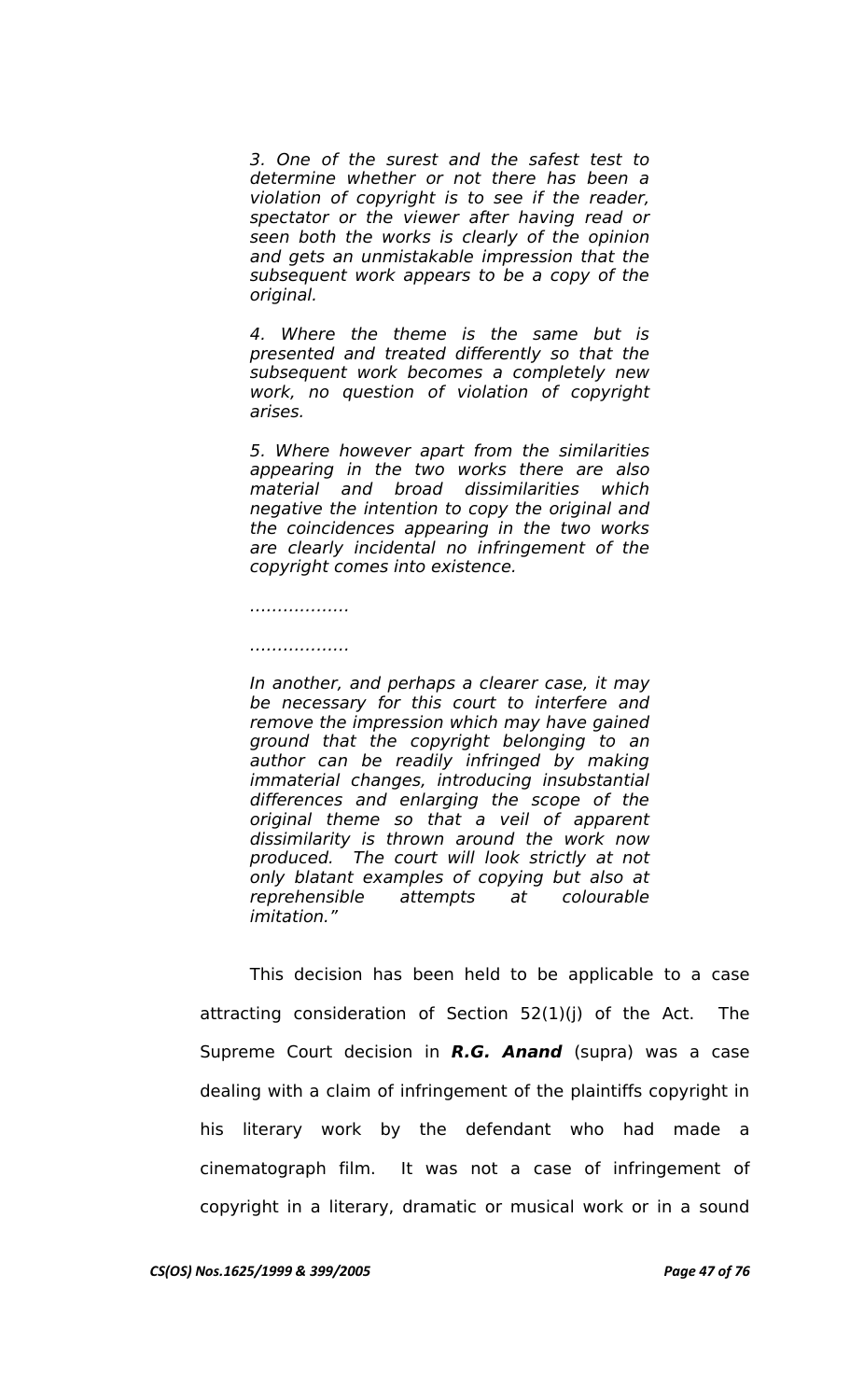recording, by making of a subsequent sound recording or version recording. Section 52(1)(j) was not even considered by the Supreme Court. Pertinently, there is no similar provision as Section 52(1)(j) relating to the making of a cinematograph film. Therefore, the decision in *R.G. Anand* (supra) had no relevance to a case involving consideration of Section 52(1)(j) of the Act. In fact, its application is contra indicated by Proviso (i) to Section 52(1)(j) and Section 57 of the Act. This aspect does not appear to have been considered in *Super Cassette Industries* (supra). G. On a reading of Section 13  $(3)(d)$  and Section 52 $(1)(j)$ , it is clear that a sound recording can only comprise of works which can be broken down to literary, dramatic and musical works. It is only to the owners of the copyright in the literary, dramatic or musical works that notice is required to be issued of the making of a version recording and royalties are required to be paid to him/them. Before making a version recording, it is not necessary to either put to notice, or to pay royalties to the owner of copyright in an earlier made sound recording.

H. The learned Single Judge also seems to have overlooked Section 13 (4) read with Section 22 and Section 26. As per Section 13(4) an owner's copyright in primary works remains unaffected by utilization of the said works for making a sound recording. This is the position when owner"s copyright in such primary works subsists. However, upon expiry of term of copyright in such primary works the same falls in public domain and becomes available for exploitation by others in all possible ways. Any person can make a sound recording utilizing the said work(s). Such sound recording being an independent work would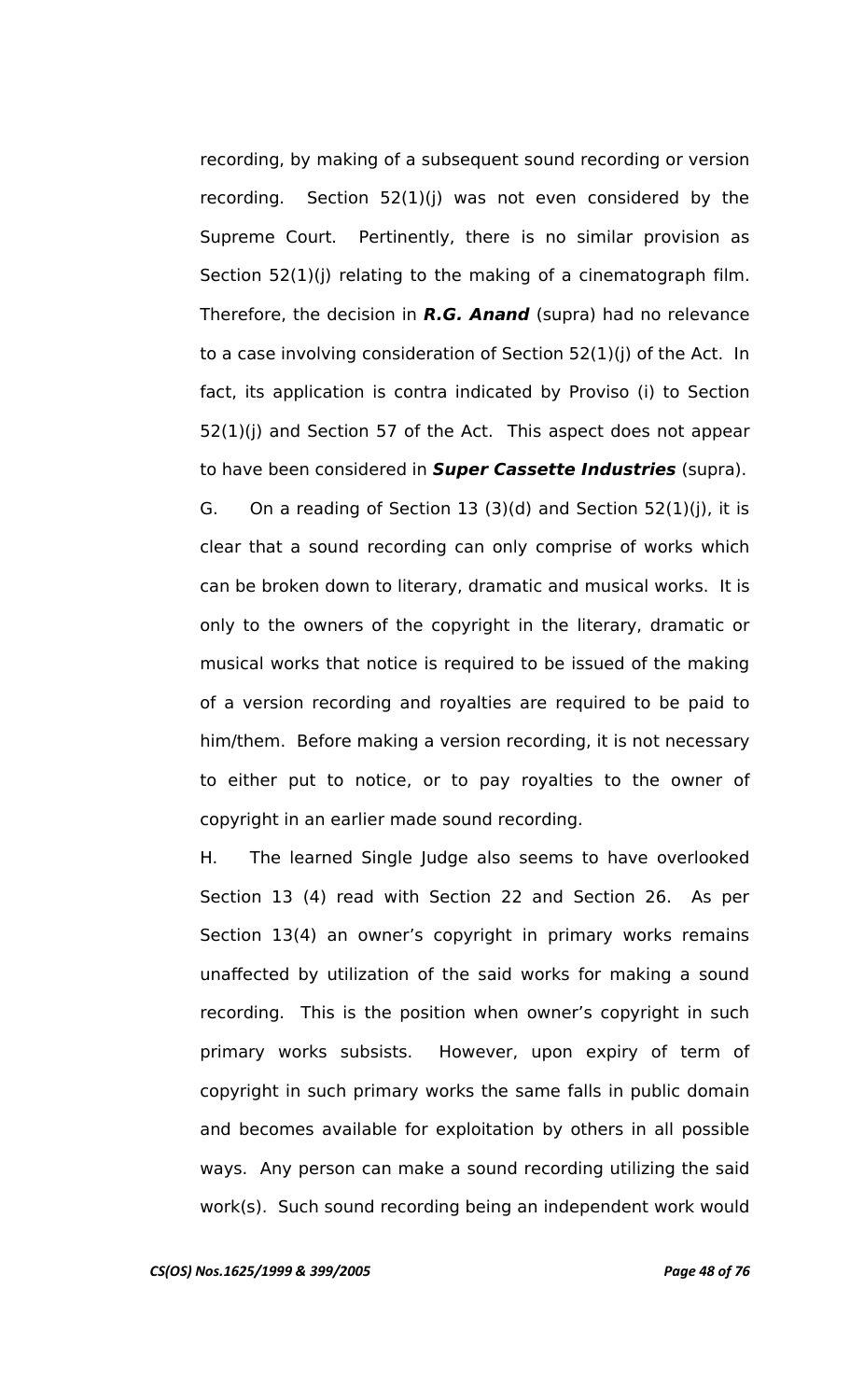deserve the protection of 14(e) read with Section 51. However, merely because a sound recording has been made from the primary works which had fallen in public domain, others will not be prevented from making independent sound recordings or version recordings from such primary works. Any interpretation to the contrary would result in an absurdity and would amount to taking out from public domain something which the law has thrown in that domain. This would defeat the underlying purpose of such provisions made in public interest and the very purpose of Sections 22, 26 & 27.

65. Since the decision in *Super Cassettes Industries* (supra) appears to have been rendered without considering the earlier decision of this court in *Gramophone I*, and the same appears to have been rendered without considering the various provisions of the Act as aforesaid, in my humble view, the same is per incurium.

66. I am conscious of the line of decisions which state that if a decision of a coordinate bench of the Court is considered to be *per incurium,* the matter should be referred for consideration by a larger bench. But I am not resorting to that course of action because, even otherwise, the decision in *Super Cassette Industries* (supra) being a tentative view does not constitute a binding precedent.

67. The co-existence of multiple copyrights viz. those of the author in the primary works, and of the producer(s) in the sound recording or recording(s) produced from the original works is a well recognized concept which is not new or foreign to copyright law. In *Gramophone Co. Ltd. V. Stephen Carwardine & Co.* Law Reports, [1934] I Ch. 450 it was observed:-

*CS(OS) Nos.1625/1999 & 399/2005 Page 49 of 76*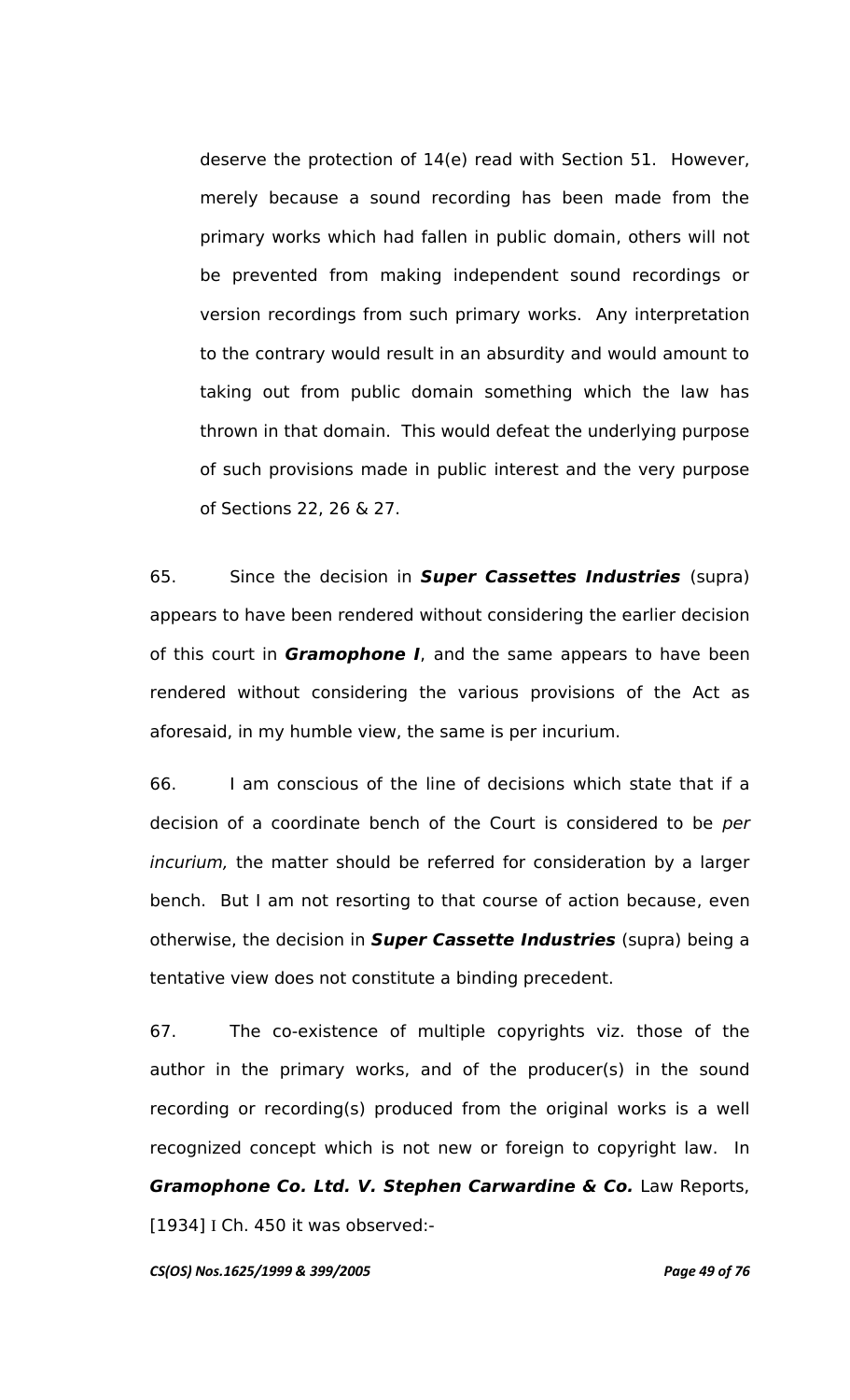"Now there are certain considerations which to my mind are useful to bear in mind before coming to the short though difficult problem that I am asked to solve. In the first place, I think it is worth pointing out that the special copyright given by s. I9, if the record is made with the consent of the owner of the original work, may subsist for many years after his copyright has come to an end. . . . This, I think, tends to shows that the copyright conferred by s. I9 is not confined to cases where there subsists a copyright in the original work at the time when the record was made and I do not think there is anything in the rest of the section which would lead to that restricted view. . . It follows from this consideration that the records referred to in s. I9 may be records of a work which, to use the well-known phrase, is in the public domain; secondly, they may be records made by the consent of the owner of the original work; and thirdly, they may be records of musical works made under the compulsory provisions of sub-s. (2).

"The next point which I think if of importance is that sub-s (I) gives no special rights to the person who first makes a record of an original work. . . . Since there may be any number of records made under the provisions of sub-s (2) it is evident that there may be numerous records of a musical work, each record being, under s. I9, one with its own term of copyright, and in each case the owner of what is called the original plate from which the record was made is to be deemed 'the author of the work' . . . it is reasonably clear, I think, that the work in that subsection must mean the work as embodied in the record.

"The obvious question that then arises is this: What is the position of the owner of the copyright in the original work so far as regards performance in public? Counsel for the plaintiffs, not unnaturally I think in this case at any rate, argued that the right of the original owner as regards a performance in public was not interfered with by the existence of a copyright under s. I9. I think an admission of that kind was probably necessary for his purpose. In my opinion the admission was rightly made. I see no reason for thinking that the copyright in the original work is interfered with by the creation of a special copyright in what I have called for brevity a record."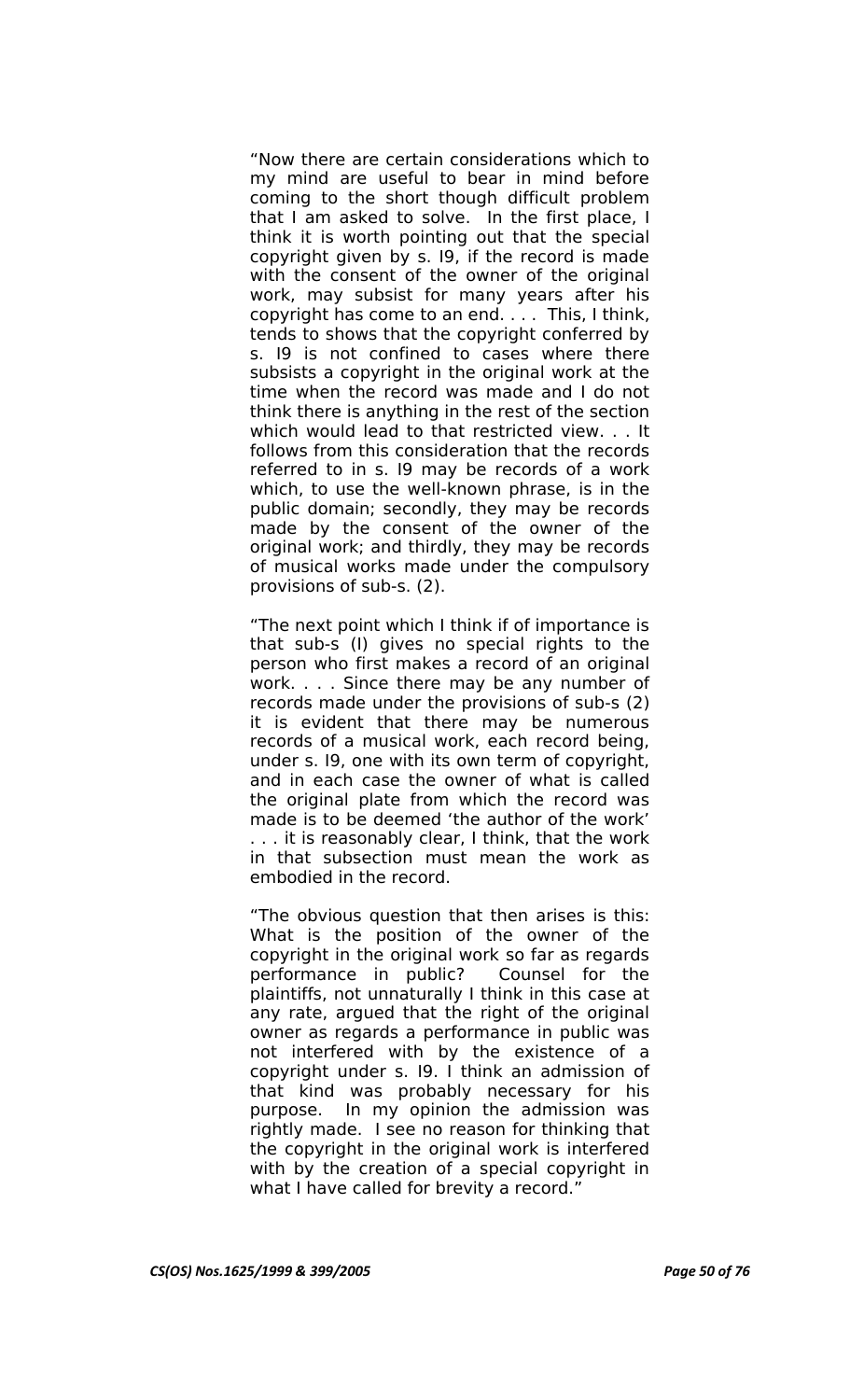68. I, therefore, reject the submissions of learned counsel for the plaintiff that the defendant was obliged to seek express consent or permission of the plaintiff to make version recordings of the literary, dramatic and musical works of the plaintiff as, admittedly, the literary, dramatic and musical works in question in which the plaintiff presumably owns the copyright had been utilized for making sound recordings earlier in an authorized manner and the period of two years after the end of the year in which the first recordings of the works were made had expired when the defendant sought to make the version recordings. I also reject the contention that making of remixes or version recordings by use of a different orchestra, singer etc. amounts to alteration of primary works being exploited for making such version recording.

69. So far as the submission of Mr. Lal with regard to the defendant"s right to exploit its version recording being limited only by sale or hire of the version recordings along with the approved label; and his submission that the defendant cannot exploit its version recordings for sale or hire in any other manner including by licensing the use of the same as ring tones on mobile phones or over the internet is concerned, I do not agree with his submission and therefore, reject the same.

70. Once a version recording in compliance with Section 52(1)(j) has been made, it is as much a sound recording as any other sound recording would be of the original literary, dramatic or musical work which may have been made under a specific license from the author of such original works. Merely because it is a version recording made by resort to Section 52(1)(j), such version recording does not cease to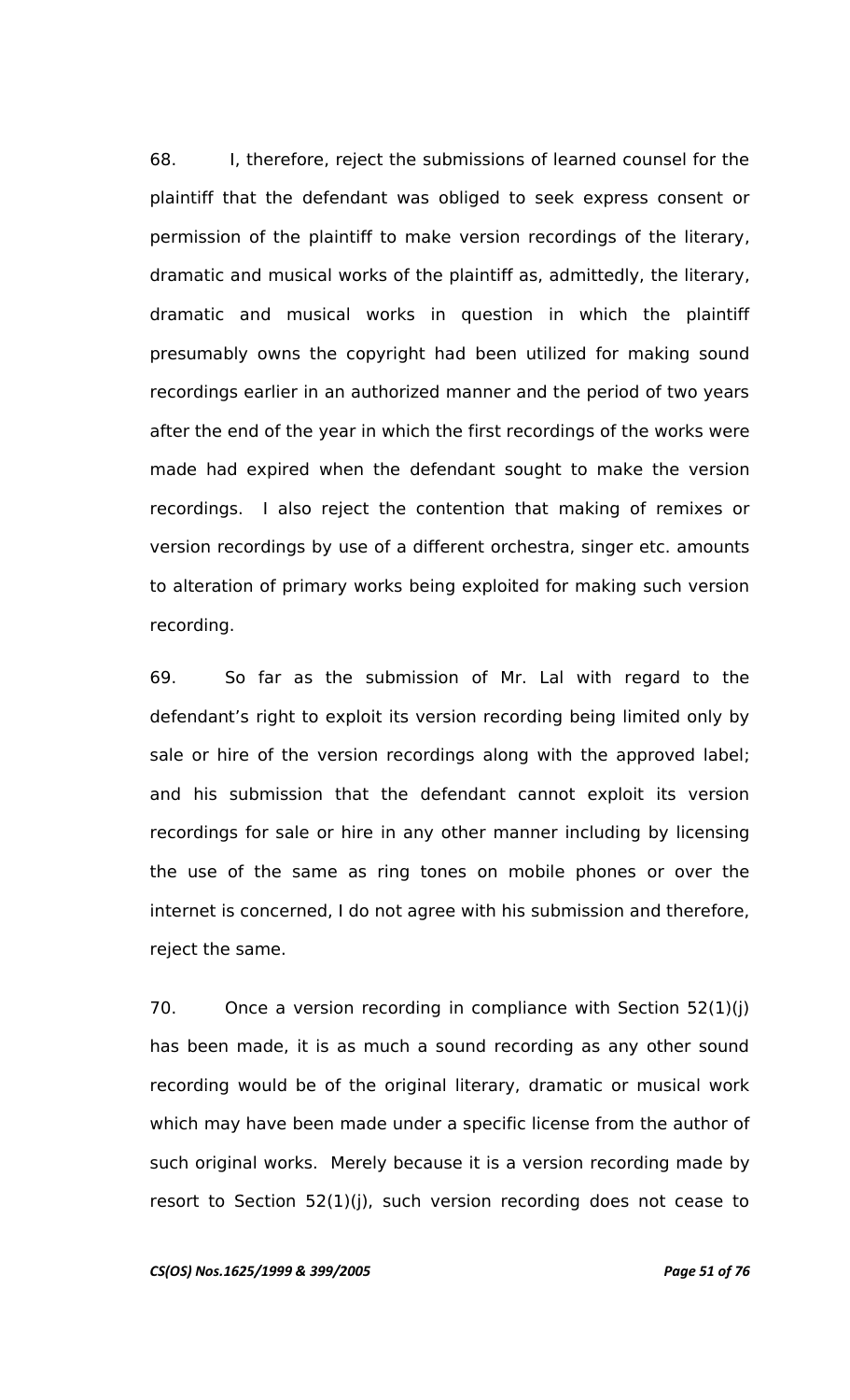have any of the characteristics of a sound recording. Therefore, even the copyright holder in a version recording, which is a sound recording, would be entitled:

- *"(i) to make any other sound recording embodying it;*
- *(ii) to sell or give on hire, or offer for sale or hire, any copy of the sound recording, regardless of whether such copy has been sold or given on hire on earlier occasions;*
- *(iii) to communicate the sound recording to the public."*

71. It is argued before me that the U.S. Copyright Statute specifically limits the right of the owner of version recordings to the distribution of copies, i.e. only if the "*… primary purpose in making phono records is to distribute them to the public for private use, including by means of a digital phono record delivery*". I am not called upon to interpret the language used in the U.S. Copyright Statute. Assuming that the rights of the copyright owner in a version recording are limited under the U.S. Copyright Statute, that by itself would not be a reason for me to adopt an interpretation in respect of the Indian Copyright Act, which is not supported by the plain language of the Indian Copyright Act. I have already referred to herein above the decision of the Supreme Court in *Gramophone V*, wherein the Supreme Court has clearly held that Indian Courts have to enforce the Indian law and where the Indian law is at variance with the International Law, the courts would adopt an interpretation to advance the Indian law.

*CS(OS) Nos.1625/1999 & 399/2005 Page 52 of 76* 72. The rights of the owner of copyright in version recordings includes the exclusive right to issue copies of the version recording (see Section 14(e)(ii)) and there is no limitation under the Copyright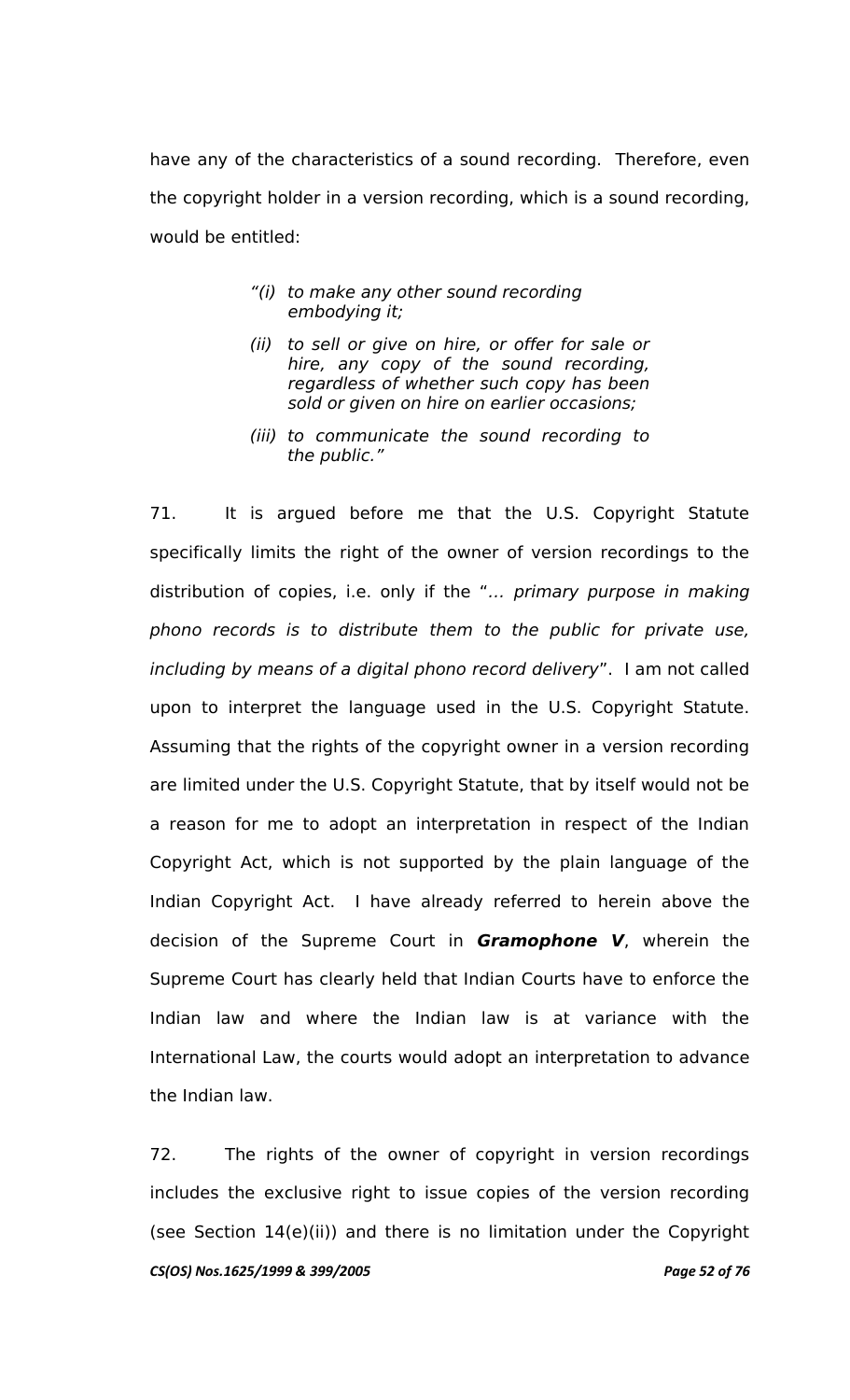Act with regard to the format in which the version recording may be sold or hired.

73. The concept of the law does not change merely on account of the march of science and technology. The same principles continue to govern the field even after the advent of new technology. Numerous formats in which sound recordings are distributed have been evolved with the passage of time, such as audio magnetic tapes, compact disks and digital copies which are distributed electronically over the internet or through mobile telephones. In my view, the right of the owner of the copyright in the version recording to sell or give on hire or offer for sale or hire the version recording, and his right to communicate his version recording to the public is in no manner curtailed by reference to the format in which the version recording may be sold or hired or offered for sale or hire. There is no limitation contained in the Act which prohibits the exploitation of the version recordings by sale/hire of copies of the version recording, as a version recording through mobile telephones or through the internet. There is nothing in the Copyright Act from which it might be inferred that the Parliament intended to limit the statutory license under Section 52(1)(j) to any particular mode of distributing copies of the version recording. However, the making of copies of the version recording and its sale must comply with the requirements of Section 52(1)(j) and Rule 21 of the Copyright Rules.

74. The submission of Mr. Lal is that the requirement in Section 52(1)(j)(ii), which obliges the person making the version recording to provide "*copies of all covers or labels with which the sound recordings are to be sold*" indicates that the version recording can only be sold or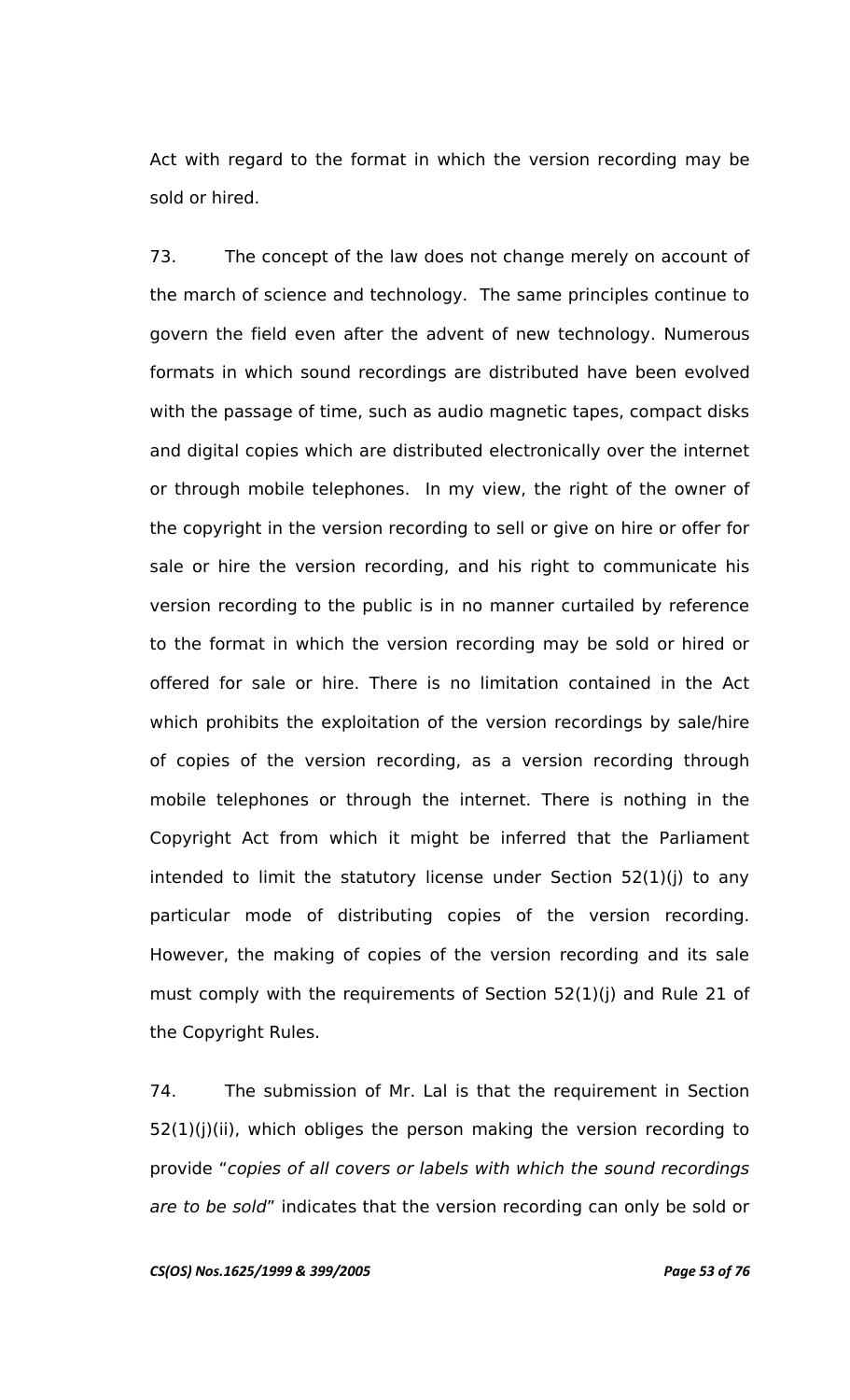hired through the medium or in the format of video disk, magnetic tape or compact disks, as it is only these formats which are sold or hired or offered for sale or hire with covers or labels. He submits that sale or hire or offer for sale or hire over the internet and over mobile phones does not require any covers or labels. However, this submission of Mr. Lal does not impress me.

75. As aforesaid, at the time when the relevant provision was framed, the concept of sale or hire of sound recordings over the internet or mobile phones was not only non-existent but beyond the imagination of the Legislature. As aforesaid, these are the result of evolution of science and technology. The expression "*all covers or labels*" used in Section 52(1)(j)(ii) has to be understood in a wider sense and is not to be confined merely to the covers and labels in printed format only. Covers and labels are used to identify the product which is sold or hired or offered for sale or hire. Therefore, in my view, even the mere title of a sound recording comprising of the opening words (mukhda) of the song; the name given to a musical theme; the name of the cinematograph film in which the sound recording may have been used; the name of singer (such as Lata Mangeshkar); the name of the musical composer (such as Laxmikant Pyarelal); the name of the artist (such as Pandit Ravi Shankar); the icon displaying the photograph/picture of the artist or a still from the cinematograph film in which the same or earlier sound recording may have been used, would also constitute covers and labels, as these names\photographs\ pictures\icons are used for the purpose of identification of the version recording to enable the prospective customer to make his choice and to identify the product that is on offer for sale or hire and that he would be buying/hiring.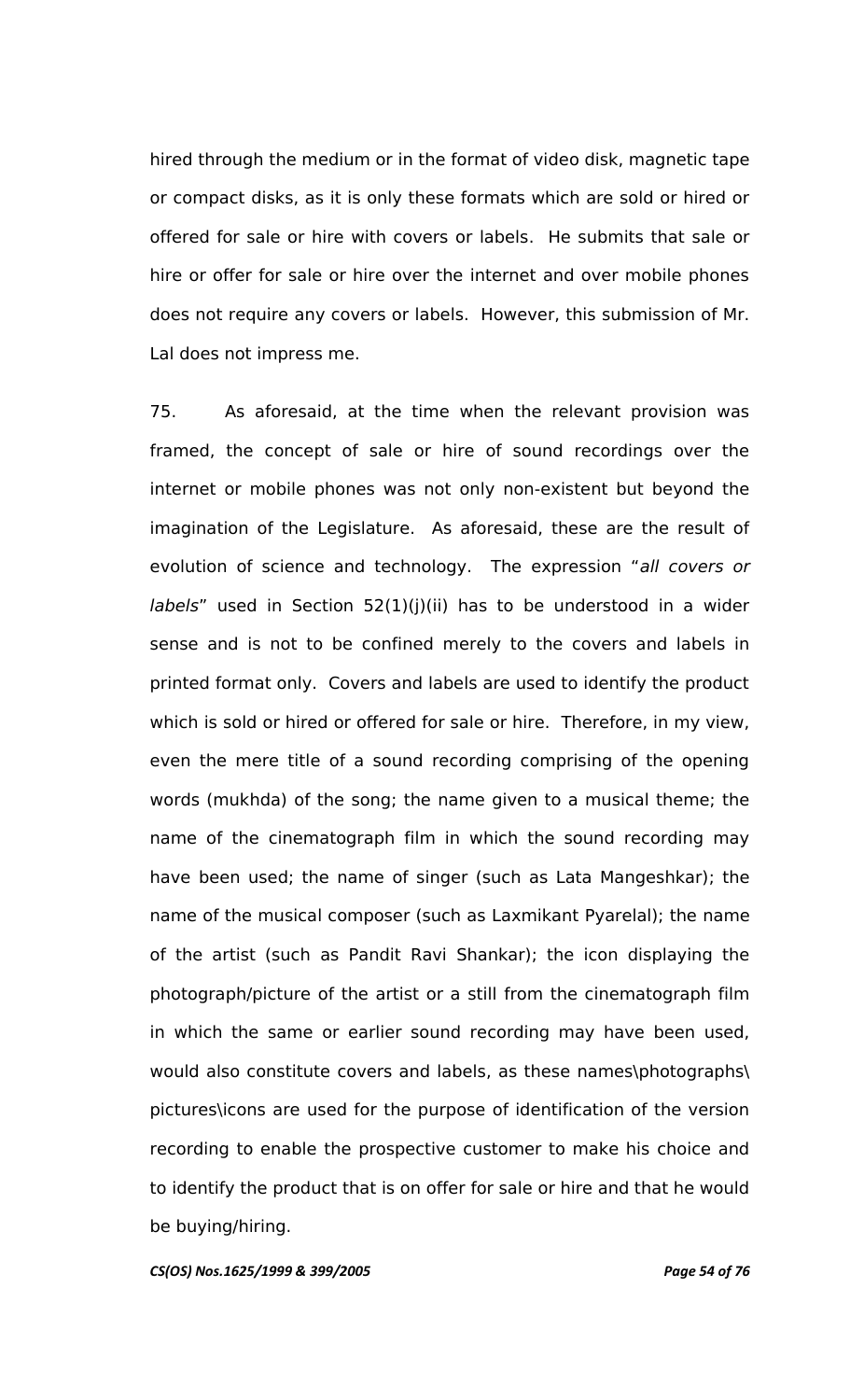76. Having said this, the obligations cast by the Act on the owner of the copyright in version recordings, before commercially exploiting the same may be noted. The person making the sound recordings is obliged to comply with the conditions contained in Section 52(1)(j)(i) and (ii) and the provisos set out after section 52(1)(j)(ii). The said conditions would continue to bind the person making the version recording, irrespective of the format in which the version recording may be exploited as a version recording. Therefore, even if the copies of the version recordings are sold or hired, or offered for sale or hire over the internet or mobile phones, the producer/owner of the copyright in the version recording is obliged to ensure that the spirit contained, inter alia, in clause (ii) read with proviso (ii) of section 52(1)(j) are complied with. The purpose of clause (ii) and proviso (ii) to Section 52(1)(j) is to ensure that the person making and marketing the version recordings, by resort to Section 52(1)(j) does not mislead or confuse the public as to their identity as version recordings. The purpose is to prevent any confusion in the minds of the public that what is being offered by the producer of the version recordings is his version recording, and not any other earlier sound recording or version recording of the same literary, dramatic or musical work(s). Therefore, when a person making a version recording sells or hires or offers for sale or hire his version recording as ring tones on mobile phones, in my view, it is essential for him to clearly state that the same is his version recording. It would not be enough for him to merely indicate the title of the song or other composition of which he has made the version recording for the purpose of identifying the same. Similarly, when the person making the version recording sells or hires or offers for sale or hire his version recording over the internet along with the title/icon of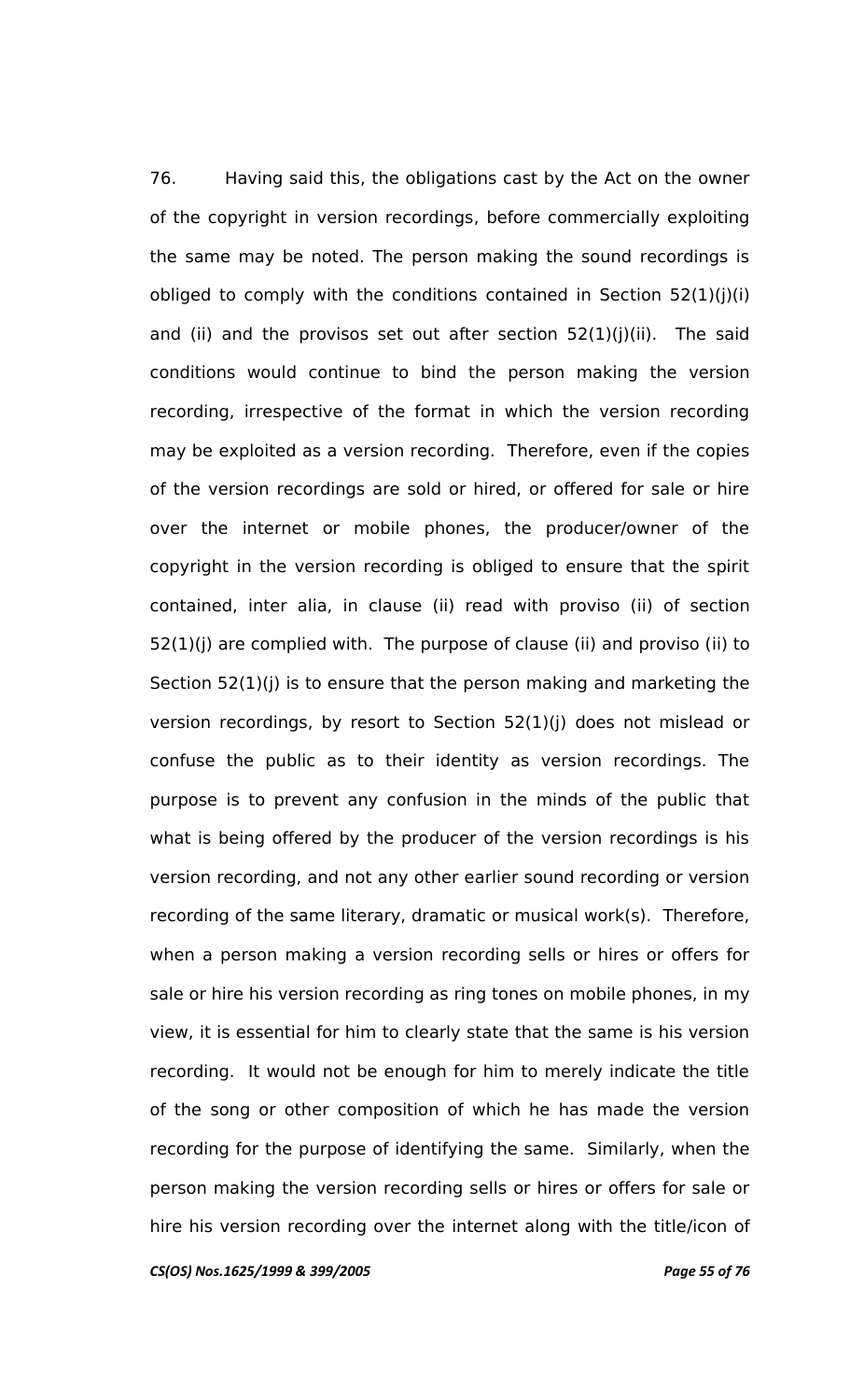the version recording, it should be clearly stated on the website concerned that the same is his version recording, and if a label/icon is displayed, the same should also conform with the requirements of Section 52(1)(j).

77. The plaintiff has also made a grievance that the covers and labels in which version recordings are being sold by the defendants are misleading and confusing. Mr. Lal had contended that it is for the plaintiff to determine whether the covers and labels used by the defendant for marketing its version recordings are likely to mislead or confuse the public as to their identity.

78. This submission of Mr. Lal cannot be accepted. No party can be a judge in his own cause. The plaintiff cannot, therefore, arrogate to itself the right to determine as to whether the covers and labels used by the defendant to market the version recordings are misleading or confusing, and whether the said covers and labels would deceive the public as to the identity of the product sold/hired or offered for sale/hire by the defendant. That issue can only be determined by the Court if a grievance in that respect is raised before the Court by the plaintiff. In my view, the requirement contained in section 52(1)(j)(ii), which obliges the person making the version recordings to provide copies of covers and labels in which the sound recordings are to be sold or hired to the owners of the copyrights in the original literary, dramatic or musical works, is to enable the owners of such original rights or even the owners of copyrights in earlier recorded sound recordings of such original literary, musical or dramatic works, to ventilate their grievances before a competent court, in case the covers and labels appear to be misleading and confusing and do not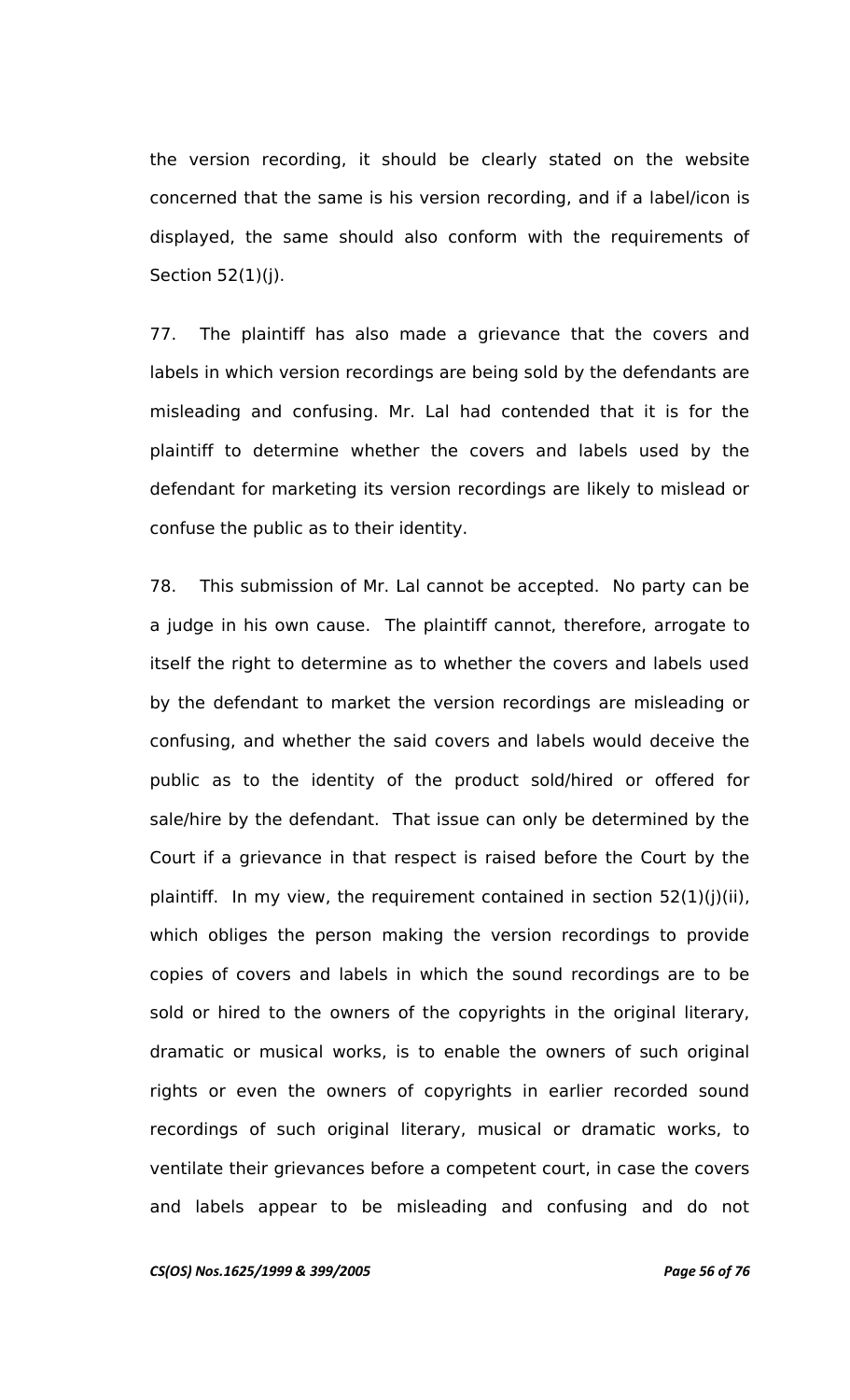sufficiently indicate that the product offered by the person making the version recordings for sale/hire are his version recordings.

79. In its application being I.A. No.7050/1999 in CS (OS) No.1625/1999, the plaintiff has made a grievance with regard to adoption of misleading and confusing labels and covers in respect of the following titles:

- i) "28 Super Non Stop Remix" (Vol.2,  $3 \& 4$ )
- ii) Rafi ke Dard Bhare Nagme
- iii) "Finest Memories of Mukesh"
- iv) "Shradhanjali to Talat Mahmood"
- v) "Hits of Salman Khan"
- vi) "Hum Aapke Hai Kaun"
- vii) Asha Remix

The plaintiff has also placed on record the labels and covers in which the defendant is offering for sale/hire and selling/hiring the aforesaid titles which are re-mixed versions/version recordings made by the defendant.

80. Before adverting to the said labels and covers, it would be useful to refer to three American decisions relied upon by the plaintiff in support of his submission. They are being referred to in chronology.

81. The first decision is in the case of *Decca Records et al v. Musicor Records et al, 166 USPQ 57* decided by the District Court, S.D. New York on 10.06.1970. The plaintiff, Decca Records and the defendant Musicor Records were engaged in the business of recording, producing and distributing for sale sound recordings. In the year 1967, the plaintiff Decca Records engaged a recording artist known as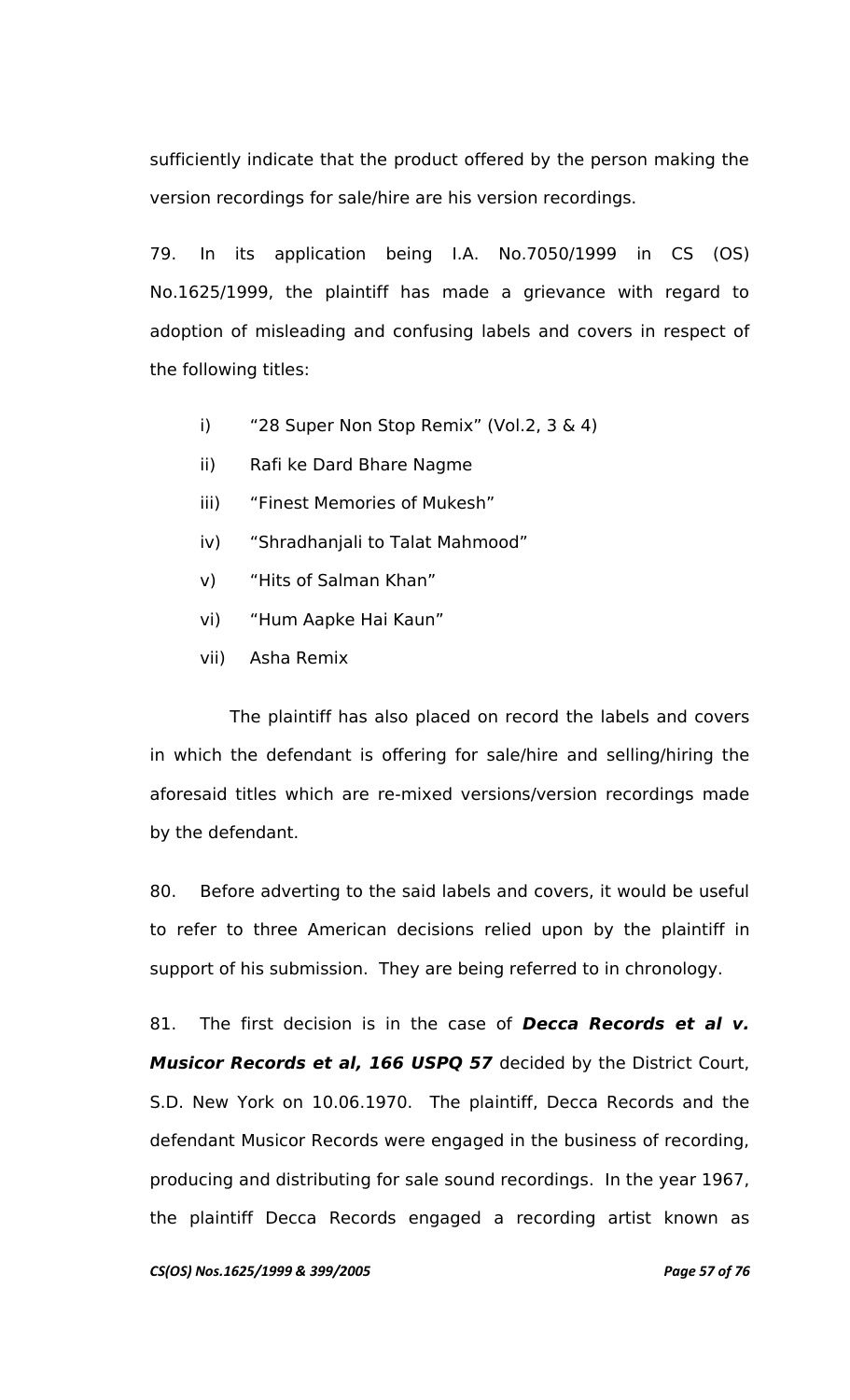Vincent Bell to make sound recordings for it under a contract. This contract provided that Bell will not permit anyone but Decca to use his name, signature and likeness in connection with the making, advertising or marketing of any sound recordings during the contractual period. Pursuant to the agreement, Bell performed and made a sound recording of "Airport Love Theme", a hit tune from a motion picture "Airport". This recording featured Bell singly as the performing artist. It was released, sold and distributed by Decca under the title "Airport Love Theme – Vincent Bell". It was a commercial success. Decca Records produced and distributed an album containing ten selections, one of which included the Bell recording, "Airport Love Theme". The nine other sound recordings were of songs also sung by Bell as the feature artist. The album cover prominently featured "Airport Love Theme" and below that, "Vincent Bell" in large letters and underneath were listed the title of the ten different records, starting with "Airport Love Theme". This cover had a pictorial representation of a girl on the deck of an airport looking beyond at an open airfield. The pictorial print cover had been copyrighted by the plaintiff Decca.

82. The defendant Musicor Records announced that they plan to distribute a ten record album with a cover containing in bold type "VINCENT BELL AIRPORT" and in smaller letters below, "Airport Love Theme". The album cover also contained a picture of a girl at an airport looking out at a field with planes on the ground.

83. The plaintiff protested against the striking similarity in the album cover of the plaintiff and that sought to be adopted by the defendant. The defendant suggested some minor changes. The changed album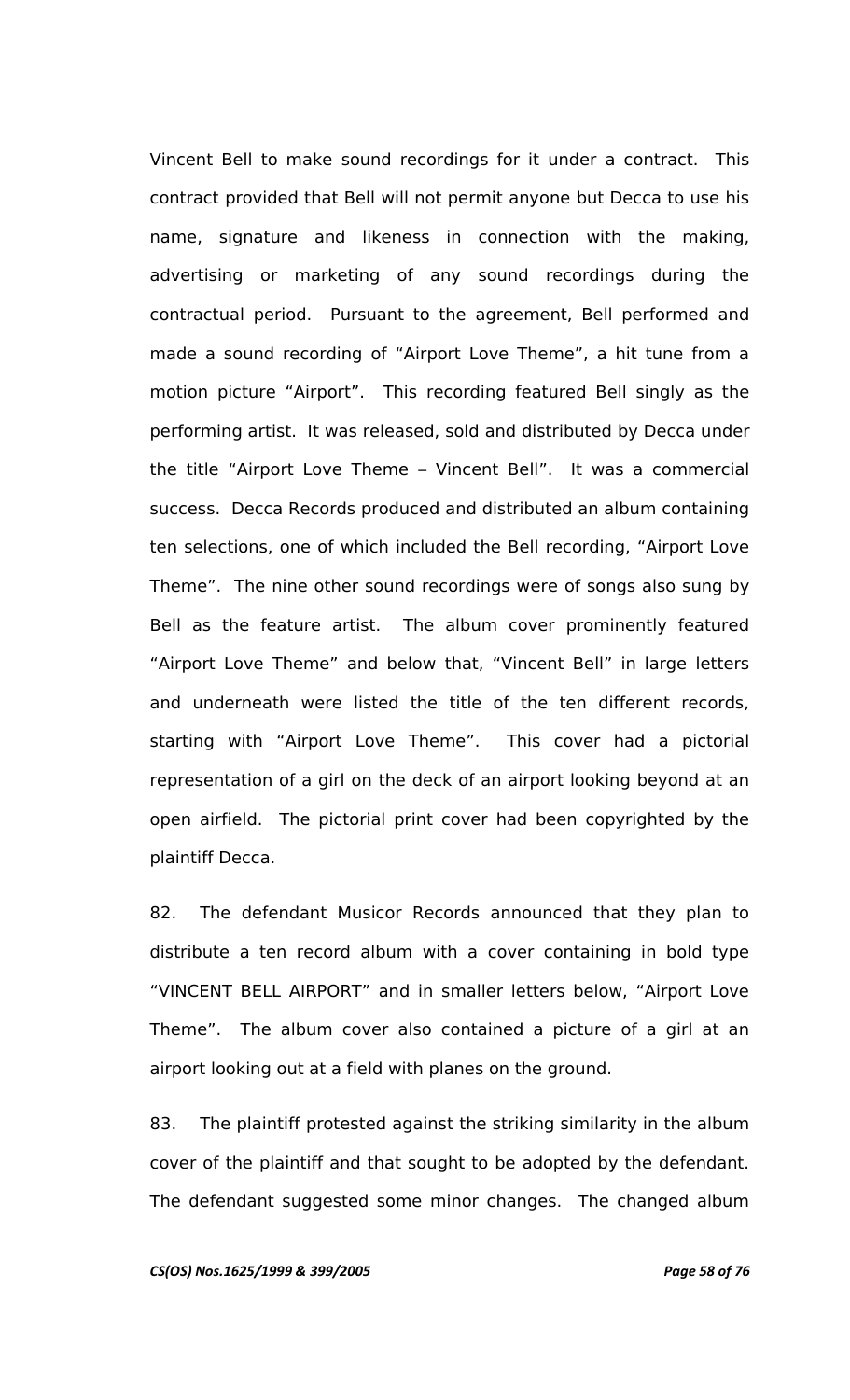cover contained, in addition to the same photograph as the first one, the following: "Introducing Mr. Guitar" in very small letters; followed by large block letters, "VINCENT BELL AIRPORT"; below that in much smaller letters "Airport Love Theme", and; below that in a miniscule type "Performed by Giovanni Matteo".

84. The album of the defendant contained nine songs sung by Bell during the period prior to his entering into an agreement with the plaintiff Decca Records. The tenth song, i.e. the musical composition "Airport Love Theme" (which was performed by Bell for the plaintiff Decca Records under an exclusive agreement), as contained in the defendants album was not sung by Bell, but by Giovanni Matteo, whose name appeared in miniscule type of defendants revised album cover and did not appear at all in its first cover.

85. The District Court held that it was a palpable fraud to display prominently Bell"s name in juxtaposition to or in conjunction with "Airport Love Theme" in the format of the cover when, in fact, he did not record for the defendants that song, which is included in its album, nor did he authorize its use by the defendants. The Court held that there was substantial similarity between the plaintiff"s album cover and that adopted by the defendant and that it would readily confuse and mislead the average purchaser into believing that the defendants" album was that of the plaintiff. The Court held that the change made by the defendant was also a calculated effort by it to continue with their original purpose of "free ride" at plaintiffs' expense.

86. The second decision is that of the Court of Appeal, Second Circuit titled *PPX Enterprises Inc. v. Audiofidelity Enterprises Inc., 2 USPQ2d 1672*. The plaintiff was a company, which had financial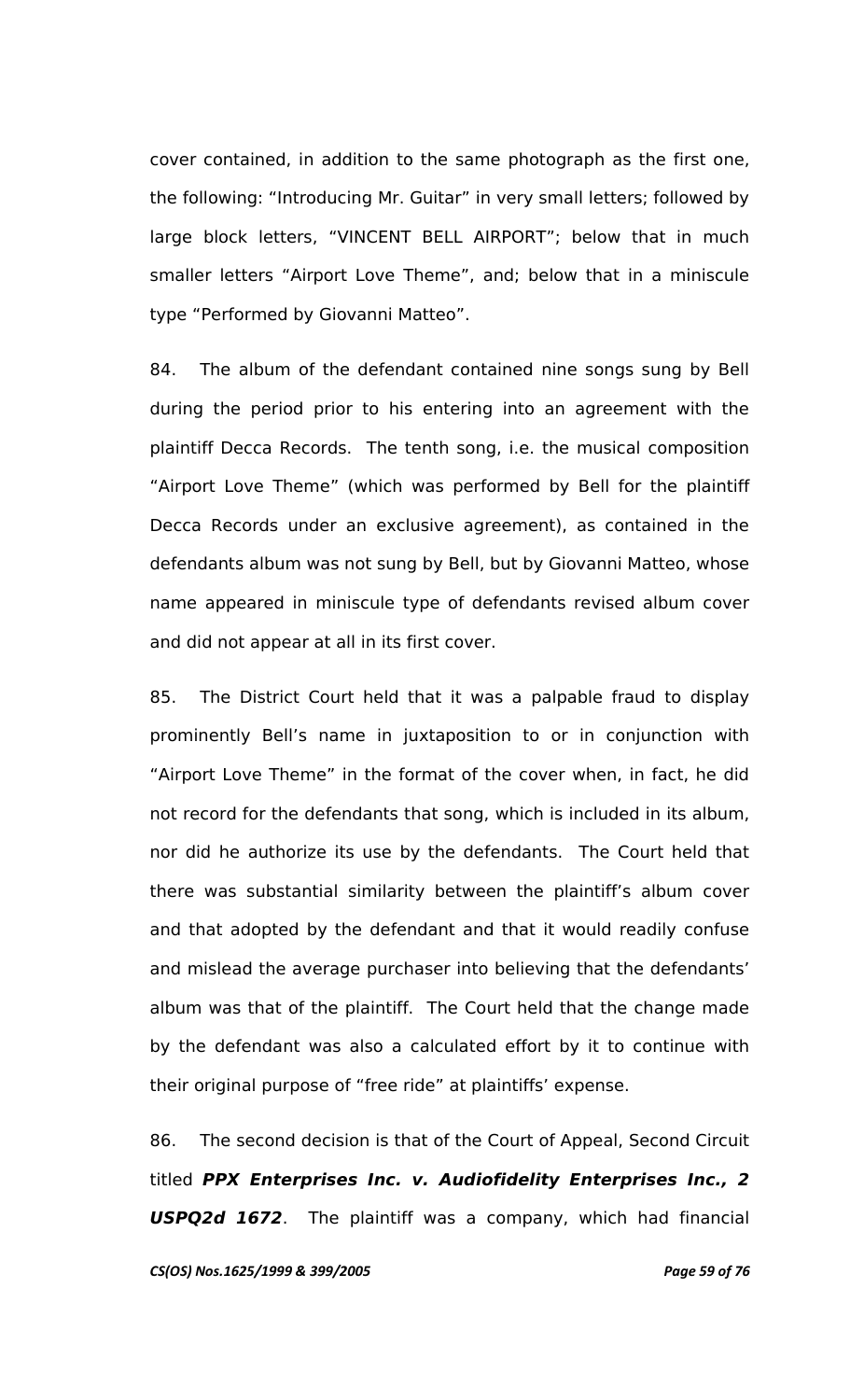interest in sale of recordings, featuring late rock musician Jimi Hendrix. The plaintiff alleged that the defendant was marketing records fraudulently by adopting design, label and album cover to convey that the record contains performances of Hendrix, when in fact they did not. The plaintiff invoked the provision contained in Section 43 of the Lanham Act, and also alleged tortuous interference with prospective economic advantage by the defendant. The District Court for the Southern District of New York granted the injunctive relief sought by the plaintiff, but denied the claim for damages on the ground that the plaintiff/appellant had failed to provide evidence of actual consumer confusion. It was against the denial of claim for damages that the plaintiff preferred the aforesaid appeal.

87. The Appellate Court held that the plaintiff should not have been required to provide evidence of actual consumer confusion and remanded back the matter for taking further proceedings consistent with its opinion. In the course of its opinion, the Court of Appeal observed that in order to state claim for injunctive relief, the plaintiff must demonstrate the likelihood of deception or confusion on the part of the buying public caused by the false description or representation. It further observed that a record albums cover, bearing the name and likeness of a performer is one of the primary means of advertisement for a record album, particularly when, in the normal retail situation a customer has no way of hearing the record prior to purchase. False advertising clearly encompasses fraudulent representations that goods marketed have ingredients or qualities that they, in fact, do not have but that the goods of a competitor do have. It referred to an earlier decision of *American Home Products Corp. v. Johnson & Johnson, 577 F.2d 160*, wherein it had been held that deceptive advertising or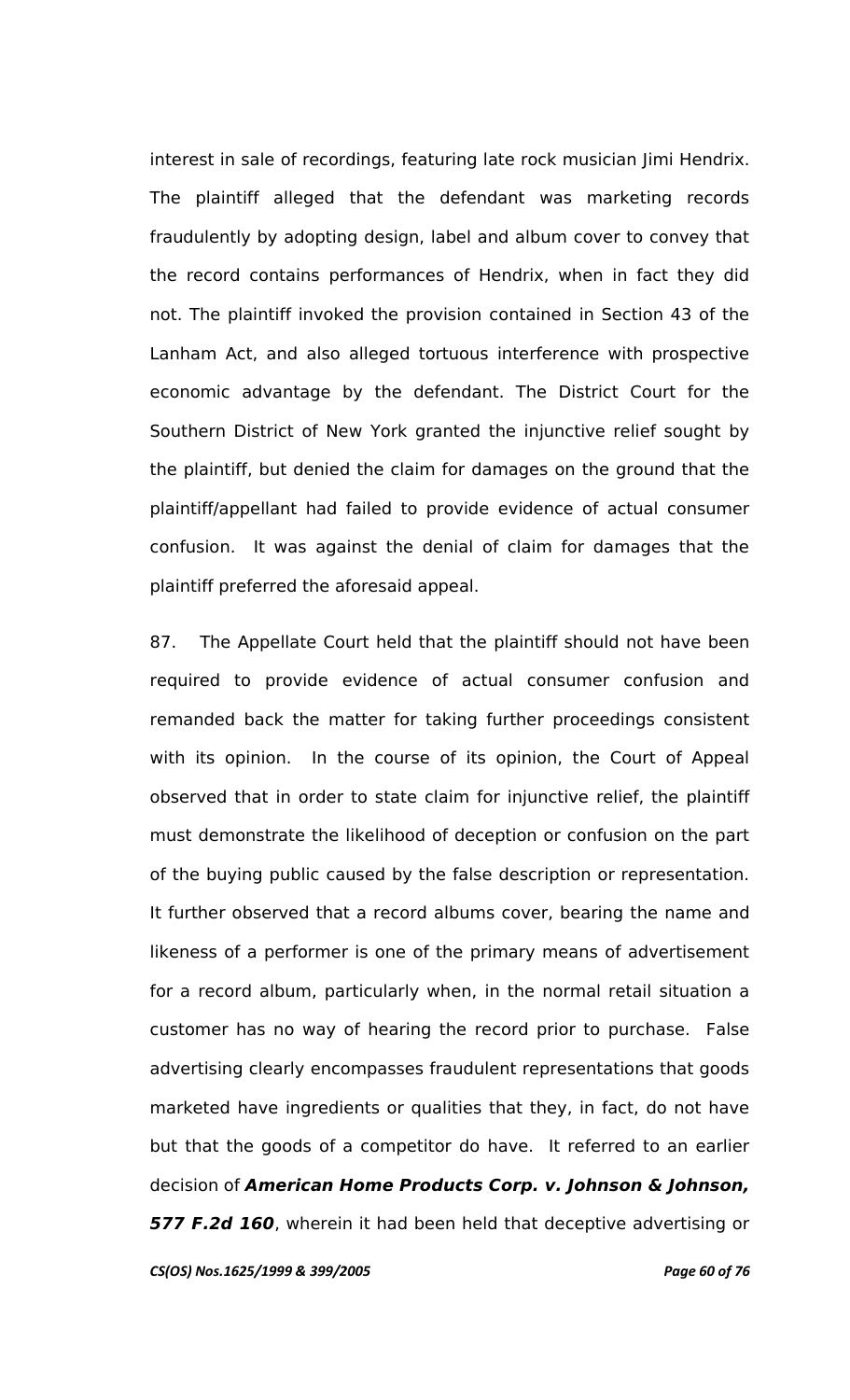merchandising statements may be judged in various ways. If a statement is actually false, relief can be granted on the courts own findings without reference to the reaction of the buyer or consumer of the product.

88. The third decision relied by learned counsel for the plaintiff is that of the District Court, D. New Jersey in *Estate of Elvis Presley v. Russen, (211 USPQ 415)* decided on 16.04.1981. In this case, Russen, the defendant produced THE BIG EL SHOW, a stage production. The said show closely imitated the stage shows conducted by the late Elvis Presley. The BIG EL SHOW featured an individual who impersonates late Elvis Presley by performing in the style of Elvis Presley. He wore the same style and design of clothing and jewellery as Presley did, did things the Presley did on stage and sang songs sung by Presley in the same style. The show featured a band called the TCB Band, which was also the name of Elvis Presleys band, though the musicians in the band of the BIG EL SHOW were different from that of the TCB Band. The defendant Russen also produced records of THE BIG EL SHOW. One record album, entitled "Viva Las Vegas" had on the cover of the jacket only the title and an artist"s sketch which upon reasonable observation appeared to be of Elvis Presley. It was only on the back of the jacket in a short blurb and in the credits that the name BIG EL SHOW appeared. It is also indicated that the show stars Larry Seth as Big El and featured the TCB Band. The other album was entitled BIG EL SHOW "In Concert" and also featured an artist"s drawing, ostensibly of Big El, but which looked like Elvis Presley with microphone in hand, singing. Russen never had any authorization from, on license or contractual relation with Elvis Presley or with the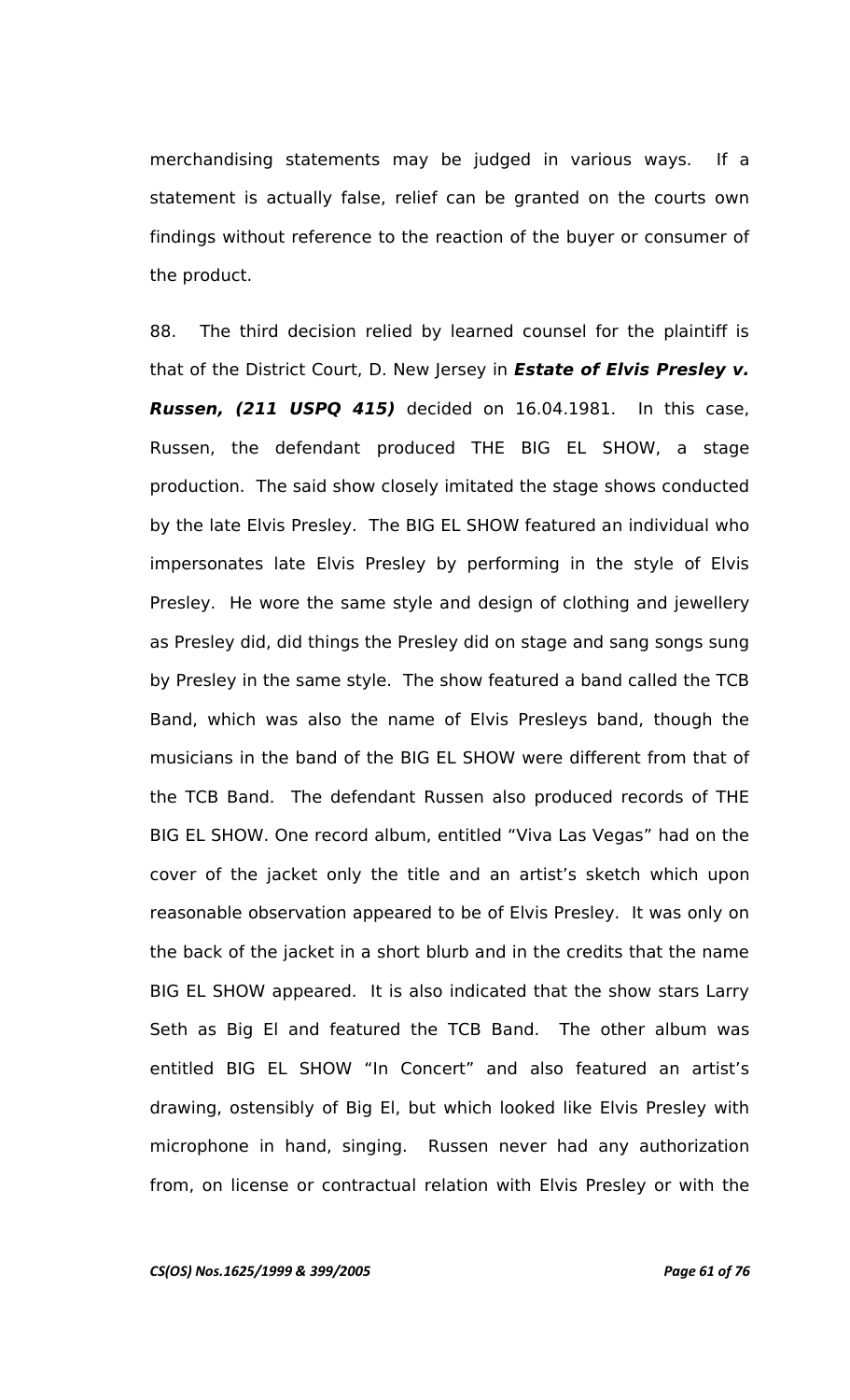Estate of Elvis Presley in connection with the production of THE BIG EL SHOW.

89. The plaintiff, namely, the Estate of Elvis Presley brought action alleging infringement of copyright, trademark, violation of section 43 of the Lanham Act, and unfair competition. The plaintiff had asserted that the defendants production THE BIG EL SHOW infringed the rights of publicity which the plaintiff had inherited from Elvis Presley.

90. While dealing with the said submission, the Court observed:

"*A. Likelihood of Success on the Merits.* 

## *1. Right of Publicity*

*The plaintiff has asserted that the defendant's production, THE BIG EL SHOW, infringes on the right of publicity which plaintiff inherited from Elvis Presley.*

*The right of publicity is a concept which has evolved from the common law of privacy and its tort "of the appropriation, for the defendant's benefit or advantages, of the plaintiff's name or likeness." The term "right of publicity" has since come to signify the right of an individual, especially a public figure or a celebrity, to control the commercial value and exploitation of his name and picture or likeness and to prevent others from unfairly appropriating this value for their commercial benefit. The idea generally underlying an action for a right of privacy is that the individual has a right personal to him to be let alone and, thus, to prevent others from invading his privacy, injuring his feelings, or assaulting his peace of mind. In contrast, underlying the right of publicity concept is a desire to benefit from the commercial exploitation of one's name and likeness.*"

"*Although the courts in New Jersey have not used the term "right of publicity," they have recognized and supported an individual's right to prevent the unauthorized, commercial appropriation of his name or likeness. In the early and widely cited case of Edison v. Edison Polyform Mfg. Co., 73 N.J.Eq. 136, 67 A. 392 (1907), Thomas Edison sought to enjoin a company which sold medicinal preparations from using the name Edison as part of its corporate title or in connection with its business and from using his name, picture, or endorsement on the label of defendant's product or as* 

*CS(OS) Nos.1625/1999 & 399/2005 Page 62 of 76*

… … …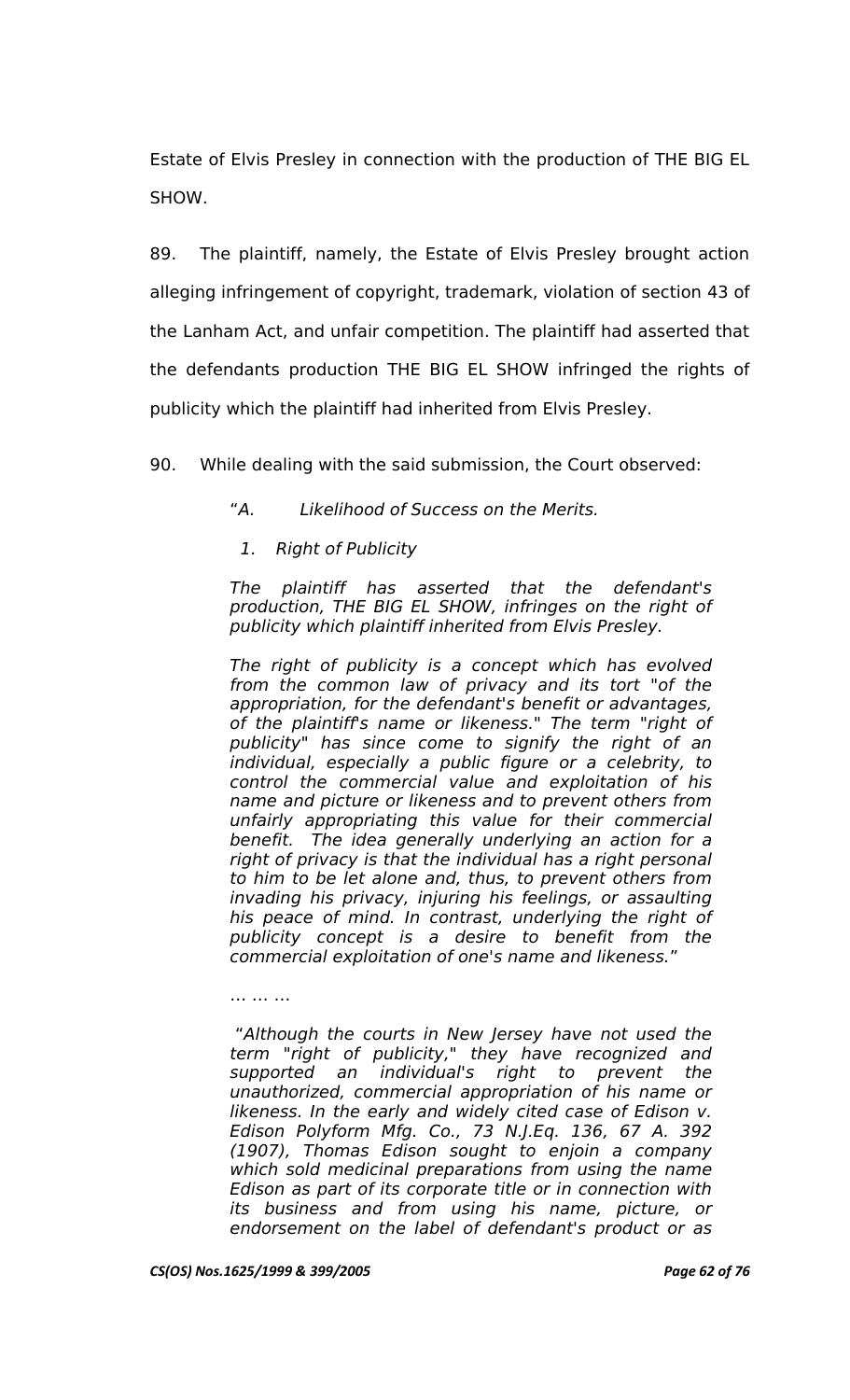*part of the defendant's advertising. In granting the requested relief, the court concluded that:* 

*If a man's name be his own property, as no less an authority than the United States Supreme Court says it is ... it is difficult to understand why the peculiar cast of one's features is not also one's property, and why its pecuniary value, if it has one, does not belong to its owner rather than to the person seeking to make an unauthorized use of it.*

*Id. at 141. This idea that an individual has a property right in his name and likeness was reemphasized in Ettore v. Philco Television Broadcasting Corporation, 229 F.2d 481, 491-92 (3rd Cir.), cert. denied, 351 U.S. 926, 76 S.Ct. 783, 100 L.Ed. 1456 (1956) (interpreting New Jersey law) and Canessa v. Kislak, 97 N.J.Super. 327, 235 A.2d 62 (Law Div.1967). Cf. Palmer v. Schonhorn, 96 N.J.Super. 72, 232 A.2d 458 (Ch.1967). (The court did not characterize the right as property. However, the court held:* 

*that although the publication of biographical data of a well-known figure does not per se constitute an invasion of privacy, the use of that same data [as well as the name] for the purpose of capitalizing upon the name by using it in connection with a commercial project other than the dissemination of news or articles or biographies does.*

*Id. at 79, 232 A.2d 458.) Judge Lynch in his thoughtful opinion in Canessa initially found that "in the concept of 'right of privacy' there is implicit the right of property, at least in the instance of an appropriation by defendant of another's likeness." 97 N.J.Super. at 339, 235 A.2d 62. After a comprehensive examination of a number of cases occurring prior to Canessa, Judge Lynch decided that:*

*Entirely apart, however, from the metaphysical niceties, the reality of a case such as we have here is, in the court's opinion, simply this: plaintiffs' names and likenesses belong to them. As such they are property. They are things of value. Defendant has made them so, for it has taken them for its own commercial benefit.*

*New Jersey has always enjoined the use of plaintiff's likeness and name on the specific basis that it was a protected property right. It is as much a property right after its wrongful use by defendant as it might be before such use.*

*We therefore hold that, insofar as plaintiffs' claim is based on the appropriation of their likeness and name for defendant's commercial benefit, it is an action for invasion of their "property" rights and not one for "injury to the person."*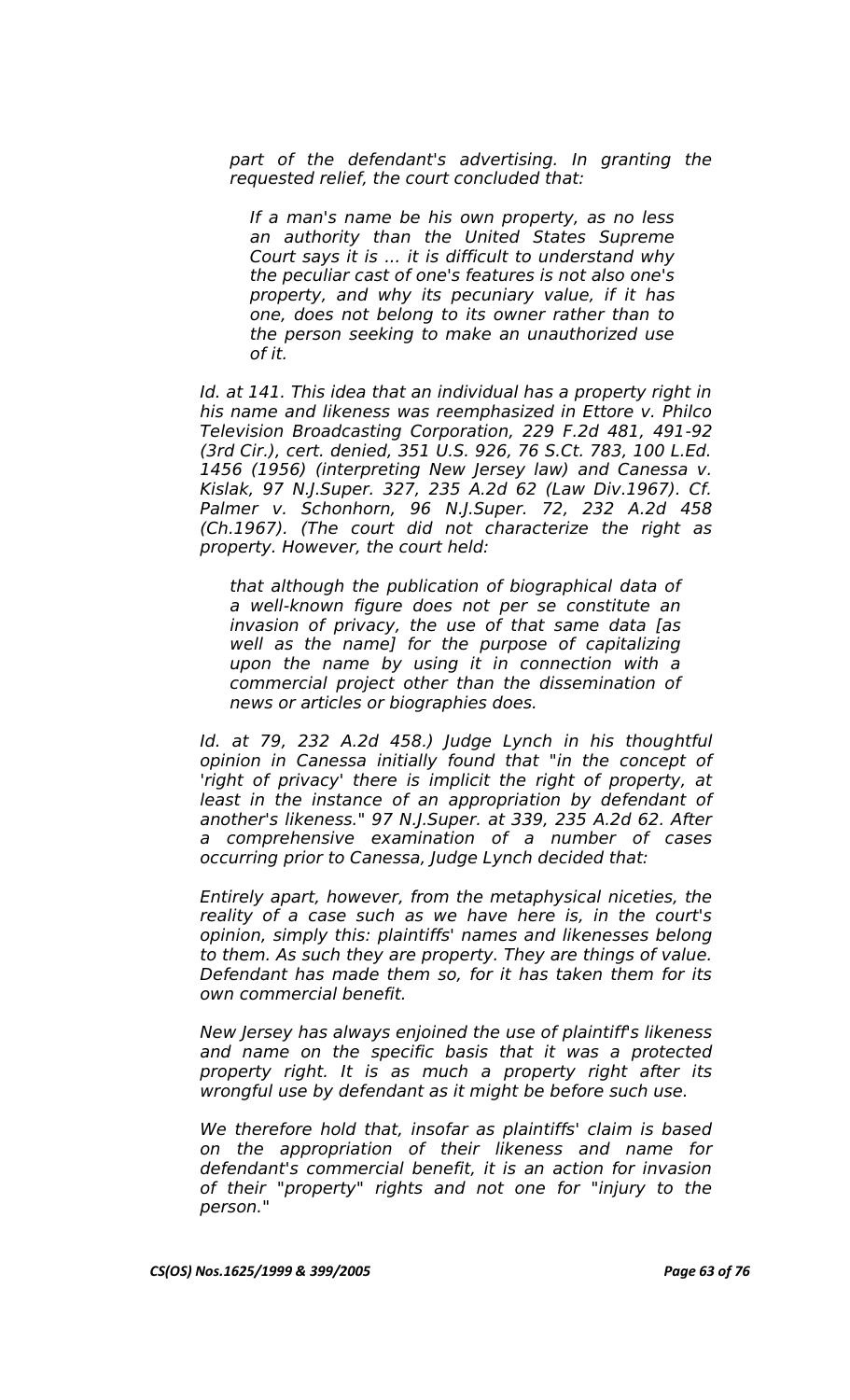*97 N.J.Super. at 351-52, 235 A.2d 62.*

*In following the approach taken by pre-1968 cases evaluating New Jersey law, we conclude that, today, a New Jersey court would allow a cause of action for infringement of a right of publicity. In addition, this right, having been characterized by New Jersey courts as a property right, rather than as a right personal to and attached to the individual, is capable of being disassociated from the individual and transferred by him for commercial purposes. We thus determine that during his life Elvis Presley owned a property right in his name and likeness which he could license or assign for his commercial benefit*."

91. The Court held, prima facie, in favour of the plaintiff on its right of publicity claim with respect to the defendants live stage production and the defendants unauthorized use of Elvis Presley likeness on the cover or label of any records which were sold or distributed by the defendants. It was also held that after the death of Elvis Presley, the rights to use the service mark and trade mark identifying the entertainment services of Elvis Presley and the merchandise licensed by him passed to Presley"s legal representatives as a part of its Estate. The Court then examined the issue whether the consumers viewing the defendants' marks were likely to believe that plaintiff sponsored THE BIG EL SHOW production or licensed the defendants to use the mark in connection with the show or was in some other way associated or affiliated with the production. In this regard, the Court examined the aspects: the strength of the plaintiffs mark; similarity of the marks; defendants' intent; similarity of services; similarity of challenges of trade, manners of marketing predominant purchasers; actual confusion and likelihood of confusion. It was held that in determining the existence of likelihood of confusion, the Court must look through the eye of ordinary purchasers buying with ordinary caution. The Court observed as follows: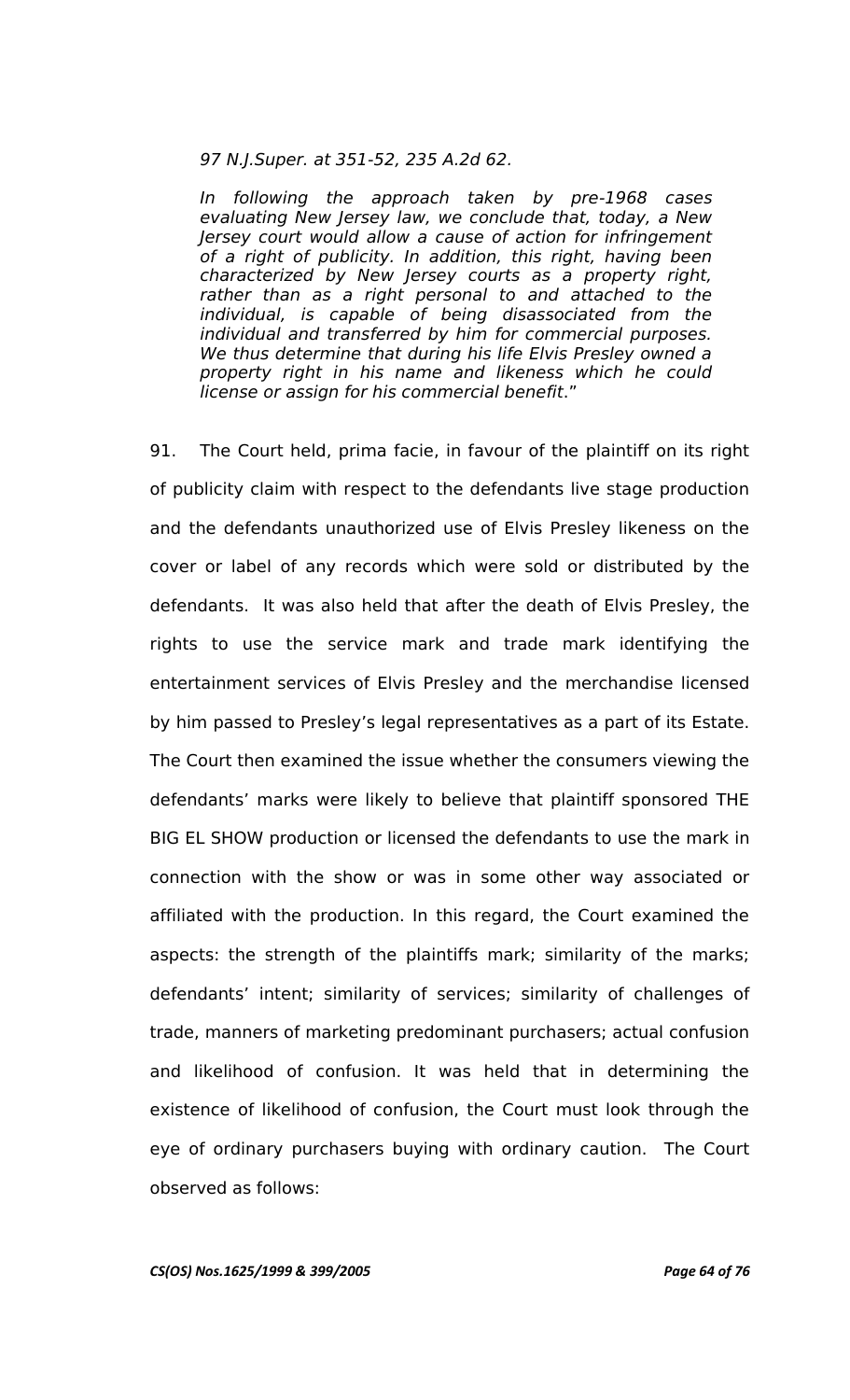"*In making our decision, it is not necessary to conclude that the public be led to believe that defendant's show is composed of actual Elvis Presley performances or is produced by the plaintiff. It is not even necessary that the public know who the plaintiff is. What is required and what we find is that the ordinary purchaser generally familiar with plaintiff's marks is likely to believe that defendant's show is somehow related to, associated with, or sponsored by the same people or entity that provides the actual Elvis Presley entertainment services identified by its own marks. It is not at all unreasonable for the public to believe that this entity, which is the plaintiff, the Estate of Elvis Presley, has decided to license or sponsor a form of entertainment closely related to its other entertainment services. The public, realizing that an actual Elvis Presley live stage show is now impossible, might assume that the plaintiff's only alternative in order to enter this specific area of the entertainment field was to produce or sponsor an imitation of a real Elvis Presley performance, perhaps by using members of the actual Presley performing troupe or production staff or by supplying costumes or other official Presley items. It is also highly possible that consumers seeing the defendant's TCB logo or the advertisements highlighting the likeness of Elvis Presley might believe that the show is a multimedia presentation and incorporates films or recordings of actual Elvis Presley performances.*

*Our decisions with respect to the name THE BIG EL SHOW alone and in association with any pictures or artist's renderings resembling the "Elvis Pose" are closer. After careful consideration of the various factors, we have concluded that the use of the name THE BIG EL SHOW by itself does not create a likelihood of confusion, but its use as part of the logo or in connection with misleading pictures does create such confusion.*

*By attaching the artist's rendering to the name THE BIG EL SHOW to form the logo, the defendant has gone beyond allowable bounds. The likelihood of confusion associated with the artist's rendering is not sufficiently diminished by the use of the name with it. The picture, which certainly appears to be of Elvis Presley, provides the major triggering mechanism for the appeal to the public. The purchasing public seeing the picture and the name is likely to have a very similar reaction to the logo, believing the picture to be of Elvis, as it would if the picture were presented alone. The addition of the name may help to confirm that the production is an imitation of an actual Presley performance, but it really does not dispel any confusion as to plaintiff's association with or sponsorship of the production.*

*Thus, based on the current state of the record, we have found a likelihood of confusion with respect to the defendant's marks of TCB with or without the lightning bolt, any artist's renderings or pictures which resemble the "Elvis Pose," and the logo. The plaintiff has established the*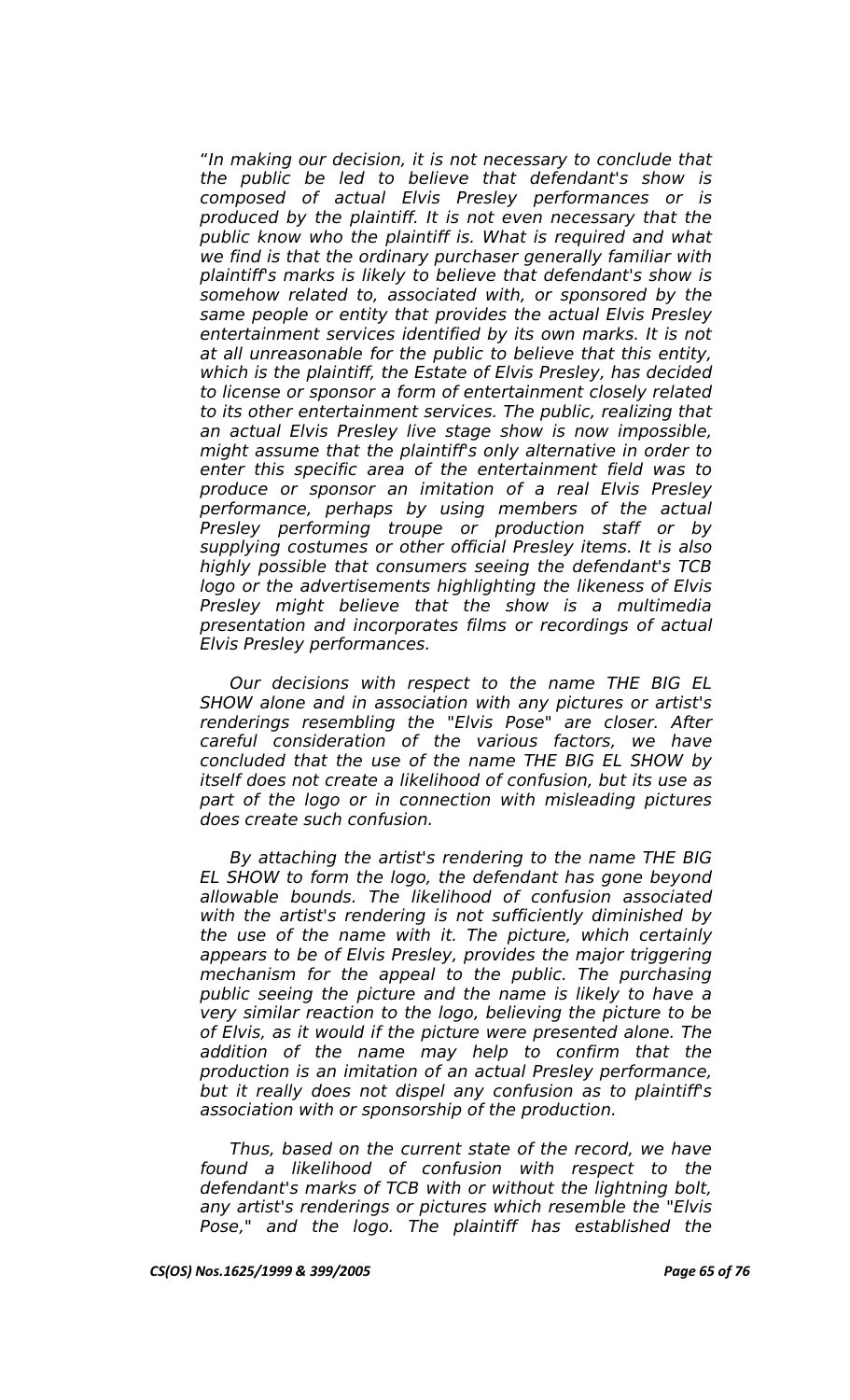*likelihood of its ultimate success on the merits of its infringement claims as to these marks. The plaintiff has not established the same likelihood as to the defendant's use of THE BIG EL SHOW, alone, as the name or mark for its production."*

92. The Court also held that the use by the defendant of THE BIG EL SHOW logo (words and Presley likeness), the pictures resembling Presley, and the initials TCB in the defendants advertising and business and promotional materials were likely to deceive the public as to the origin or sponsorship of the show itself. The Court however held that the defendants use of the name THE BIG EL SHOW, without any accompanying photographs or artists renderings was not likely to cause confusion or deception.

93. Learned counsel for the plaintiff has drawn my attention to the labels and covers in respect of the aforesaid package, wherein the version recordings had been marketed by the defendant. In none of the labels and covers, the defendant appears to have prominently stated that the recordings being marketed are not from the original sound track. While in some of the labels and covers, it is so printed, the size of the print is miniscule when compared to other materials printed on the labels and covers. For example, the cover of "*28 Super Non Stop Remix (Vol.2)*" does not contain any statement as to whether the recordings sold under the said cover are from the original sound track or not. In the recordings sold under the cover "*28 Super Non Stop Remix (Vol.4)*", the defendant in small print states "*From the original film sound track*". In even smaller print, the defendant records "*Recorded as per provision of section 52 of the Copyright Act, 1957*" and "*Not from the original film sound track*".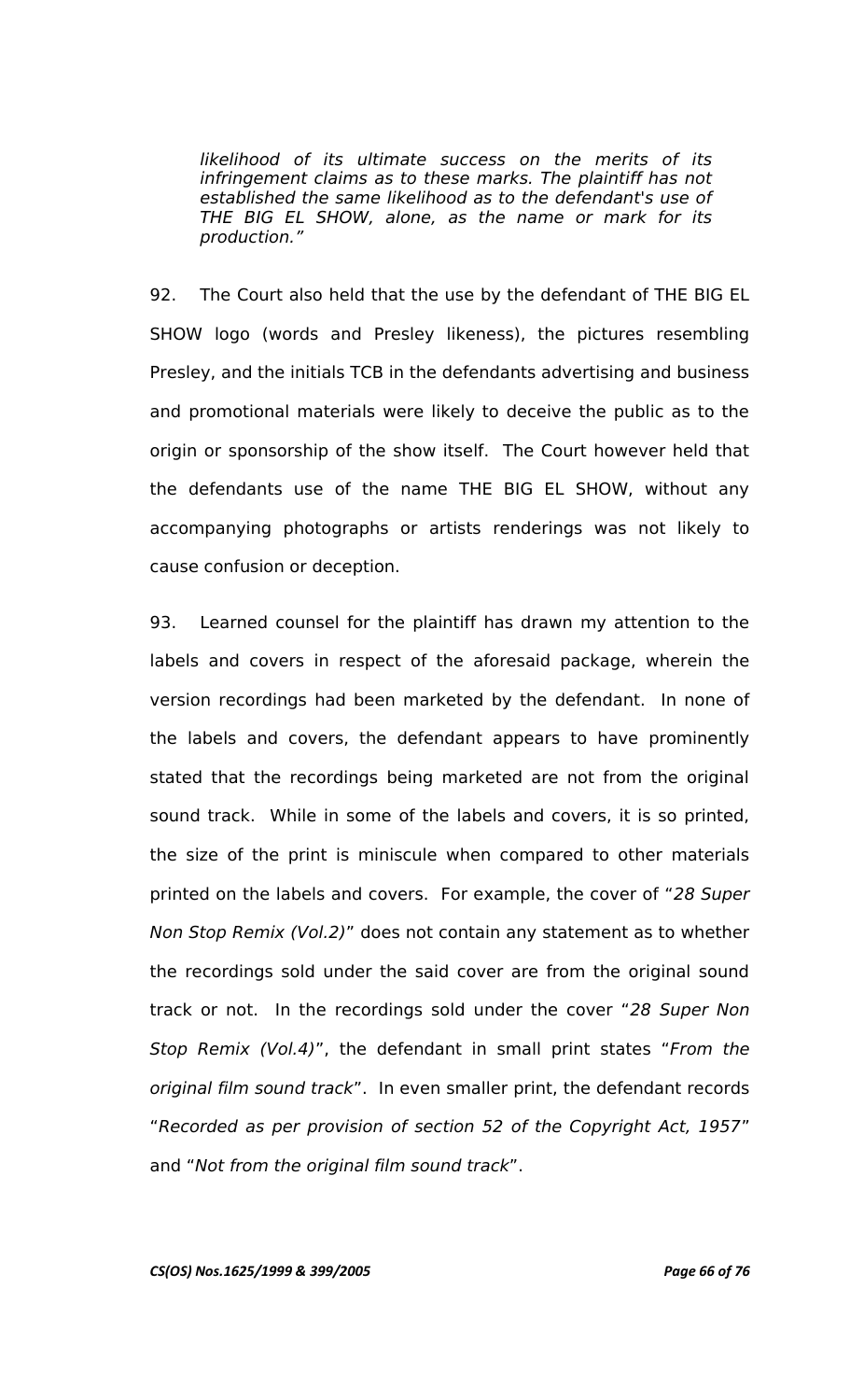94. In the title, "*28 Super Non Stop Remix of latest film hits (Vol.2)*", the names of the artists who have recorded the version recordings have also been displayed in a small print compared to the other prominent materials printed on the cover which included photographs of film stars. Same is the position in the title "*28 Super Non Stop Remix (Vol.4)*". In the title, "*28 Super Non Stop Remix of latest film hits (Vol.3)*", the names of the singers are mentioned with a little more prominence than the first two covers, discussed above. However, there is no disclosure expressly stating that the sound recordings are not from the original sound track and are version recordings and this cover as well, in miniscule print, states "*Recorded as per provisions of Section 52 of the Copyright Act, 1957*".

95. In my view, it is not enough for the defendant to state that the recordings are recorded as per provision of section 52 of the Copyright Act. By reading the said inscription, a lay person cannot be expected to understand that the recordings are version recordings, and not from the original sound track. For the unsuspecting consumer, it is important to know that what he has been offered for sale or hire is a version recording and not a recording from the original sound track. After all, it is the recording made from the original sound track which, in the first place, would have been distributed to the public at large for consumption, and it is the recording from the original sound track which, normally, would make the recording popular to attract buyers and customers. A customer may want to acquire a recording as contained in the original sound track. He may not be interested in acquiring a version recording of the same song. The mere disclosure of the names of the singers in the version recordings by itself is also not sufficient, even if made with some prominence, for the reason that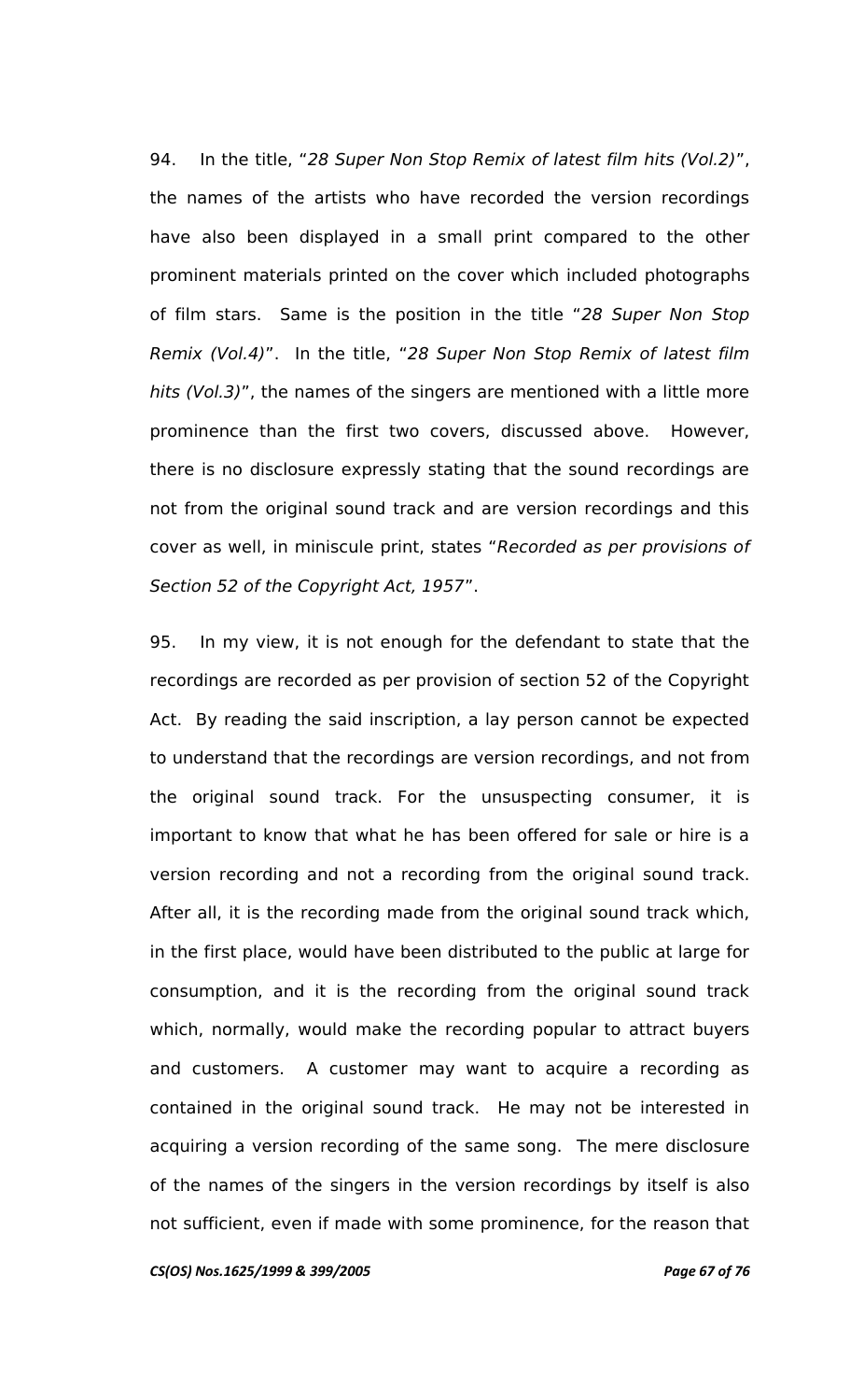the lay person who may be offered the version recording for sale/hire may not be even aware of the fact that the originally made recording, which he may have heard as a part of the cinematograph film in the first 2-3 years of the recording being released, was sung by some other artists and not by the artists whose names are contained on the cover of the version recording. The use of the word "remix" by itself also does not lead to the conclusion that the recording being offered for sale/hire under a cover is not from the original sound track as it is possible to use the song as sung by the artist on the original sound track, while adding to or altering the background music from that contained in the original sound track. What is essential is that the customer should be able to make an informed and a conscious choice. He should know, when he buys/hires the sound recording that it is a version recording of the same composition (music and/or lyrics) that he may have earlier heard. It may be, that to him, the version recording is just or acceptable. This may be due to various reasons. The version recording may, in his judgment, be as good or even better than the originally made sound recording or it may be more affordable. There could be other reasons as well. But it should not happen that he is misled into buying or hiring a version recording by deception due to the use of a deceptive or confusing label or cover by the person marketing the version recording.

96. I may now turn to another set of labels and covers in question. These are the labels and covers, where under the defendant is stated to be offering for sale/hire its version recordings of songs originally sung by a particular artist such as Mukesh, Asha Bhosle, Mohammed Rafi and Talat Mahmood. In the covers, the defendant has displayed the pictures of Mukesh, Asha Bhosle, Mohammed Rafi and Talat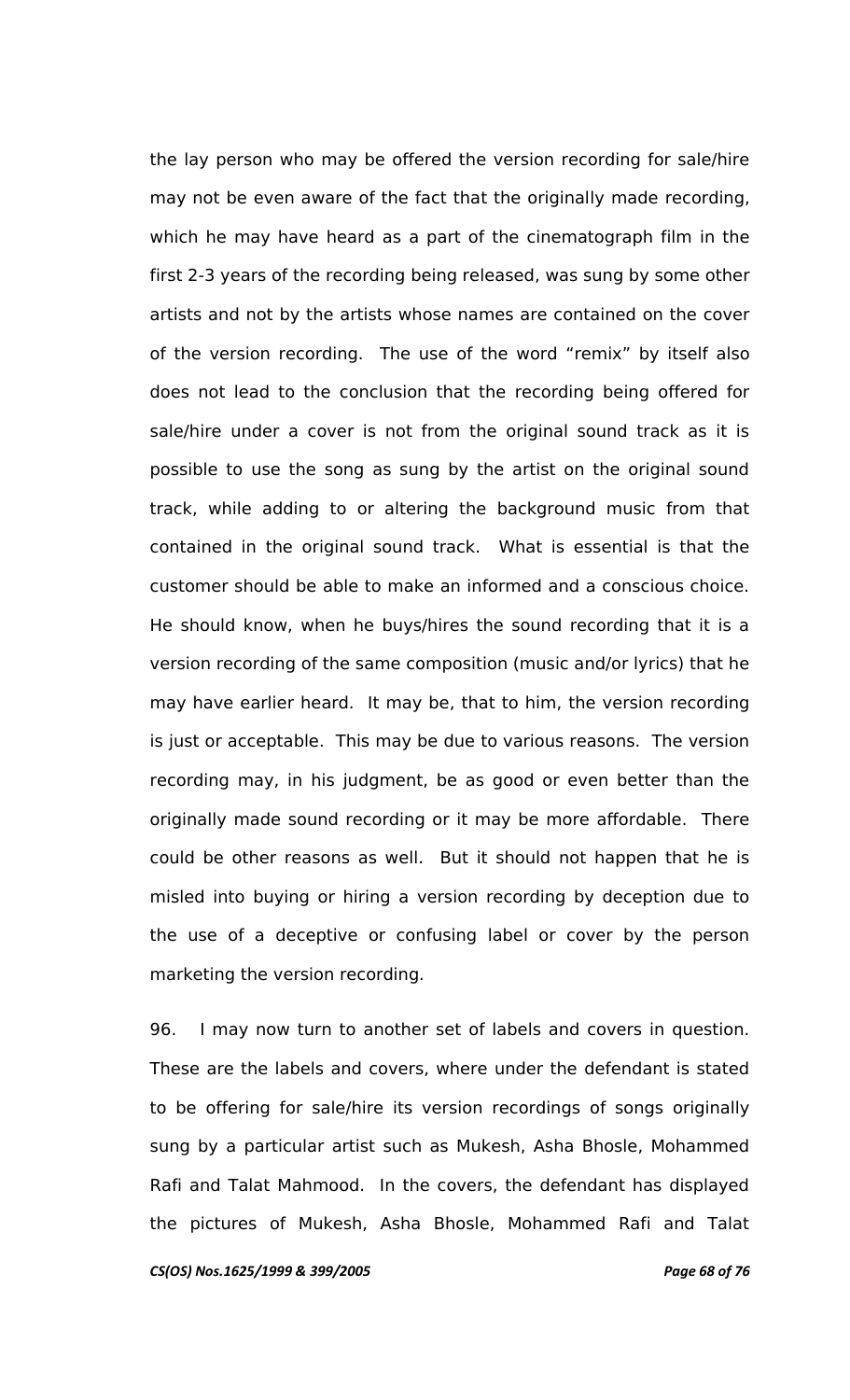Mahmood respectively. The titles of the various songs of which version recordings are contained in the audio compact disks marketed by the defendant are also enlisted with prominence. Once again, one finds that the words "*Recorded as per provision of section 52 of the Copyright Act, 1957*" and the words "*Not from the original sound track*" are recorded in miniscule print compared to the other materials printed on the cover. In the title "*Shradhanjali to Talat Mahmood*", the defendant has recorded "*The renderings incorporated in the cassettes are not renderings of the original artists but of some others whose names are mentioned on the inlay card*". Even this notification is in miniscule print when compared to the other printed material. Pertinently, in the title "*Gulshan Kumar presents the finest moments of Mukesh*", the names of the artists who have recorded the version recordings do not appear to have been disclosed at all. There is, therefore, every likelihood of confusion in the mind of an unsuspecting customer into believing that the recordings being sold under the said cover are from the original sound track as sung by the artist Mukesh. The position in the titles of "*Shradhanjali to Talat Mahmood*" and "*Gulshan Kumar present Asha Bhosle Remix*" is slightly different. The names of the singers have been displayed with some prominence. In the version recording being sold with the title "*Rafi ke Dard Bhare Nagme – Patter ke Sanam*", the name of the singer Sonu Nigam is prominently displayed alongwith his photograph.

97. Apart from these, the learned counsel for the plaintiff has drawn my attention to the title "*Hits of Salman Khan*", under which the defendant has been marketing the version recordings of various films songs featuring the actor Salman Khan. On the cover, the picture of Salman Khan, the actor is prominently displayed. The title of the songs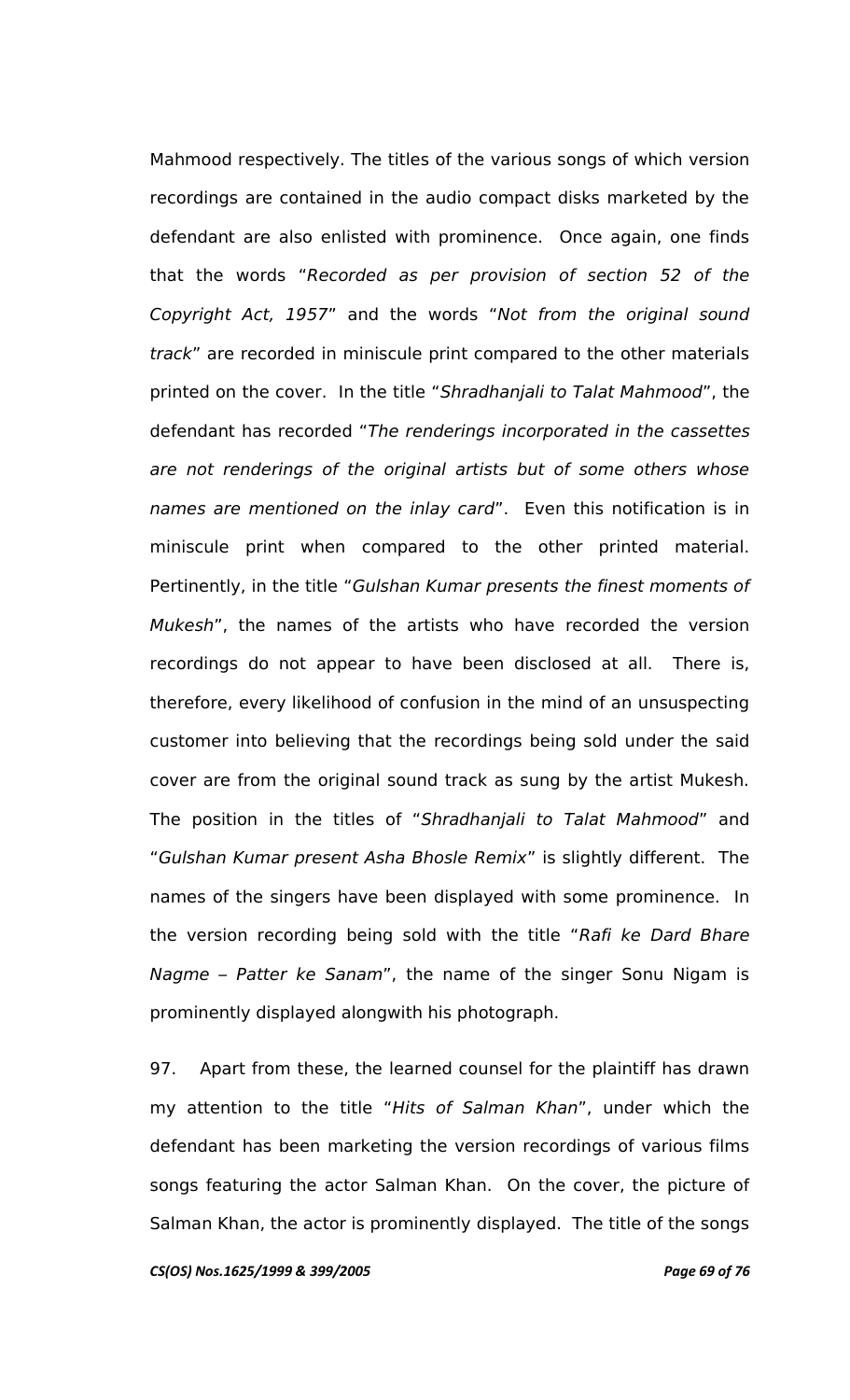of which version recordings are contained in the VCD are also prominently displayed. Pertinently, the cover also contains the declaration, though in smaller print, "*From the original film sound track. Original T-Series recording. Recorded as per provisions of section 52 of the Copyright Act, 1957. Not from the original film sound track*". It, therefore, appears that the said cover contains contradictory and misleading statements. While on the one hand it is stated that the recordings are from the original film sound track, in the same breadth, it is also stated that the recordings are not from the original film sound track.

98. In my view, apart from the covers with the title "Asha Bhosle Remix" and "Rafi ke Dard Bhare Nagme – Patter ke Sanam", which prominently display the names of the singers who have recorded the version recordings originally sung by Asha Bhosle and Mohammed Rafi respectively, and therefore, do not leave much room for confusion in the mind of the unsuspecting purchaser, all other covers, as discussed above, in which the defendant is marketing its version recordings, are thoroughly misleading and confusing. To me, it appears that it is a deliberate attempt on the part of the defendant to ride on the popularity of the original recordings as contained in the original sound track, by suppressing the fact that the defendants covers contained only version recordings and not recordings from the original sound track. In fact, the defendant has repeatedly made false statements by claiming that the Audio CDs contained recordings from the original sound track, as I have already noticed above.

99. The decisions relied upon by the plaintiff of the American Courts in **Decca Records et al v. Musicor Records et al, 166 USPQ 57**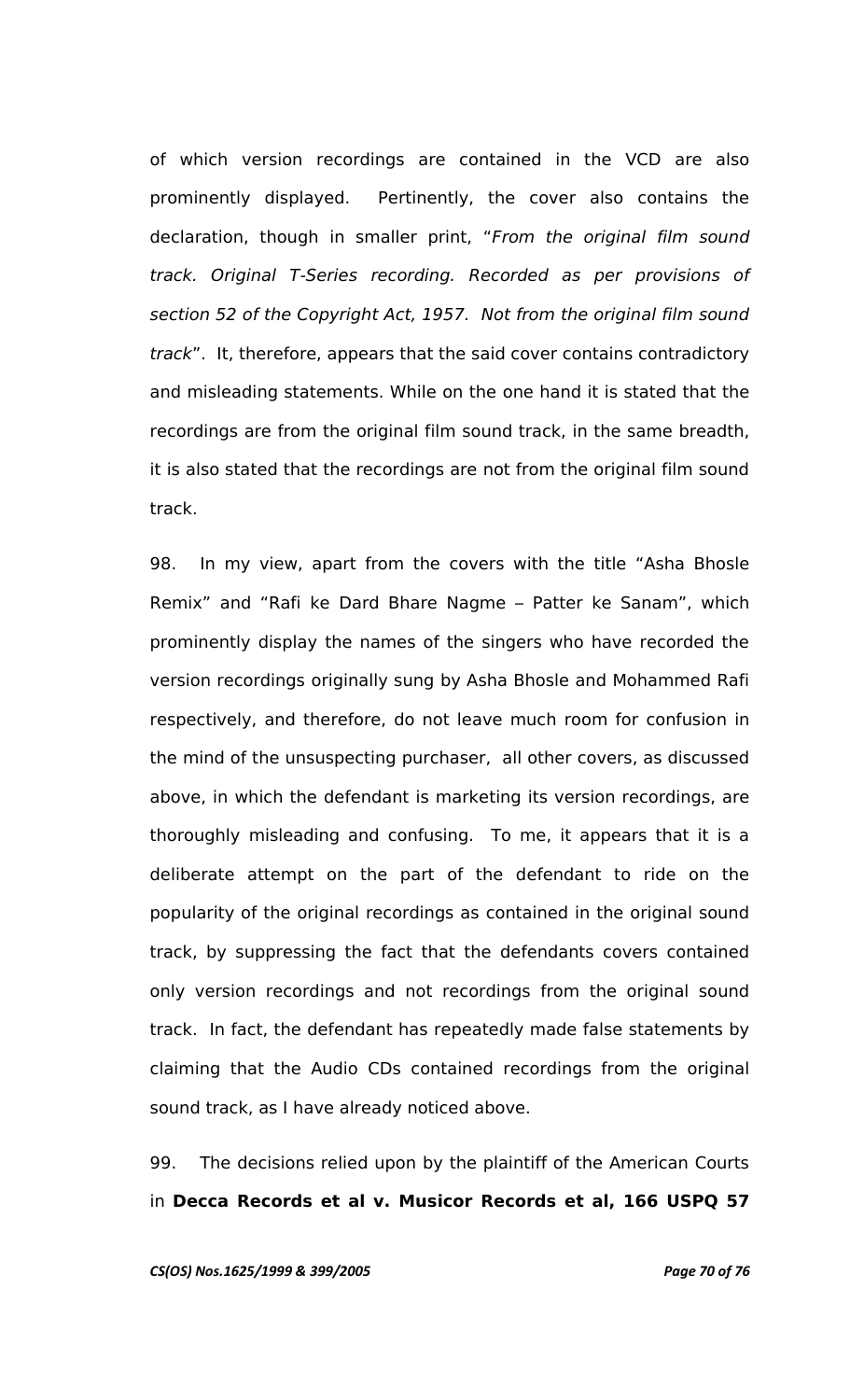*and PPX Enterprises Inc. v. Audiofidelity Enterprises Inc., reported as 2 USPQ2d 1672*, which appeal to me, would apply in the facts of the present case as well. So far as the decision in *Estate of Elvis Presley v. Russen, (211 USPQ 415)* is concerned, the only distinction in that case was that it was the Estate of Elvis Presley, who was the plaintiff, whereas in the present case, it is not that the estate or the successor in interest of Mukesh or Talat Mahmood have approached the Court, and it is also not the case where Asha Bhosle has approached the Court.

100. The plaintiff has apparently acquired the copyright in the literary, dramatic and musical work from the original copyright owner. That would not, by itself, entitle the plaintiff to seek a restraint against the defendant from displaying the pictures of artists such as Mukesh, Talat Mahmood, Mohammed Rafi and Asha Bhosle. If such a grievance is to be made, it would be for the concerned persons/their estate/representatives to initiate appropriate action. However, the decision in **Elvis Presley** (supra) otherwise appeals to me, and in the light of the said decisions, I am inclined to injunct the defendant from marketing its version recordings in the covers placed on record with the following titles:

- i) "28 Super Non Stop Remix" (Vol.2,  $3 \& 4$ )
- ii) "Finest Memories of Mukesh"
- iii) "Shradhanjali to Talat Mahmood"
- iv) "Hits of Salman Khan"
- v) "Hum Aapke Hai Kaun"

However, I may clarify that it shall be open to the defendant to market it version recordings under labels and covers, which do not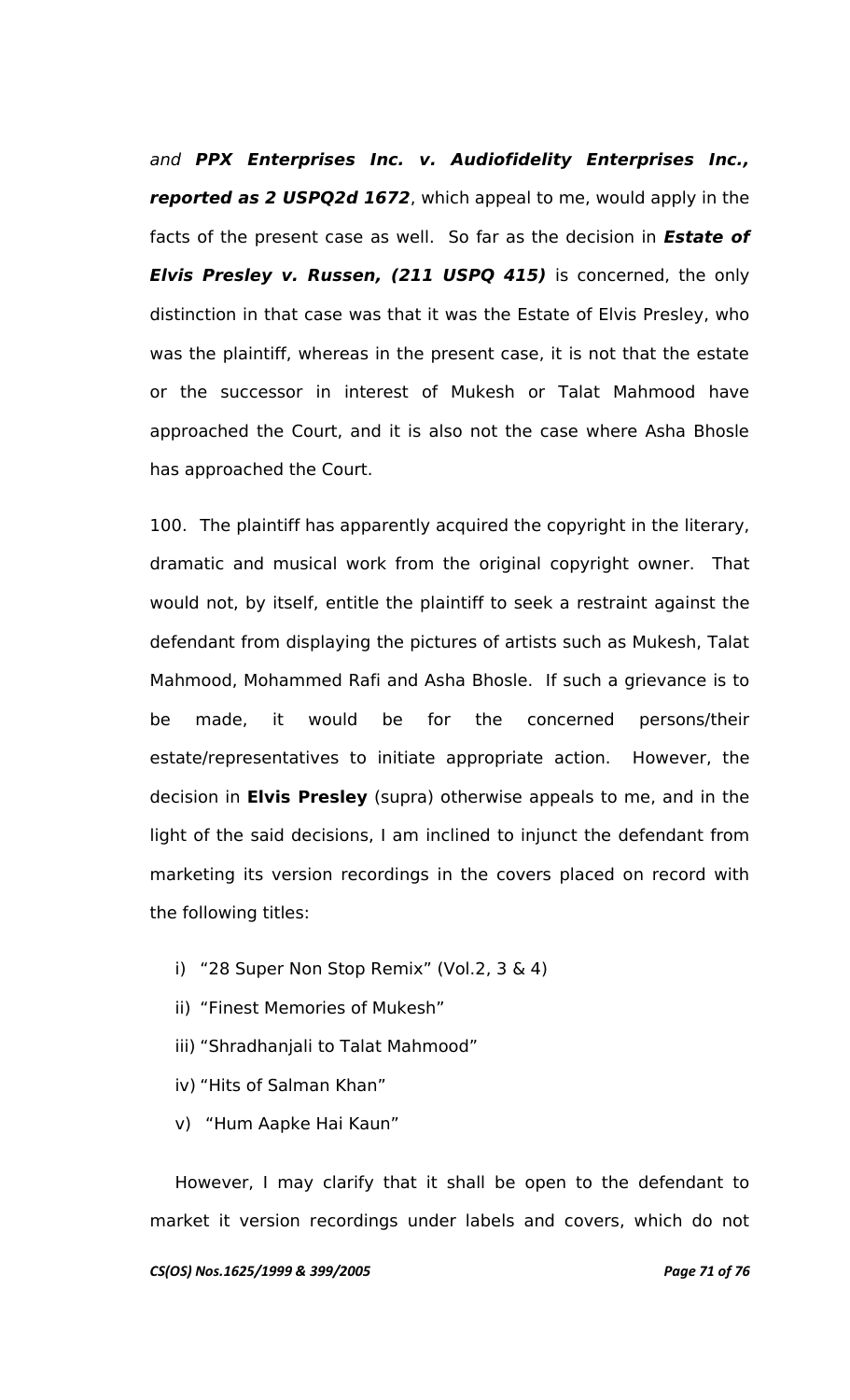deceive or confuse the unsuspecting customer with regard to the fact that they are version recordings and not recordings from the original sound track.

101. I now turn to the submission of Mr. Lal that the action of the defendant in using its sound recording to produce a cinematograph film constitutes infringement of the plaintiffs copyright in the original literary, dramatic and musical works. It is submitted that the defendant combined the version recording produced by it with moving images which resulted in the production of the cinematograph film.

102. It is clear from a bare reading of the definition of cinematograph film as contained in Section 2(f) of the Copyright Act and also from a reading of the judgment of the Supreme Court in *Indian Performing Right Society Limited v. Eastern Indian Motion Picture Association & Others, AIR 1977 SC 1443*, that the term "cinematograph film" includes a sound track associated with the film. A "cinematograph film" is to be taken to include the sounds embodied in a sound track which are associated with the film. It was held by the Supreme Court in this decision that if an author (composer) of lyrics or musical works authorizes a cinematograph film producer to make a cinematograph film using his composition by recording it on the sound track of a cinematograph film, he cannot complain of the infringement of his copyright if the producer of the cinematograph film causes such lyrics or musical work recorded on the sound track of the film to be heard in public. It was further held that the composer of lyric or a musical work, however, retains the right of performing it in public for profit otherwise than as a part of the cinematograph film and he cannot be restrained from doing so. Therefore, it follows that even in a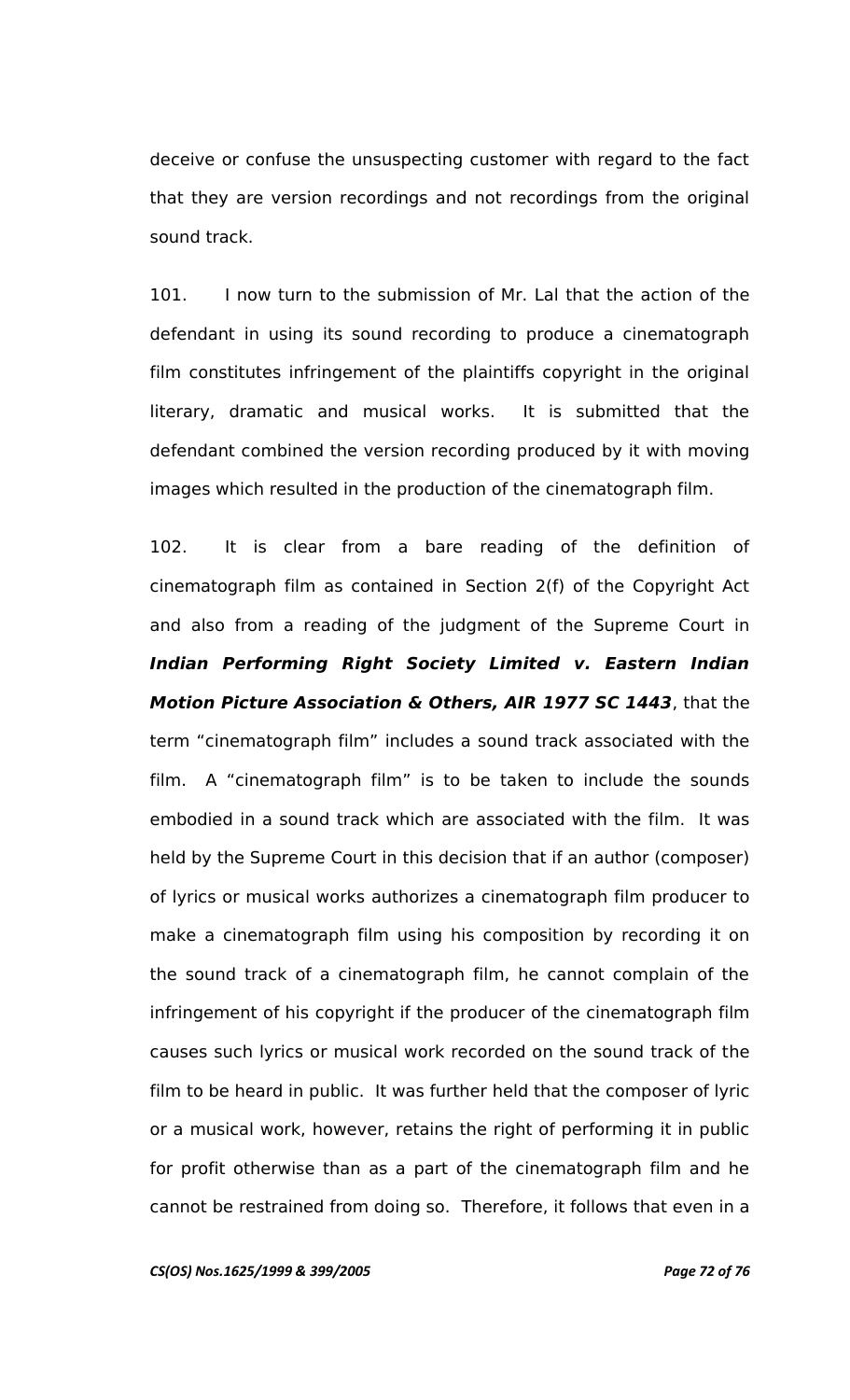case where the author of the literary, dramatic or musical work has authorized the making of a cinematograph film, which embodies a sound track in it, the producer of the cinematograph film gets only a limited right to exploit the sound track of the cinematograph film. This, however, does not mean that where an author of a literary, dramatic or musical work has authorized the making of a sound recording of his work, the person making the authorized sound recording or even a person making a version recording by resort to Section 52(1)(j) of the Act, would be entitled to exploit the said sound recording or the version recording for the purpose of making a cinematograph film.

103. The only protection against infringement granted by Section 52 in respect of the making of a cinematograph film is contained in Clause (u) of Section 52 (1). The said provision reads as follows:

> **"**52(1). The following acts shall not constitute an infringement of copyright, namely:--

(a) …. …. ….

……………

(u) the inclusion in a cinematograph film of –

(i) any artistic work permanently situate in a public place or any premises to which the public has access; or

(ii) any other artistic work, if such inclusion is only by way of background or is otherwise incidental to the principal matters represented in the film"

104. What does not constitute infringement of copyright in the course of making a cinematograph film is the inclusion in the cinematograph film of an artistic work which is permanently situated in a public place or in premises to which the public has access, or the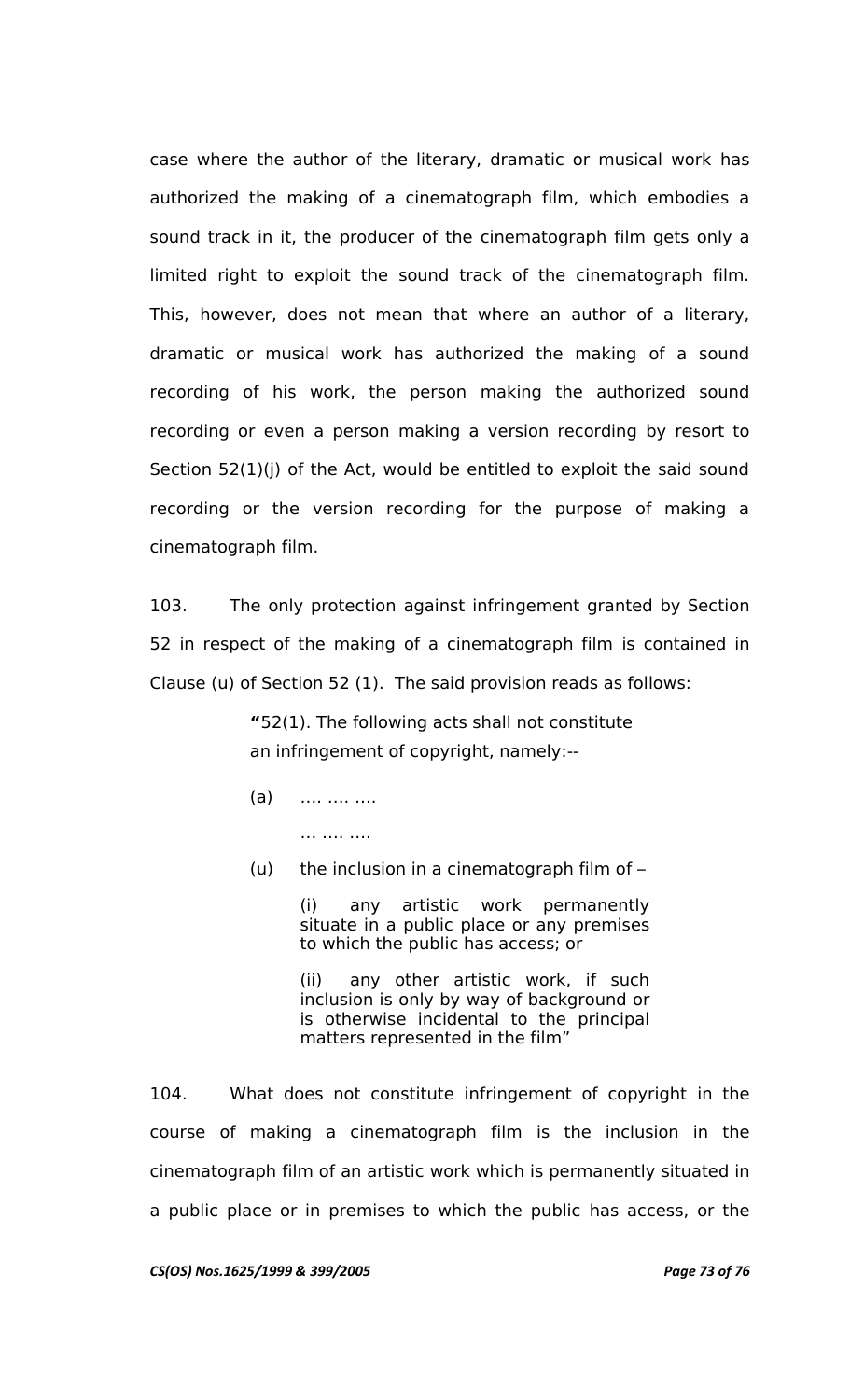inclusion in the cinematograph film of any other artistic work, if such inclusion is only by way of background, or is otherwise incidental to the principal matters represented in the film. Pertinently, literary, dramatic or musical works or the sound recordings made in respect thereof cannot be incorporated in a cinematograph film without prior licence or consent from the owners of such works, as there is no saving clause in Section 52 in respect of such works being utilized in the making of a cinematograph film.

105. VCDs and DVDs would fall within the definition of the expression "**cinematograph film**" defined in Section 2 (f) of the Act, as recording made on a VCD/DVD is a visual recording from which moving images are produced. Copyright conferred on the owner of a copyright in a sound recording by virtue of Section 14 (e) does not specifically include the right to make a cinematograph film embodying the sound recording. In contradistinction, it, *inter alia*, gives him the exclusive right to make any other sound recording embodying it. The right conferred on the owner of a copyright in a sound recording to communicate the sound recording to the public can only mean the right to communicate the sound recording as a sound recording. It cannot mean the right to communicate the sound recording as a part of, or as embodied in a cinematograph film. On the other hand, the right to utilize the literary, dramatic or musical work to make a cinematograph film is specifically conferred on the owner of the copyright in the literary, dramatic or musical work by virtue of Section 14 (a) (iv) of the Act. The said right being an exclusive right cannot possibly inhere at the same time in two persons namely the owner of the copyright in the literary, dramatic or musical work and the owner of the copyright in the sound recording. Therefore, the owner of the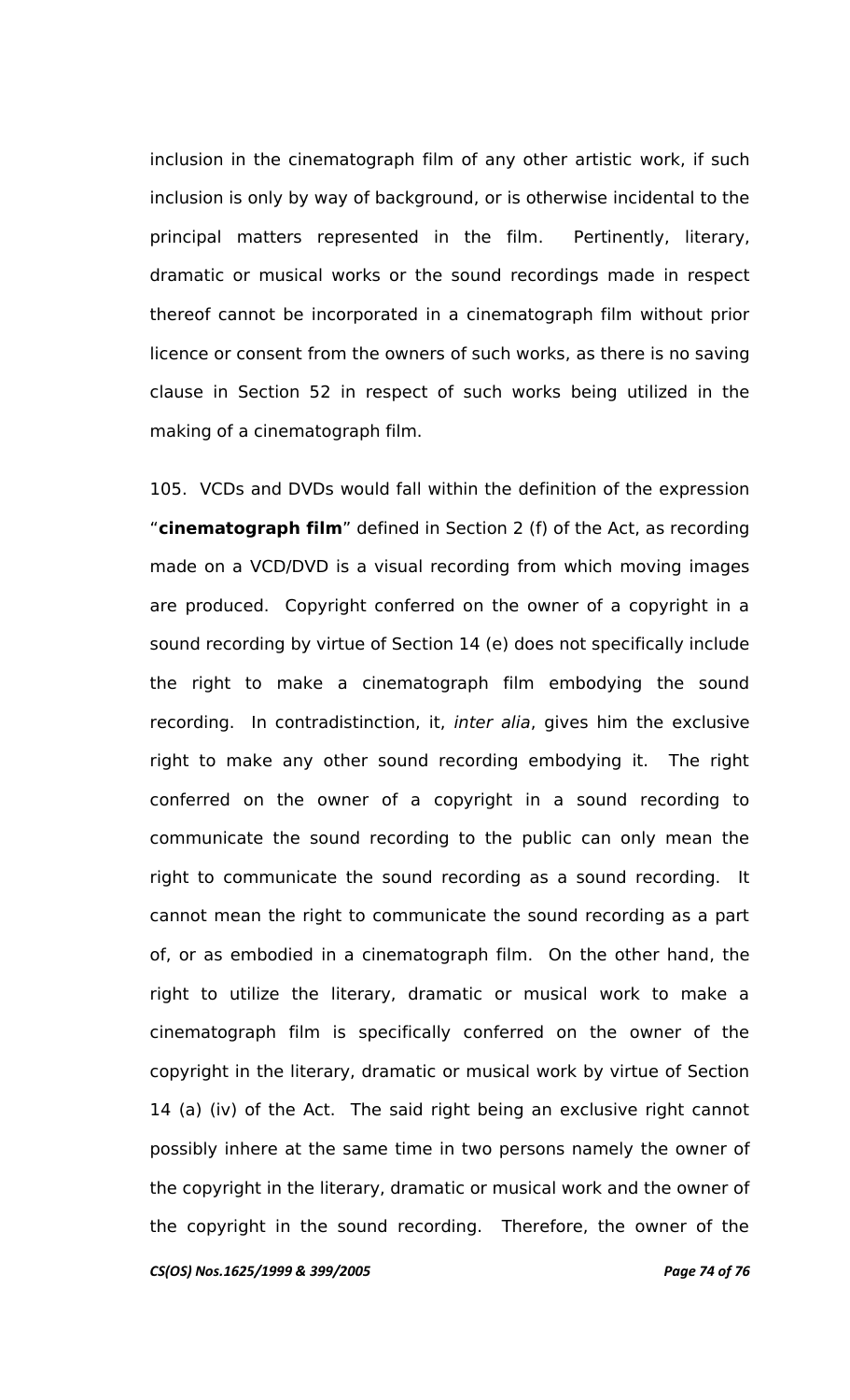copyright in a sound recording cannot proceed to incorporate the sound recording/version recording in a cinematograph film without the express licence from the owners of the copyright in the literary, dramatic or musical works from which the sound recording is made.

106. Therefore, the argument of the plaintiff that version recordings made by resort to Section 52(1)(j) cannot be incorporated in a cinematograph film, without the express consent/licence from the owner(s) of the copyright(s) in the original, literary, dramatic or musical work which were used for making the sound recording, is accepted. Consequently, the plaintiff is justified in seeking an injunction against the defendant in so far as the defendant has purported to utilize the literary, dramatic and musical works of the plaintiff for making of VCDs/DVDs which are cinematograph films.

107. In light of the aforesaid discussion, the aforesaid two applications seeking interim reliefs are disposed of as follows:

- (A) I.A. No.7050/1999 in C.S. (OS) No.1625/1999 is partially allowed. The defendant is restrained from using the labels and covers in respect of the following titles:
	- i) "28 Super Non Stop Remix" (Vol.2,  $3 \& 4$ )
	- ii) "Finest Memories of Mukesh"
	- iii) "Shradhanjali to Talat Mahmood"
	- iv) "Hits of Salman Khan"
	- v) "Hum Aapke Hai Kaun"

However, I may clarify that it shall be open to the defendant to market it version recordings under labels and covers, which do not deceive or confuse the unsuspecting